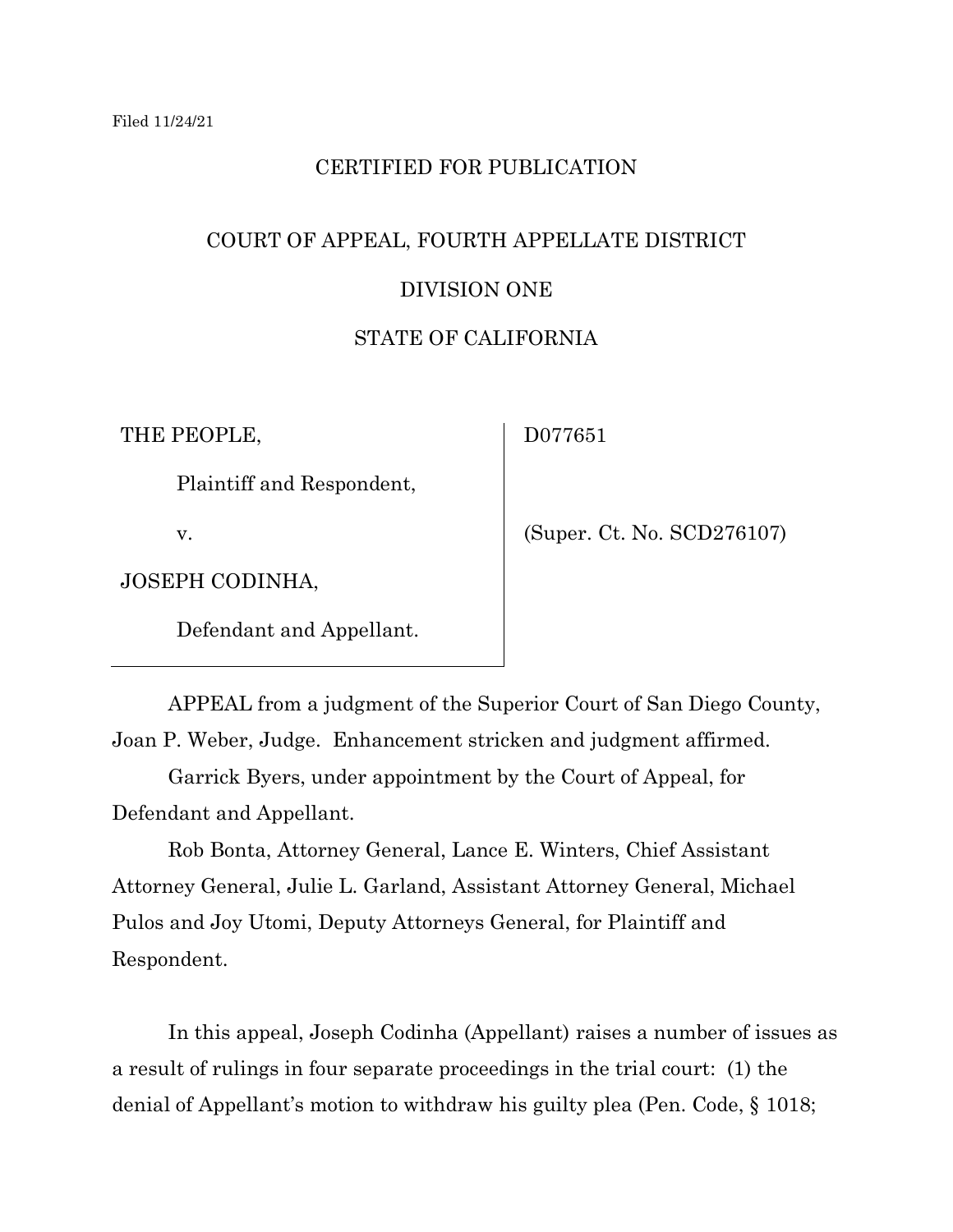subsequent undesignated statutory references are to this code); (2) the denial of Appellant's motion to suppress evidence of drugs and drug paraphernalia (§ 1538.5); (3) the determination, based on Appellant's *Pitchess* motion (*Pitchess v. Superior Court* (1974) 11 Cal.3d 531 (*Pitchess*); see §§ 832.5, 832.7, 832.8; Evid. Code, § 1043 et seq.), that the San Diego Police Department had no records responsive to Appellant's discovery request; and (4) the sentence, which included a stay of a one-year enhancement on one of the counts  $(\S 667.5, \text{subd.} (b))$ .

With regard to Appellant's motion to withdraw his guilty plea, the basis of the various arguments he raises on appeal is the contention that, at the time of the plea, his trial attorney failed to advise him regarding whether a possible consequence of his plea included an indeterminate commitment as a sexually violent predator (SVP) at the end of any prison term. As we explain, Appellant's presentation does not meet the standard for demonstrating ineffective assistance of counsel under *Strickland v. Washington* (1984) 466 U.S. 668 (*Strickland*): Appellant did not establish *either* that his attorney's performance fell below an objective standard of reasonableness *or* that he was prejudiced by the allegedly deficient performance. (See *id*. at pp. 687- 688, 691-692.) Counsel was not obligated to advise Appellant that an SVP commitment was a possible consequence of his plea; and Appellant did not present evidence that, if he had known about the potential for an SVP commitment, he would not have pled guilty.

With regard to the motion to suppress evidence, we will not reach the merits of Appellant's appellate arguments. As we explain, as part of his guilty plea, Appellant expressly gave up his right to appeal the denial of his section 1538.5 motion, and the trial court's certificate of probable cause as to the section 1538.5 motion did not affect his waiver.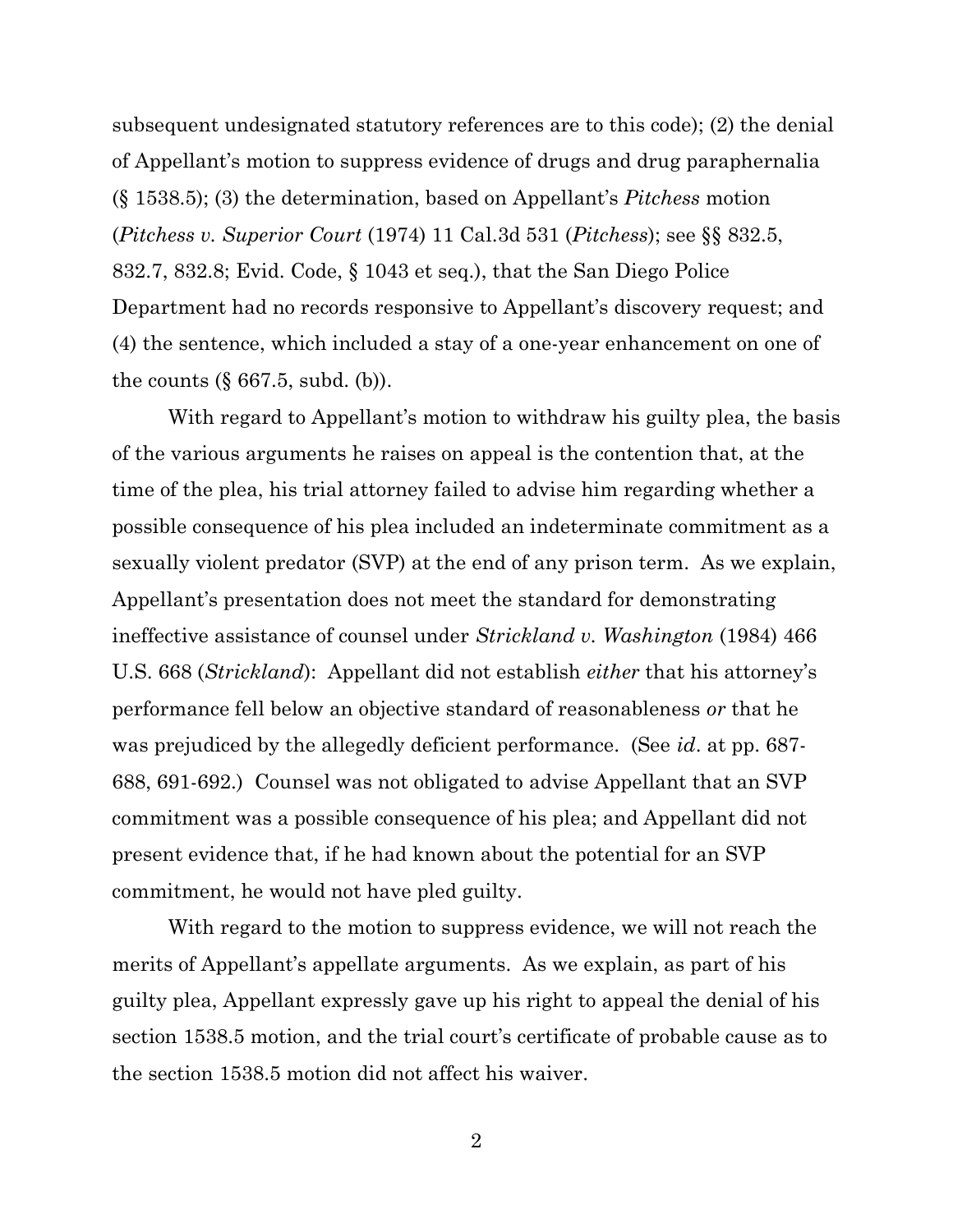With regard to the *Pitchess* motion, we have examined the sealed records from the trial court's in camera review. As we explain, in conducting its review, the trial court did not abuse its discretion.

Finally, as Appellant and the Attorney General agree, in the trial court's oral pronouncement of the sentence on count 3, the court erred by staying a section 667.5, subdivision (b) one-year enhancement. As we explain, due to a change in the law after Appellant's guilty plea and before Appellant's sentencing, at the time of sentencing Appellant was no longer subject to the one-year sentence enhancement based on a prior prison term.

Accordingly, we will strike the enhancement and affirm the judgment.

# I. STATEMENT OF THE CASE

In an amended information, the district attorney charged Appellant with four offenses which occurred on two different dates. The counts alleged, respectively: (1) felony indecent exposure (§ 314, subd. (1)); (2) misdemeanor possession of paraphernalia used for narcotics (Health & Saf. Code, § 11364); (3) felony possession of a controlled substance, i.e., methamphetamine (Health & Saf. Code, § 11377, subd. (a)); and (4) misdemeanor possession of paraphernalia used for narcotics (Health & Saf. Code, § 11364). In addition, the amended information alleged: a prison prior for violating section 314, subdivision (1) (§ 667.5, subd. (b)); five probation denial priors (two under § 314, subd. (1), and three under section 288, subd. (a)<sup>1</sup>); the commission of count 3 while out on bail (§ 12022.1, subd. (b)); and the requirement for registration as a sex offender (§ 290, subd. (c)) in count 3.

<sup>&</sup>lt;sup>1</sup> The amended information alleged that the section 288, subdivision (a) convictions were serious or violent felonies for purposes of count 1 and eligibility for a three strikes life sentence (§§ 667, subds. (b)-(i), 1170.12, & 668).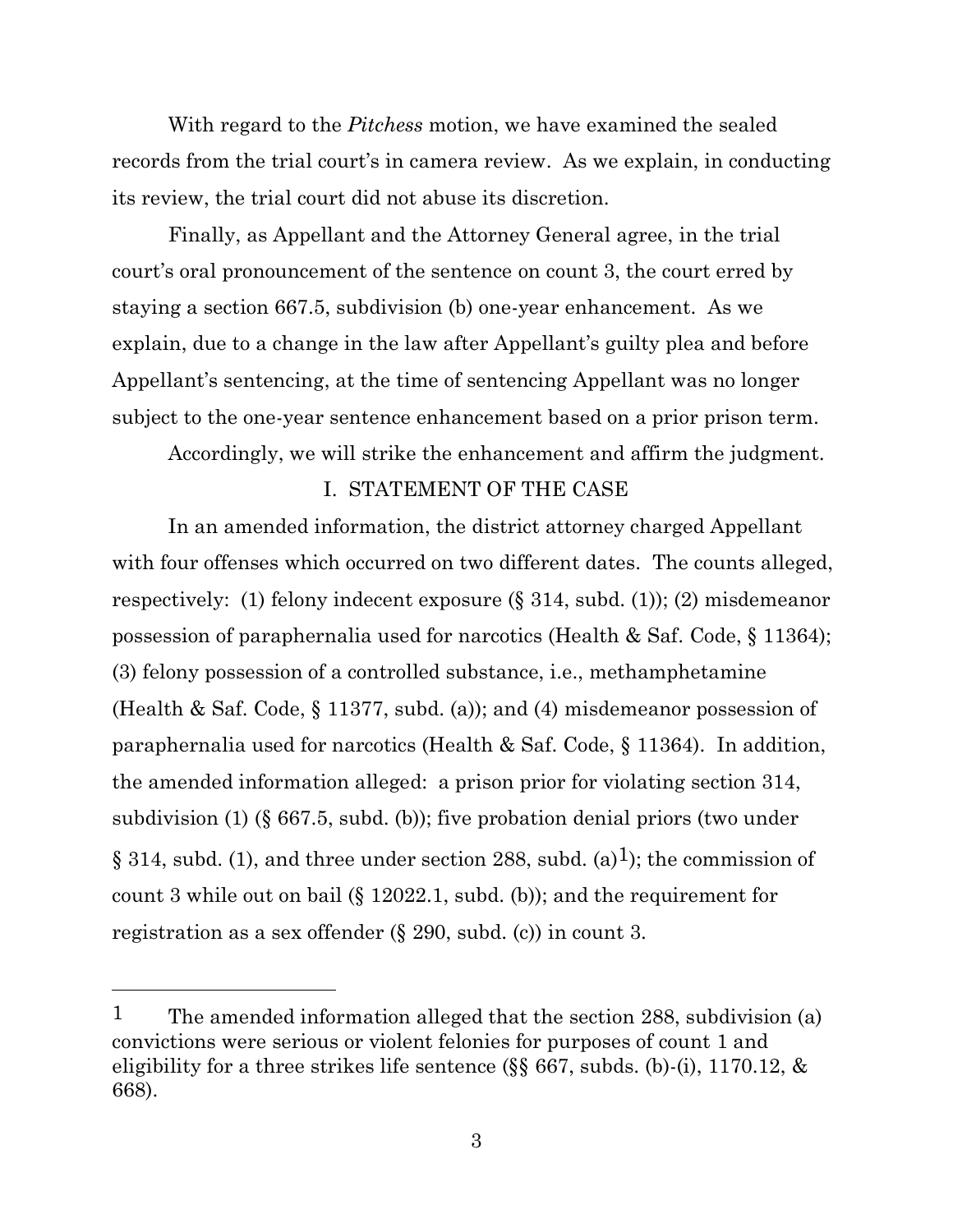Appellant filed a motion to suppress the drugs and drug paraphernalia evidence seized on March 28, 2018 (counts  $3 \& 4$ ). (§ 1538.5.) At the close of an evidentiary hearing, the court denied the motion. Months later, Appellant filed a motion to reconsider the denial of Appellant's motion to suppress evidence (eventually refiled as a "renewed" motion to suppress evidence). After oral argument, the court denied the motion.

During the pendency of the suppression motion, Appellant filed a *Pitchess* motion directed to the records of the police officer who arrested him on March 28, 2018 (counts 3 & 4). The court conducted an in camera review of the files produced by the custodian of records of the San Diego Police Department and determined that there were no responsive records to be disclosed.

In May 2019, after the rulings on in limine motions at trial, Appellant entered a change of plea. He pled guilty to all of the charges and admitted all of the enhancement allegations.

After changing counsel, Appellant filed a motion to withdraw his plea on the basis that he "did not understand, and was misled by his [prior] attorney [regarding], the direct consequences of his plea." As relevant to the issues he raises on appeal, Appellant contended that he was not informed that there was a possibility that he could be deemed an SVP after completion of his sentence. The People filed written opposition, and the court held an evidentiary hearing at which the court received testimony from Appellant and from the attorney who represented him at the hearing on his change of plea. At the conclusion of the hearing, the court denied the motion, finding that, at the time Appellant pled guilty, "he was properly advised."

The court sentenced Appellant to eight years in prison, as follows: on count 1 (§ 314, subd. (1)), a six-year term plus an additional two years for the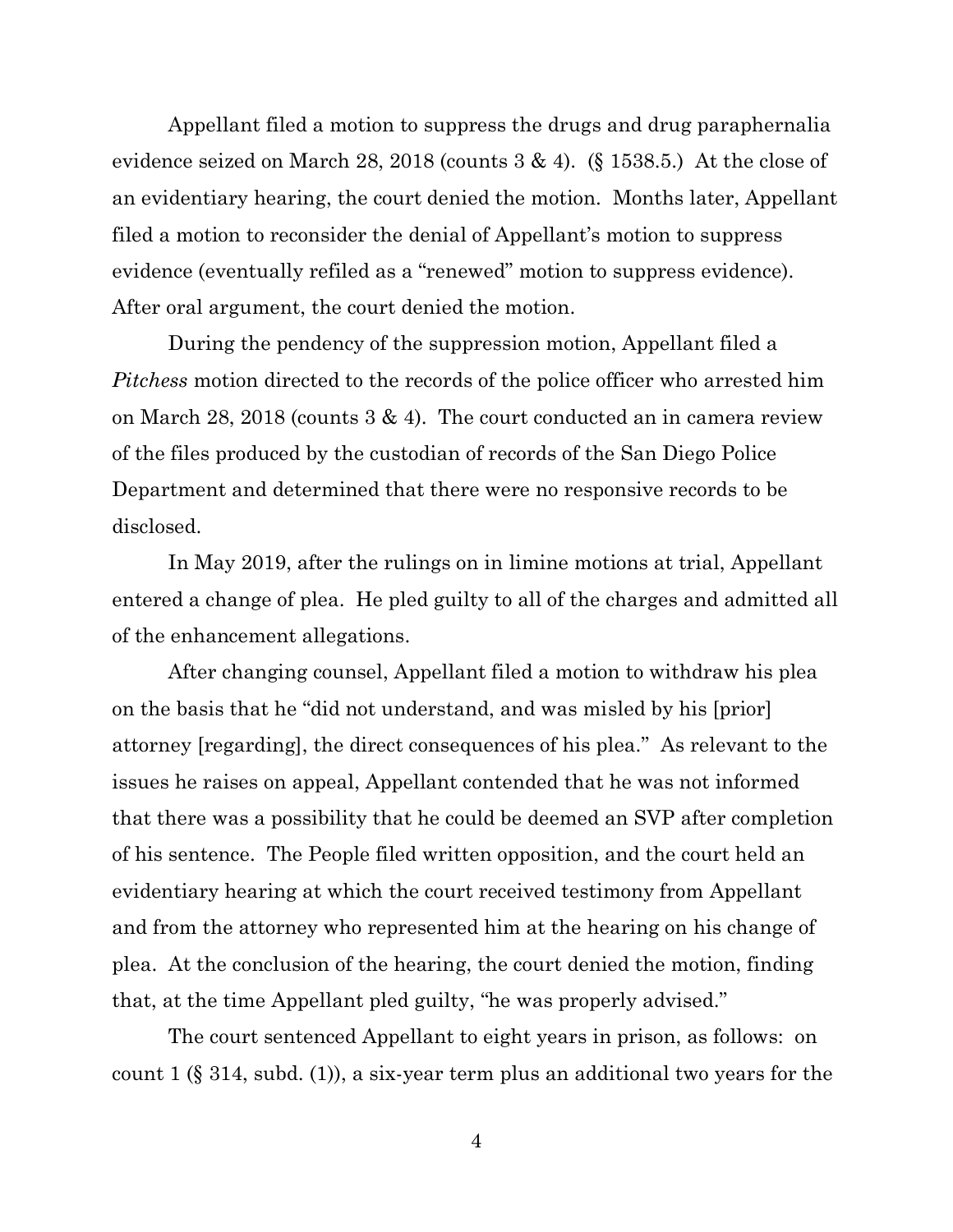out-on-bail enhancement (§ 12022.1, subd. (b)); and on count 3 (Health & Saf. Code, § 11377, subd. (a)), a four-year concurrent term. In addition, the court: sentenced Appellant to time served on counts 2 and 4 (Health & Saf. Code, § 11364); struck the prison prior on count 1; stayed the prison prior on count 3; ordered various fines, fees, and assessments; and calculated total credits.

Appellant appealed from the judgment. In his notice of appeal, Appellant disclosed that the appeal would include challenges to the validity of his guilty plea and the denial of his section 1538.5 motion to suppress evidence. He also requested a certificate of probable cause, which the court granted.

# II. STATEMENT OF FACTS

Counts 1 and 2 arose from events that occurred on March 22, 2018, and counts 3 and 4 arose from events that occurred less than a week later on March 28, 2018. Since the case did not go to trial, we base the following factual summary on the probation report<sup>2</sup> and Appellant's guilty plea.

<sup>2</sup> In summarizing the underlying facts based on the probation report, we are mindful of section 1203.05, which limits the public's access to a probation report. In providing this report with "conditional confidentiality," the Legislature intended "to restrict access only to personal information about a defendant (such as details concerning his or her family background, medical and psychological condition, financial status, military record, and substance abuse history) not nonpersonal information, such as *the factual summary of an offense* . . . ." (*People v. Williams* (2021) 63 Cal.App.5th 990, 996, fn. 9, italics added.) In apparent recognition of this, appellate courts refer to or even quote from a probation report's factual summary of the crimes (*id.* at pp. 996-997; *People v. Salazar-Merino* (2001) 89 Cal.App.4th 590, 594-595), and Appellant has done so in his appellate briefing. We adhere to these limitations in the text, *post*.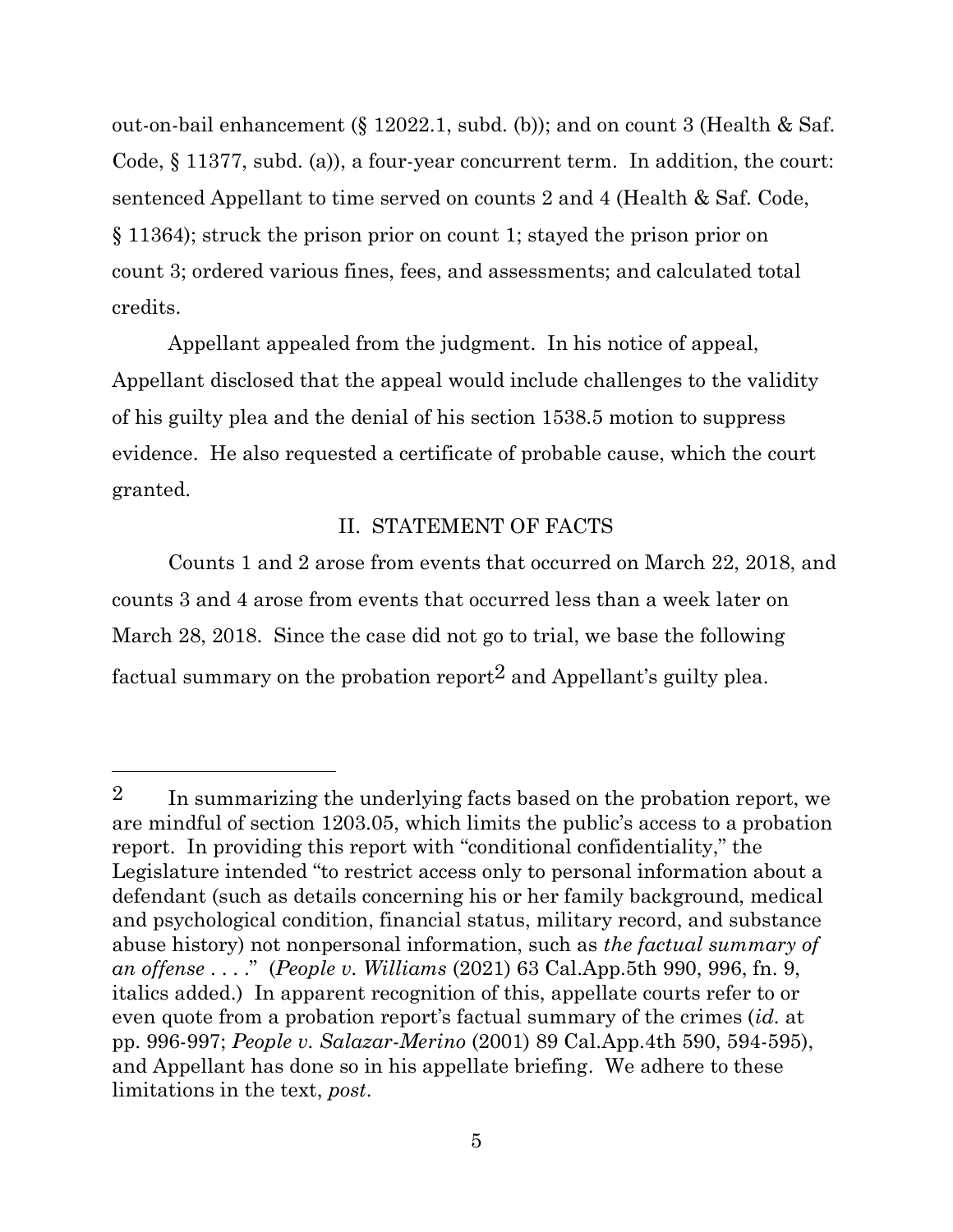#### A. *March 22, 2018*

On March 22, 2018, at approximately 9:00 a.m., the San Diego Harbor Police Department responded to a telephone complaint of a white male smoking a glass pipe and masturbating in a gold Cadillac sedan (with license plates identified) parked near the intersection of Shelter Island Drive and Anchorage Lane.

When the officers arrived on Shelter Island, they noticed a gold Cadillac sedan with the identified license plates parked on Shelter Island a few blocks away from Anchorage Lane. Nearby, they saw a white male later identified as Appellant—and informed him that someone had seen him smoking a glass pipe and masturbating. He denied the accusation, though admitted he had been arrested previously and was a registered sex offender. A records check confirmed that Appellant was a registered sex offender in compliance with his registration requirements.

Appellant consented to a search of his car. Appearing visibly nervous and sweating, Appellant said there was a glass pipe in the center console (which, Appellant explained, belonged to a friend). A search of the vehicle revealed a glass pipe with burnt black residue in the console and a pair of boxer shorts, a towel, and two tubes of hand lotion on the front passenger seat.

In a curbside lineup, the complaining party "positively identified [Appellant] as the suspect." Prior to the identification, the complaining party described the following events: He parked next to a gold Cadillac, which had backed into its parking space such that the two drivers' doors faced each other. As he stepped out of his car, he saw a man sitting in the driver's seat of the Cadillac. The man in the Cadillac was holding a glass pipe in one hand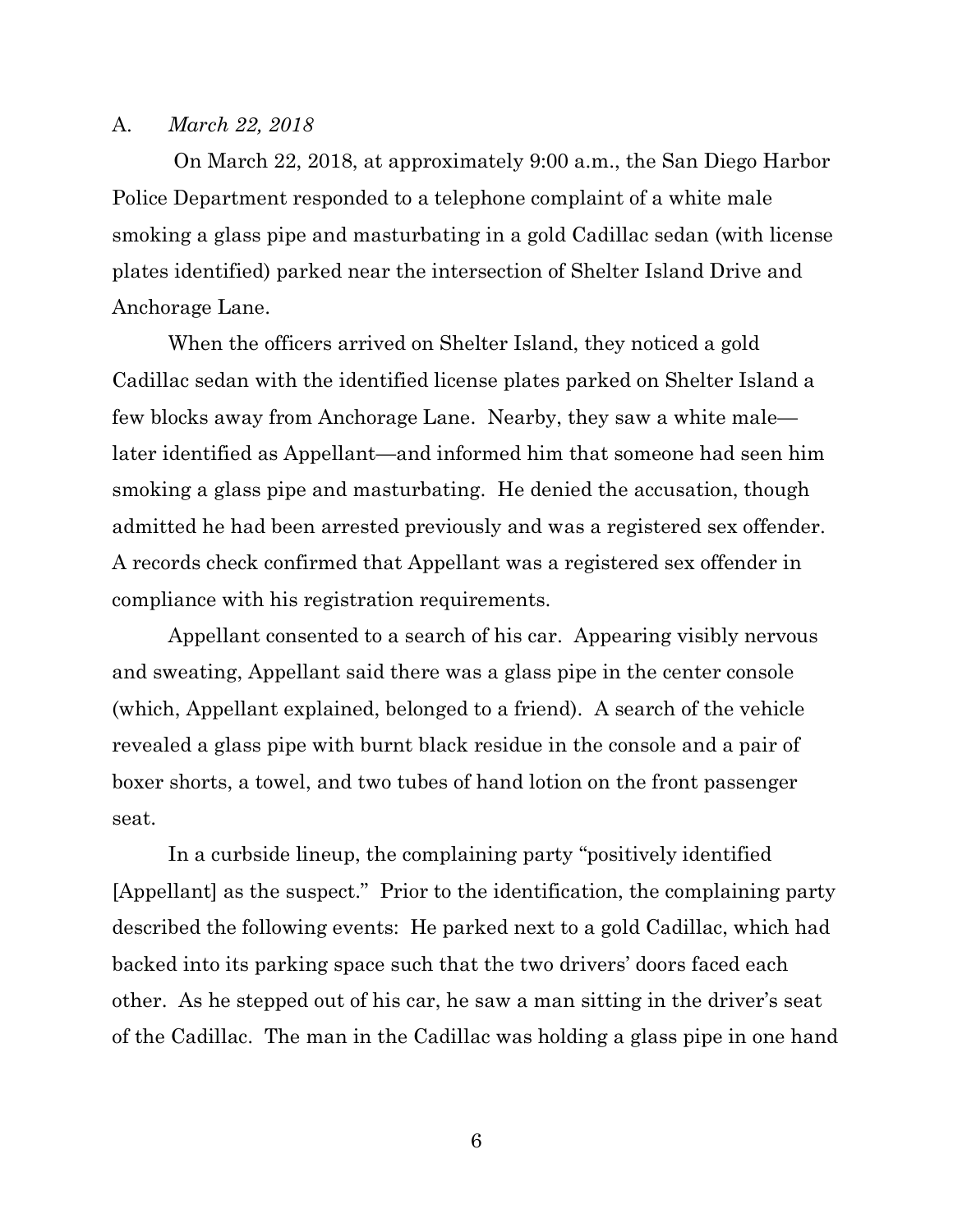and holding his erect penis in the other hand; and he began moving the hand on his penis up and down.

The harbor police arrested Appellant.

In pleading guilty to counts 1 (felony indecent exposure) and 2 (misdemeanor possession of drug paraphernalia), Appellant admitted under penalty of perjury:

> "On March 22, 2018 I willfully, lewdly: unlawfully exposed my private parts in a public place where others were present to be annoyed, after having a previous conviction per 314(1), and having previous convictions for PC 288(a)." (*Sic*.)

"On March 22, 2018 I unlawfully possessed a meth pipe." (*Sic*.)

B. *March 28, 2018*

On March 28, 2018, at approximately 9:40 p.m., San Diego Police Department officers were on patrol on Pacific Highway, an area known for the use and sales of controlled substances. Working "proactive enforcement" at a specific motel, officers saw Appellant, whom they recognized from prior contacts and arrests and knew to be a registered sex offender. As he left a room, he and a man in the doorway engaged in "a hand-to-hand exchange of items." When Appellant noticed the officers, the other man closed the door to the room, and Appellant walked from the room to the road.

Based on the officers' experience, they believed Appellant was at the motel to purchase a controlled substance. On that basis, they approached him. Appellant confirmed his identity and stated that he "had just been arrested for a previous '314.' "

Because Appellant was wearing a large hooded sweater and baggy shorts, the officers patted him down, looking for weapons. One of the officers felt "a hard, tube[-]like object" in one of Appellant's pockets. When asked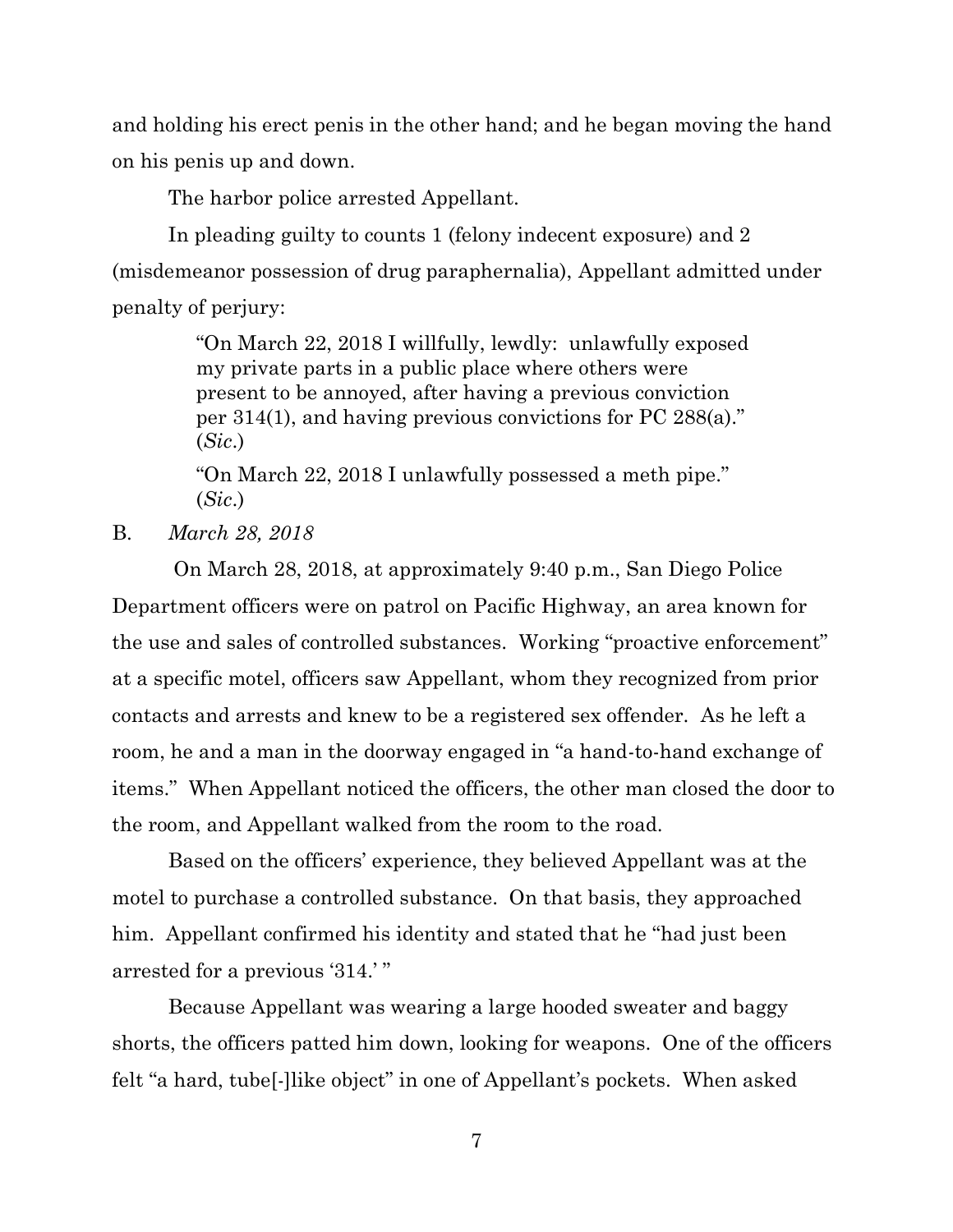what it was, Appellant stated: "You know what it is.'" Believing it to be a glass pipe used for smoking narcotics, the officers confiscated the object. It was a glass pipe that contained "a thick, white crystalline material," which laboratory results later confirmed was .25 grams of methamphetamine.

The police arrested Appellant.

In pleading guilty to counts 3 (felony possession of a controlled substance) and 4 (misdemeanor possession of drug paraphernalia), Appellant admitted under penalty of perjury:

> "On March 28, 2018, I unlawfully possessed methamphetamine while being a PC 290 registrant . . . [,] after having been released on bail on earlier felony case." (*Sic*.)

> "On March 28, 2018, I unlawfully possessed a meth pipe." (*Sic*.)

# III. DISCUSSION

In this appeal, Appellant challenges the following rulings of the trial court: (1) the denial of Appellant's motion to withdraw his guilty plea; (2) the denial of Appellant's motion to suppress evidence of drugs and drug paraphernalia seized on March 28, 2018, outside the motel on Pacific Highway; (3) the determination that the San Diego Police Department had no records to produce, following Appellant's *Pitchess* motion; and (4) the oral pronouncement of judgment staying the section 667.5, subdivision (b) one-year sentence enhancement on count 3. As we explain, we will strike the stayed enhancement and affirm the judgment.

A. *Appellant's Motion to Withdraw His Guilty Plea*

Appellant contends that the trial court erred in failing to allow him to withdraw his guilty plea. On appeal, he argues that, at the time he changed his plea to guilty, the assistance provided by his trial attorney, Michael Messina, was ineffective. Each of the issues Appellant raises is based on the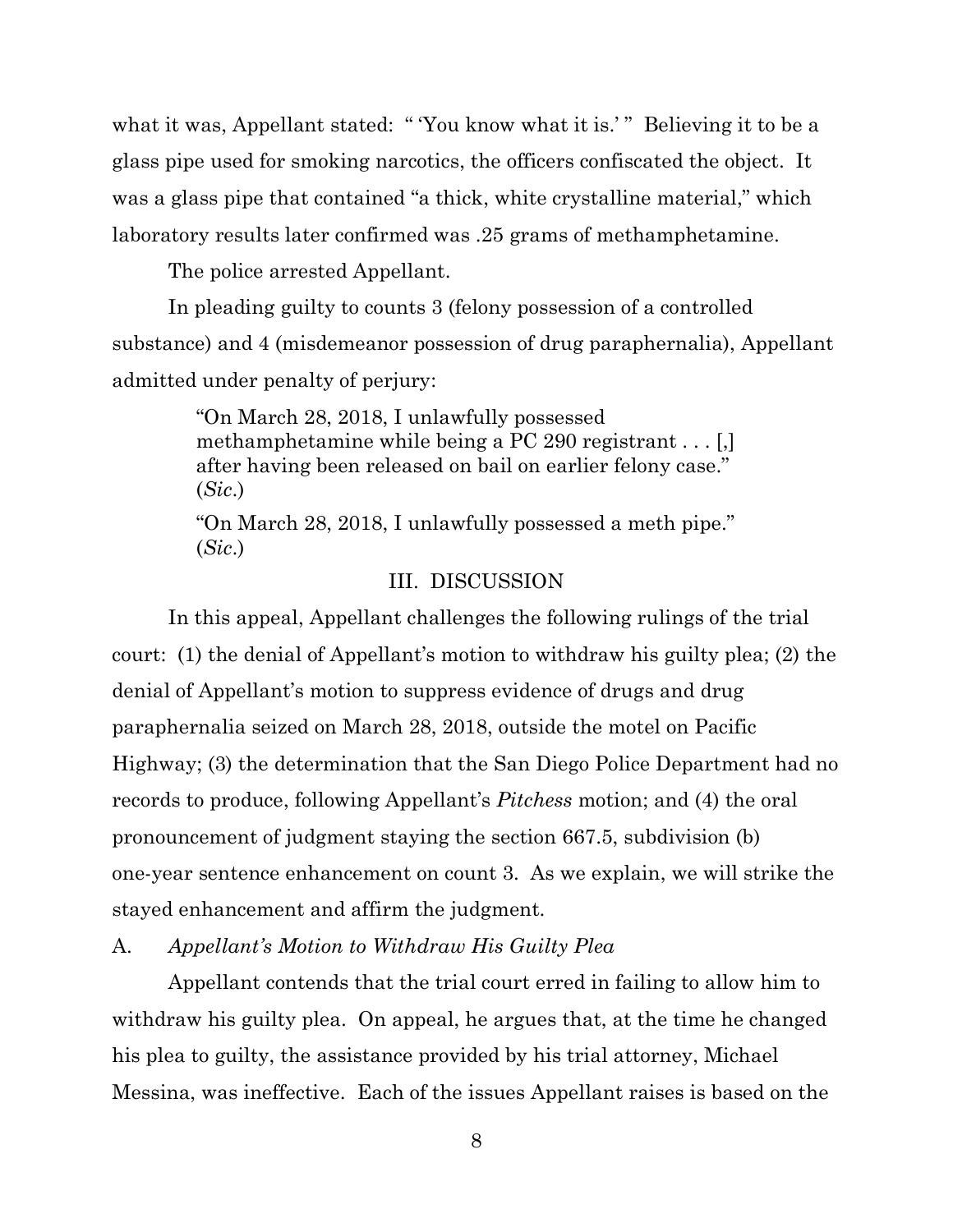legal argument that, before entering a plea on count 1 (felony indecent exposure), he was not informed, and thus did not understand, there was a possibility he could be deemed an SVP after completion of his sentence.

# 1. *Background*

On May 7, 2019, after rulings on the parties' in limine motions in trial, Appellant initialed and signed—and the court accepted and filed—a "Plea of Guilty/No Contest – Felony" form.3 Neither the People nor the court made any promises or concessions; Appellant pled "to the sheet"—i.e., he pled guilty to all four counts and admitted all enhancement allegations.

Among other representations, Appellant signed or initialed that he was entering his plea "freely and voluntarily" and understood that:

- he could be sentenced to prison for a term of 25 years to life;
- this case could result in "mandatory supervision";
- he was "giv[ing] up [his] right to appeal the ... denial of [his section] 1538.5 motion" to suppress evidence; and
- at sentencing, the court could consider his entire "prior criminal history" and the entire factual background of the case."

As particularly relevant to Appellant's arguments on appeal, Appellant was *not* asked to circle, and in fact did *not* circle, that Messina "explained to [him] that other possible consequences of this plea" may occur under the "Sexually Violent Predator Law."

At the change of plea hearing, Appellant expressly confirmed that he had gone over the form with Messina and that the initials and signature on the form were Appellant's. After reviewing the constitutional rights Appellant would be giving up by pleading guilty, the court further received

<sup>3</sup> At the time of Appellant's change of plea, the San Diego County Superior Court required the use of the "SDSC CRM-012 (Rev. 2/18)" four-page form.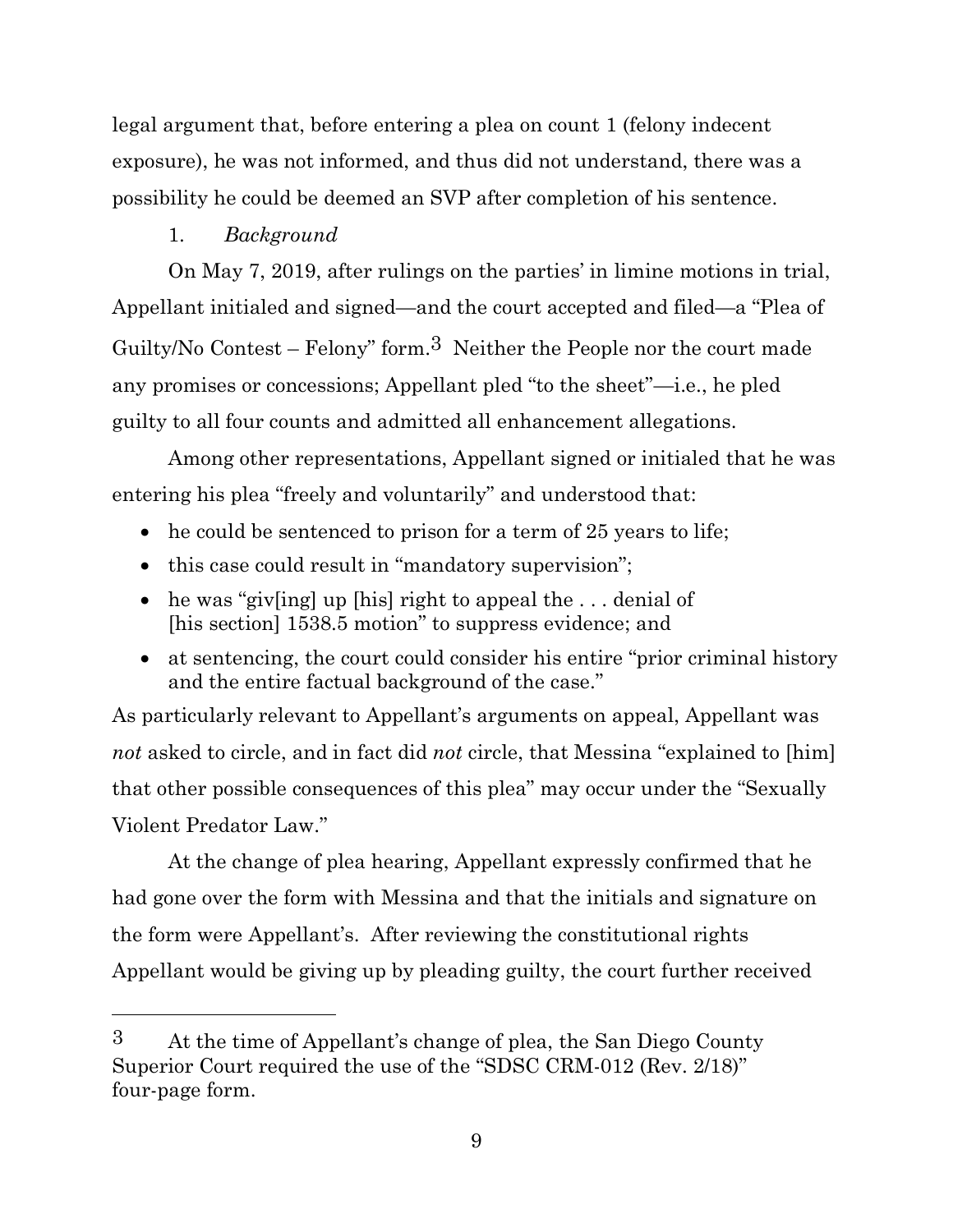confirmation from Appellant that he understood that the court had "made no commitments with regard to sentencing."

Under penalty of perjury, Appellant pled guilty to each count and admitted each enhancement alleged. At the conclusion of the hearing, the court accepted Appellant's guilty pleas and admissions, expressly finding that Appellant "knowingly and voluntarily waived his rights with knowledge of the charges and the consequences of his plea."

Weeks later, Appellant changed counsel, who on Appellant's behalf filed a motion to withdraw the guilty plea. According to the motion, Appellant "did not understand, and was misled by his [prior] attorney [regarding], the direct consequences of his plea." The principal focus of Appellant's argument was that, based on what Messina told Appellant, Appellant "believed the court would give him credit for time served and probation"; i.e., Appellant understood that he "would not be sen[t] to . . . State Prison." In passing, and without argument or legal authority, Appellant also mentioned that Messina did not advise him of "the potential to be deemed a Sexually Violent Predator after his sentence is complete."

The People filed written opposition. As relevant to the issues on appeal, the People argued that the potential for being deemed an SVP at the time of completion of any sentence was not a consequence of the plea for purposes of analyzing Appellant's understanding. In addition, the People argued that, even if Appellant should have been advised of the potential SVP proceedings, he did not make the requisite showing of prejudice, because he failed to present evidence that he would not have changed his plea had counsel advised him of the potential SVP proceedings.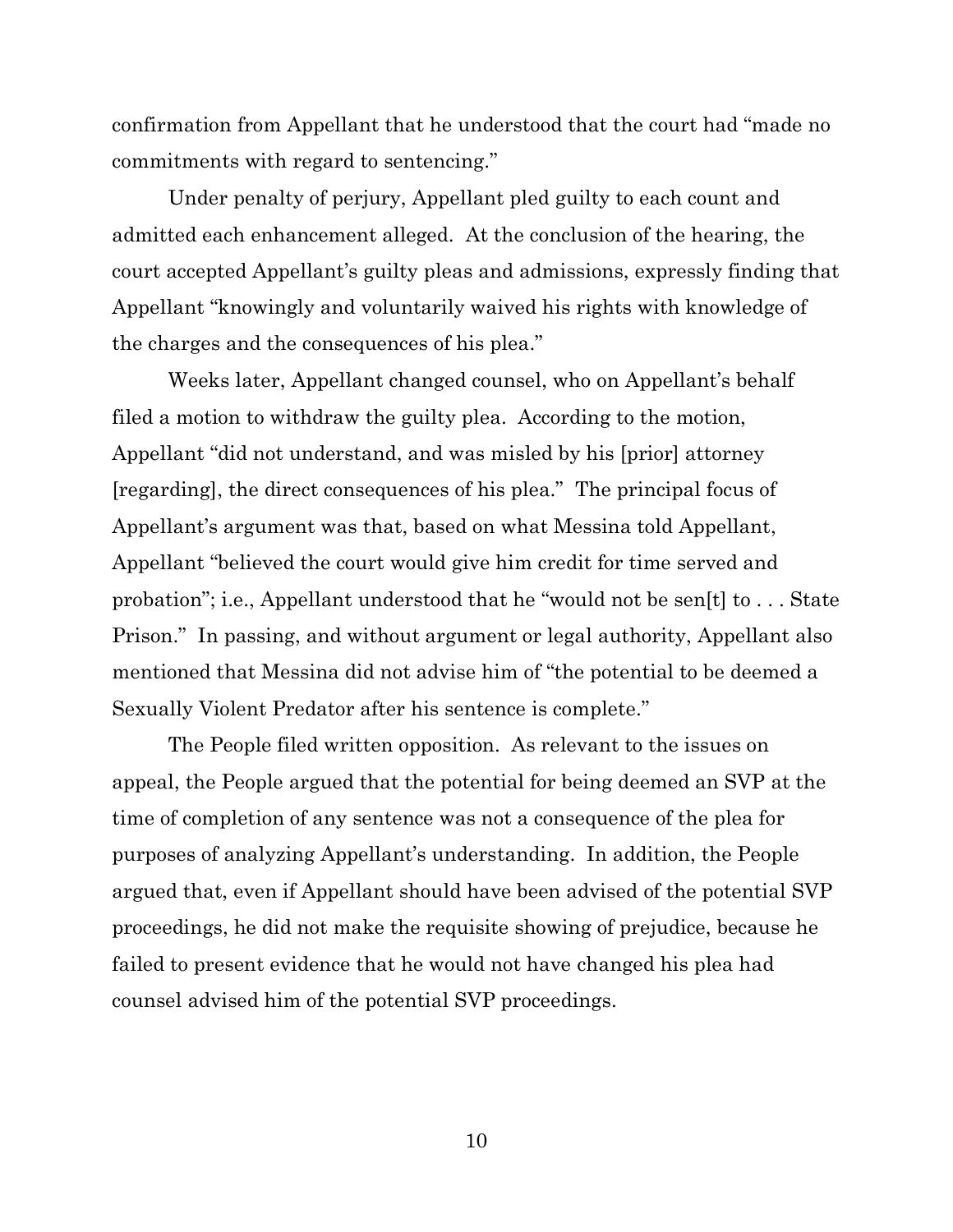At the hearing, Appellant testified to what his understanding was based on what Messina had told him, and Messina testified as to what he told Appellant.

### *Appellant's Testimony*

From the time Appellant retained Messina in this case through the first day of trial, Appellant told Messina that he did not want to plead guilty to the charges.

On the morning of the first day of trial—i.e., prior to the in limine motions—Messina described to Appellant a chambers conference attended by the court, the prosecutor, and Messina. Messina told Appellant that, at the conference, "he [Messina] had struck what he called a deal . . . with the judge": Appellant could "plead to the sheet" and leave sentencing to "the discretion of the judge." Although Messina indicated that there were no promises from the court, he told Appellant that "the judge would not send [him] to state prison, and that [he] would probably get time served."

Later in his testimony, Appellant more specifically explained that Messina did *not* tell him that *the court* said it would not send Appellant to prison. Appellant also confirmed that, at the hearing on the change of plea, (1) the court "very clearly on the record" stated "there were no agreements," and (2) he understood that, from the court's view, "there had been no promises made."

Significantly—and consistent with his change of plea form and his testimony at the change of plea hearing4—Appellant testified that, even at

 $4$  On the change of plea form, under penalty of perjury, Appellant initialed paragraph 7a., which begins with the statement that Appellant understands that he may receive a "maximum punishment" of "25-life." In addition, under penalty of perjury, Appellant admitted a prior section 288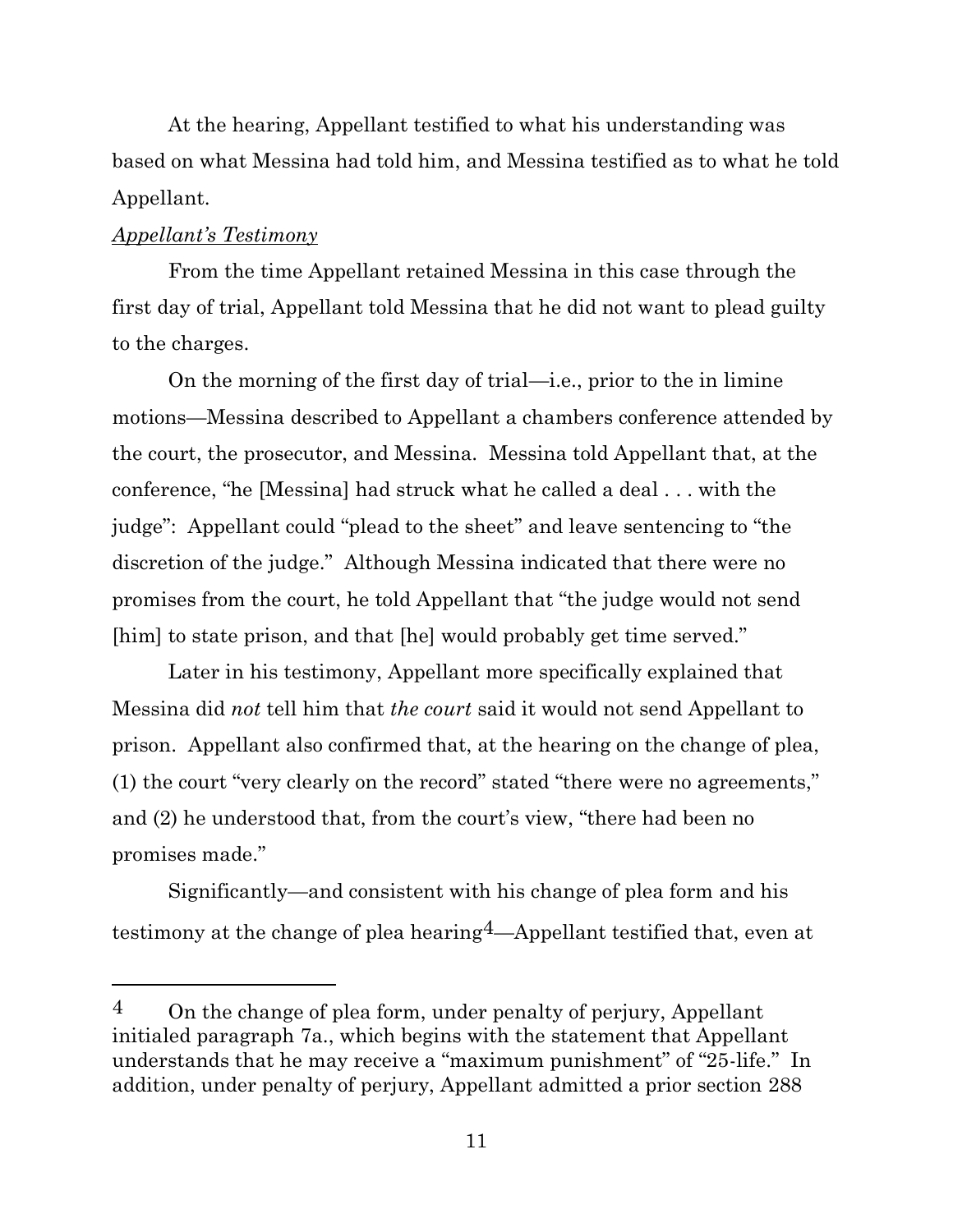the time Messina gave him "the impression" that the court would not send him to prison, he "*knew*" that he was facing a potential sentence of life in prison. (Italics added.)

Before making a decision regarding a change of plea, Appellant wanted to discuss Messina's proposal with his family. Accordingly, they proceeded to court, where in limine motions were heard.

As a result of the rulings on the in limine motion—in particular, the exclusion of an expert proposed by Appellant—Messina explained to Appellant that "we have no defense now" and encouraged Appellant "to take th[e] deal" they discussed prior to the hearing on the in limine motions.

The following morning, prior to appearing in court, Messina again recommended to Appellant that he "take th[e] deal." Messina advised that it was "pretty useless" to go to trial, because without an expert (based on the in limine ruling), "[w]e don't have a defense . . . we just have nothing." At the conclusion of their meeting, Messina advised Appellant that, if he did not "take th[e] deal" and was convicted, he "was going to go to prison 25-to-life."

Appellant agreed to a change of plea, after which Messina filled out the form, told him to read it, and gave it to him to initial and sign.

In particular, Messina did not advise Appellant that, because there was a potential he would be sentenced to prison "on a case that's sexual in nature," he "could potentially be deemed a sexually violent predator SVP" when he was released from prison. According to Appellant, SVP proceedings were "not a consideration" to him, because Messina told him that he was not going to prison. Consistently, Appellant testified that Messina never advised Appellant of the maximum sentence he could receive in this case. Rather, he

conviction which, the court explained to Appellant prior to the admission, "makes you eligible for a three-strike *life sentence* . . . ." (Italics added.)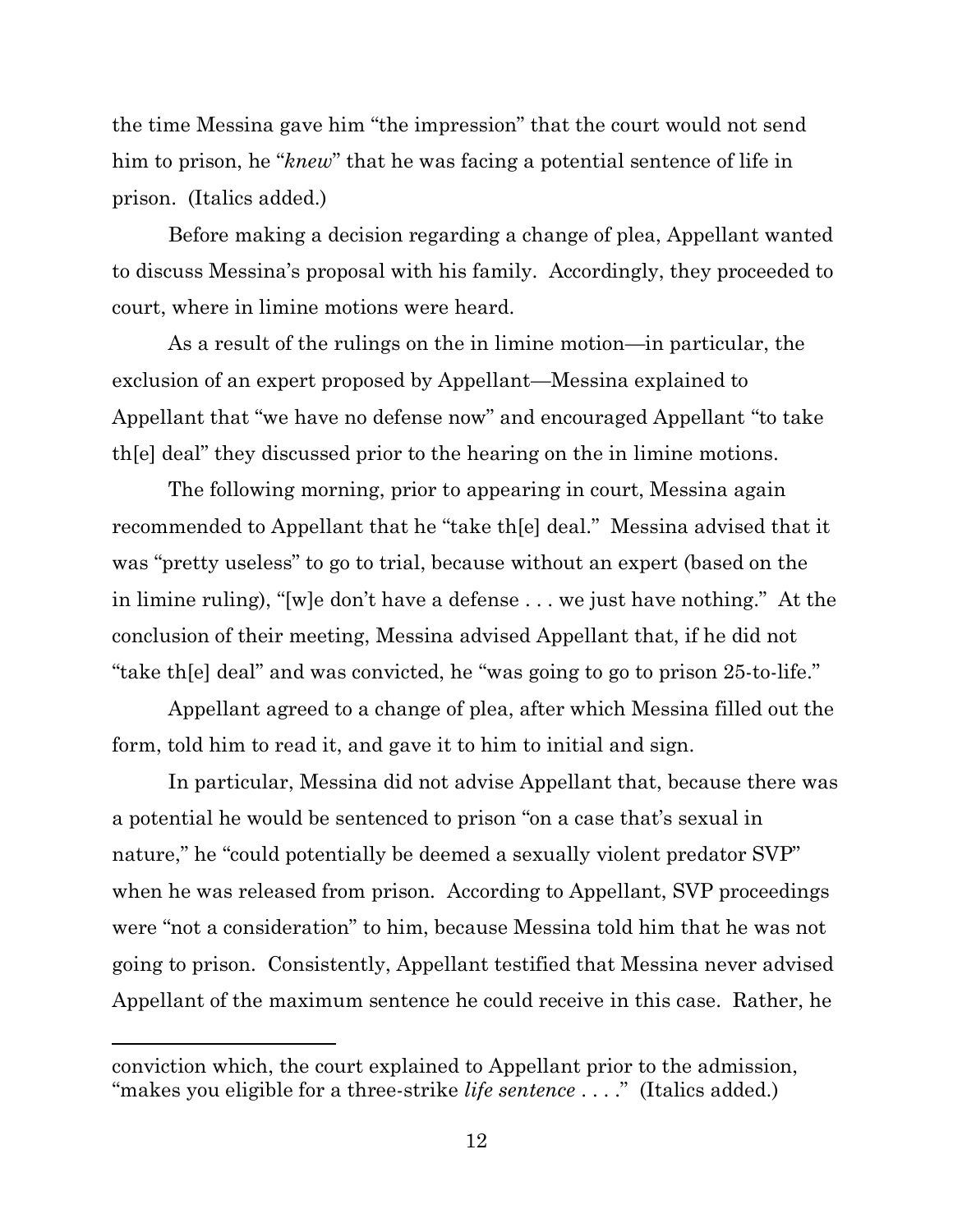understood from Messina that the sentencing judge "w[ould] not send [him] to state prison"; "[h]opefully," Messina told Appellant, "you'll get time served." Appellant would not have pleaded guilty if Messina had told him that, based on his record, he would be going to state prison.

Despite what Messina may or may not have told Appellant, as they discussed whether Appellant would change his plea, Appellant "knew" that this "was filed as a 25-to-life case, on each count." Consistently, based on the language in the change of plea form, as he initialed and signed the form, Appellant "knew" that he would be facing a potential sentence of "life in prison." Appellant further understood that "there were no deals from the Court on sentencing" at the time he pled guilty. Finally, in response to questioning from the court, Appellant expressly acknowledged: In the last 20 years, no sentencing judge had granted him probation, instead sentencing him to prison, *based on his prior record*; and his prior conviction for violating section 288 (lewd or lascivious acts) "is a conviction for life," with the resulting strike remaining on his record forever.

# *Messina's Testimony*5

In more than 39 years as a criminal defense attorney, Messina had tried more than 40 cases before juries in state and federal court, including eight SVP cases. Although Messina was "fully prepared to go to trial," for at least two reasons, he believed Appellant's case was not one that should go to trial.

First, on April 19, 2019, a little more than two weeks prior to the in limine motions, Appellant told Messina that, on March 22, 2018, "he

<sup>5</sup> By Appellant's presentation, both in writing and on the witness stand, the trial court ruled that Appellant had waived the attorney-client privilege.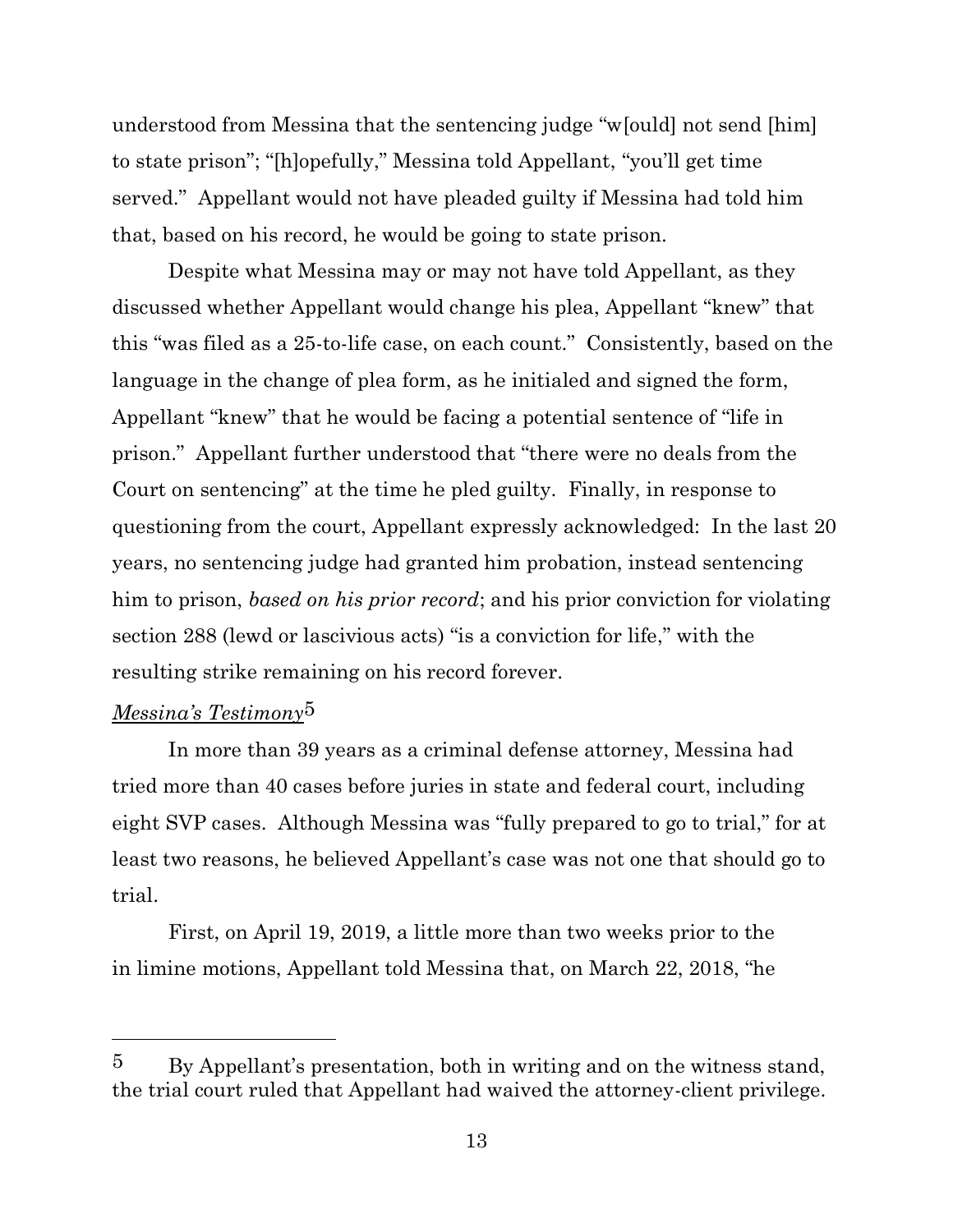[Appellant] committed the crime"; i.e., Appellant confessed that "he [Appellant] went to Shelter Island that day to masturbate." Thus, Messina explained to Appellant that he (Messina) could not put Appellant on the stand to testify in his defense; and without Appellant's testimony, "all we have is the impeachment" of the complaining witness at Shelter Island for the March 22 incident and the arresting officer at the motel for the March 28 incident.

Messina explained to Appellant that "[t]his is not a good case for trial"; but, if the case is assigned to "a good judge, who I think will be fair at sentencing, we should consider a plea." Later, when the case was assigned to a trial department, Messina told Appellant that "we have a good judge. Judge Weber is fair. . . . I think she would be fair on this particular case. And I think she would be good at sentencing. And we'd have the opportunity to limit [the] amount of time in custody."

Messina also reminded Appellant that the last time he was sentenced for a violation of section 314, even though the trial court struck the priors, it nonetheless sentenced him to seven years in prison—which "was a very good result." Messina further advised Appellant that, if he goes to trial with only impeachment evidence as a defense, given the prior sentence, Messina was "worried" that the court would sentence Appellant to more than seven years this time.

Second, based on the court's May 6, 2019 rulings on in limine motions, Messina explained to Appellant "the difference between pleading now and admitting guilt and asking for the judge to strike strikes, versus going to trial *with no defense* and facing life in prison." (Italics added.)

Messina was adamant: At no time did he tell Appellant that Judge Weber *either* would not send him to prison *or* would grant him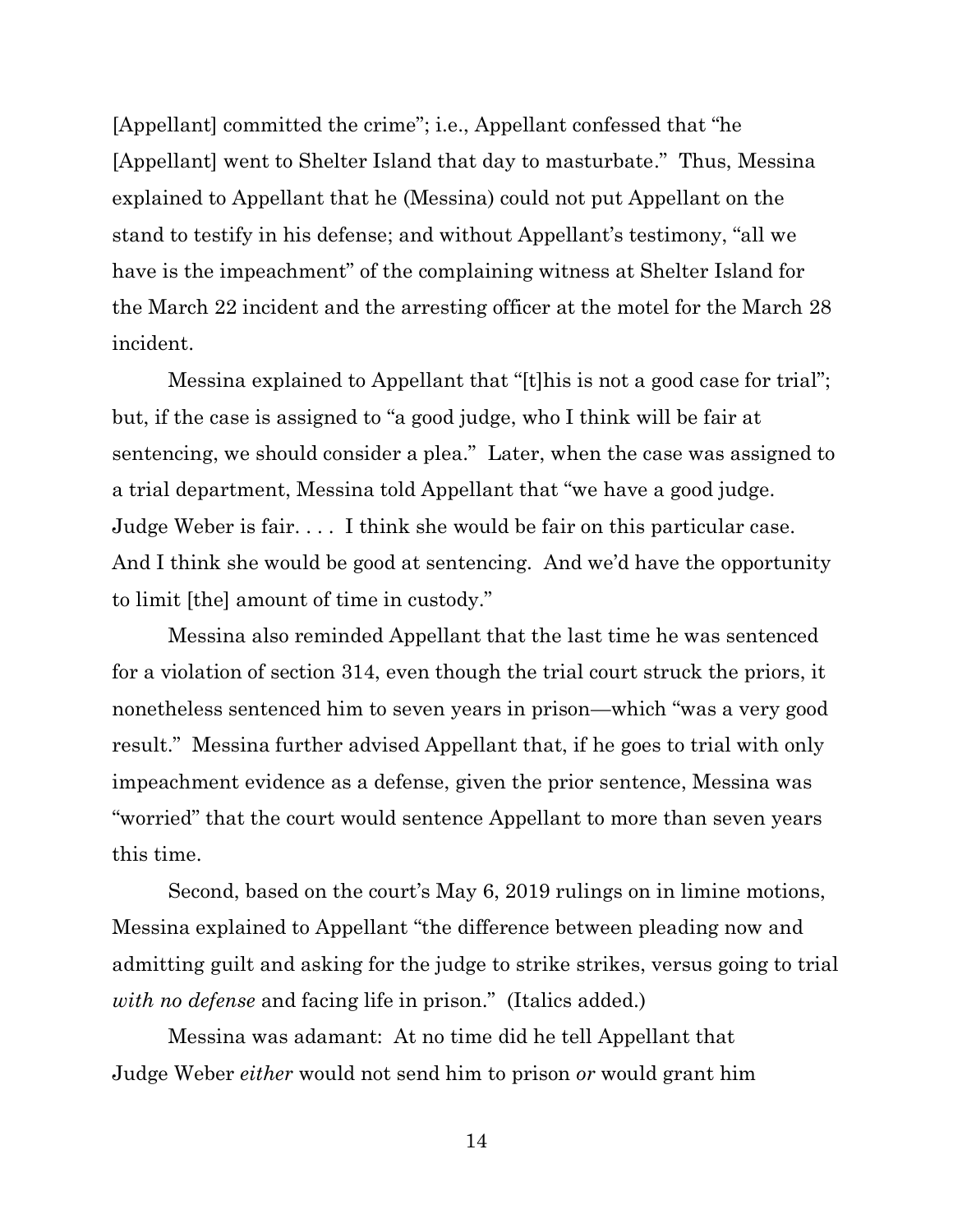probation. To the contrary, Messina confirmed that, not only did he tell Appellant that the court had made no promises, he expressly told Appellant that he is "probably going to have to do some state prison time."

Messina testified that he went through each line of the change of plea form, explaining to Appellant what each line meant. That said, line 7f. of the form refers to "other possible consequences of th[e] plea"; beneath line 7f., item (14) identifies "Sexually Violent Predator Law," which is not circled; and Messina did not recall discussing with Appellant anything regarding the "Sexually Violent Predator Law" when explaining to Appellant "other possible consequences of th[e] plea." According to Messina, he did not raise the issue, because "[section ]314 is not considered a sexually violent offense, pursuant to [section ]6500 of the Welfare & Institutions Code," which contains "the law on sexually violent predators."

In arguing the merits of the motion, the focus was on what Messina said or did not say regarding the likelihood of Appellant prevailing at trial and the likelihood of a prison sentence in the event Appellant changed his plea to guilty. During argument, neither the attorneys nor the court mentioned the issue of Messina's failure to discuss whether possible consequences of the plea included the SVP law.

The court denied Appellant's motion, ruling that Appellant did not meet his burden. The court concluded that Messina properly advised Appellant as to both the potential outcome of a trial and the possible sentence following a guilty plea, expressly finding that, with 10 prior convictions, Appellant was a "sophisticated" defendant who was experiencing "buyer's remorse."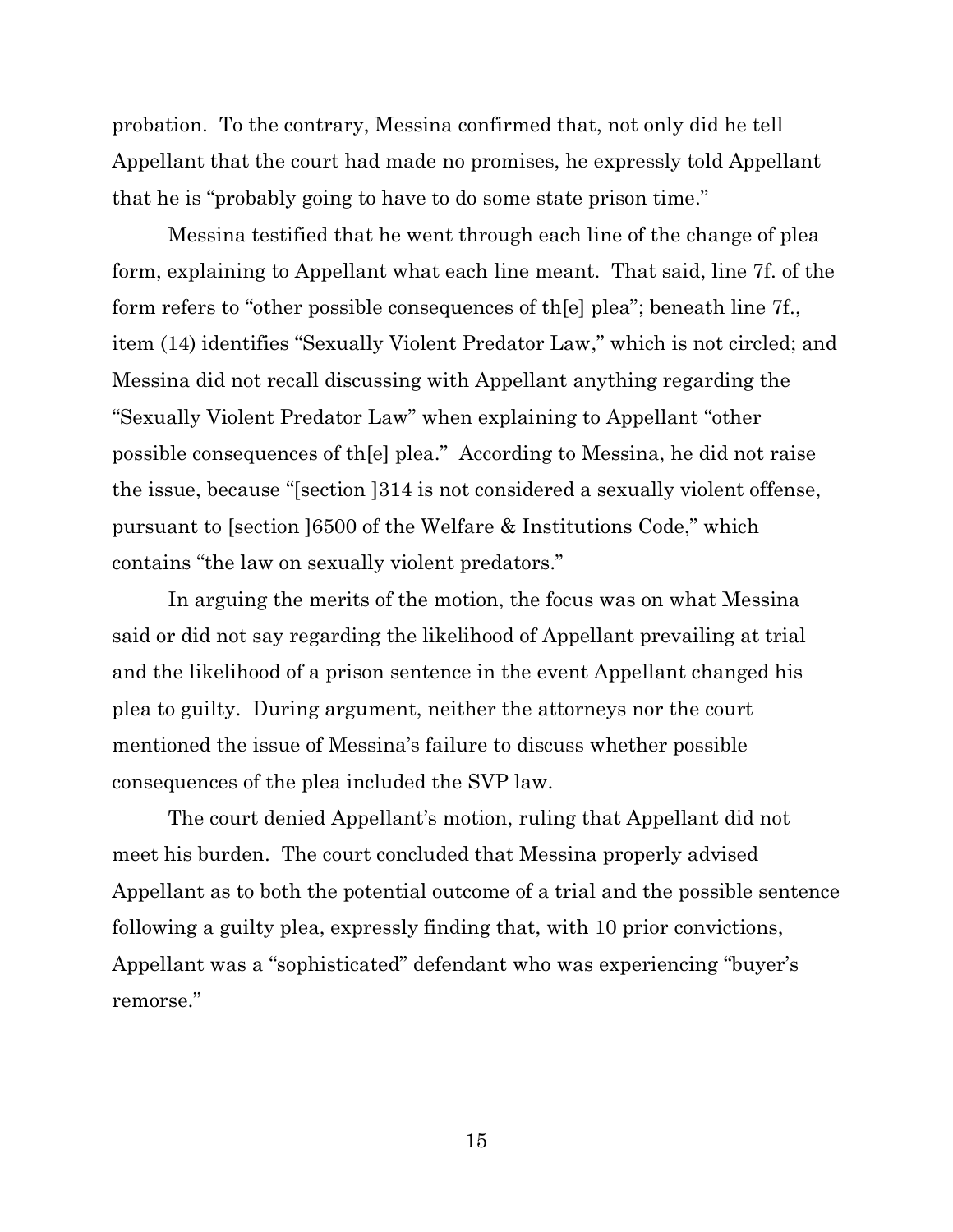#### 2. *Analysis*

On appeal, Appellant does not challenge the trial court's conclusion that Messina properly advised Appellant as to both the potential outcome at trial and the possible sentence following a guilty plea. Appellant's argument is directed solely to Messina's "oblig[ation] to, at a minimum, inform [Appellant] that, when his prison sentence is completed, there could be SVP consequences that could result in a lifetime commitment." Appellant characterizes this failure as ineffective assistance of counsel. In passing, Appellant also suggests that, by failing to refer to Messina's failure to advise Appellant regarding potential SVP consequences from a guilty plea, the trial court abused its discretion in denying Appellant's motion.

As we explain, Appellant did not meet his burden of establishing that Messina had a duty to advise him regarding potential SVP consequences of a change of plea.6 Thus, Appellant did not meet his burden of establishing either that Messina's assistance was ineffective or that the court abused its discretion in failing to make findings regarding any potential SVP consequences resulting from Appellant's guilty plea.

# a. *Ineffective Assistance of Counsel*

"Under both the Sixth Amendment to the United States Constitution and article I, section 15, of the California Constitution, a criminal defendant has the right to the assistance of counsel." (*People v. Ledesma* (1987) 43 Cal.3d 171, 215, citing *Strickland*, *supra*, 466 U.S. at pp. 684-685.) This right entitles the defendant "not to some bare assistance but rather to *effective* assistance." (*Ledesma*, at p. 215; accord, *Strickland*, at p. 686.)

<sup>6</sup> We will assume without deciding that Appellant's guilty plea will result in potential SVP consequences to Appellant.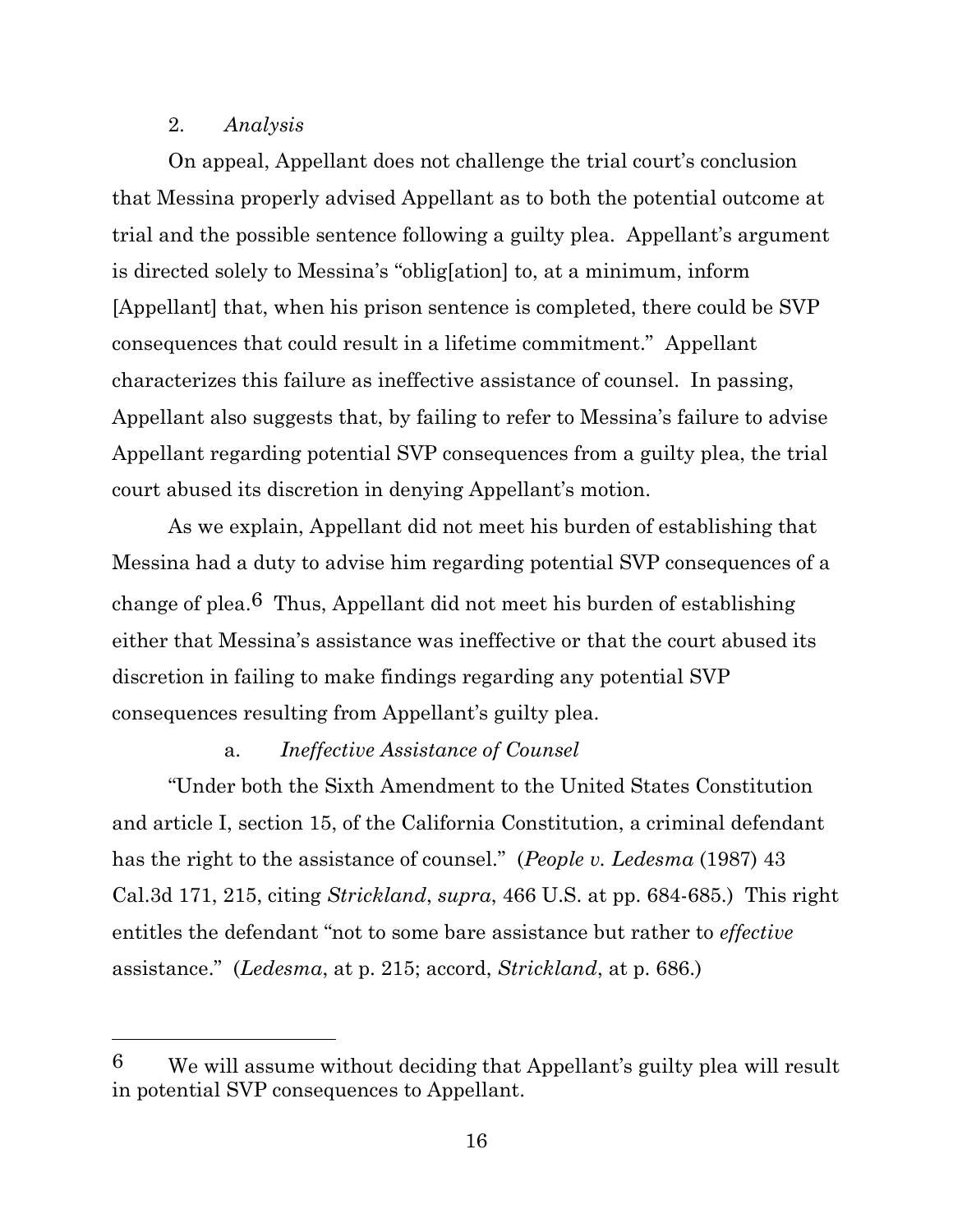"In order to establish a claim for ineffective assistance of counsel, a defendant must show that his or her counsel's performance was deficient and that the defendant suffered prejudice as a result of such deficient performance." (*People v. Mickel* (2016) 2 Cal.5th 181, 198 (*Mickel*), citing *Strickland*, *supra*, 466 U.S. at pp. 687-692; accord, *People v. Patterson* (2017) 2 Cal.5th 885, 901 (*Patterson*).) To establish deficient performance, the defendant has the burden of showing that counsel's performance " 'fell below an objective standard of reasonableness . . . under prevailing professional norms.'" (*Mickel*, at p. 198; accord, *Patterson*, at p. 900.) To establish prejudice, the defendant has the burden of showing " 'that a reasonable probability exists that, but for counsel's incompetence, he would not have pled guilty.' " (*Patterson*, at p. 901; accord, *Mickel*, at p. 198.) In this context, a " 'reasonable probability' " is a " 'probability sufficient to undermine confidence in the outcome.'" (*People v. Superior Court (Ghilotti)* (2002) 27 Cal.4th 888, 918, quoting *Strickland*, *supra*, 466 U.S. at p. 694.)

Appellant acknowledges that there is no California authority on the issue he presents—namely, whether, in advising the defendant on whether to plead guilty to a charge, defense counsel has an obligation to inform the defendant that, when the potential prison sentence is completed, there could be SVP consequences that could result in a lifetime commitment. Instead, he analogizes potential SVP consequences to potential immigration consequences, where under federal and state law, defense counsel must provide such advice to the defendant. As we explain, the analogy is inapt.

In *Padilla v. Kentucky* (2010) 559 U.S. 356 (*Padilla*), the Supreme Court held that the Sixth Amendment requires criminal defense counsel to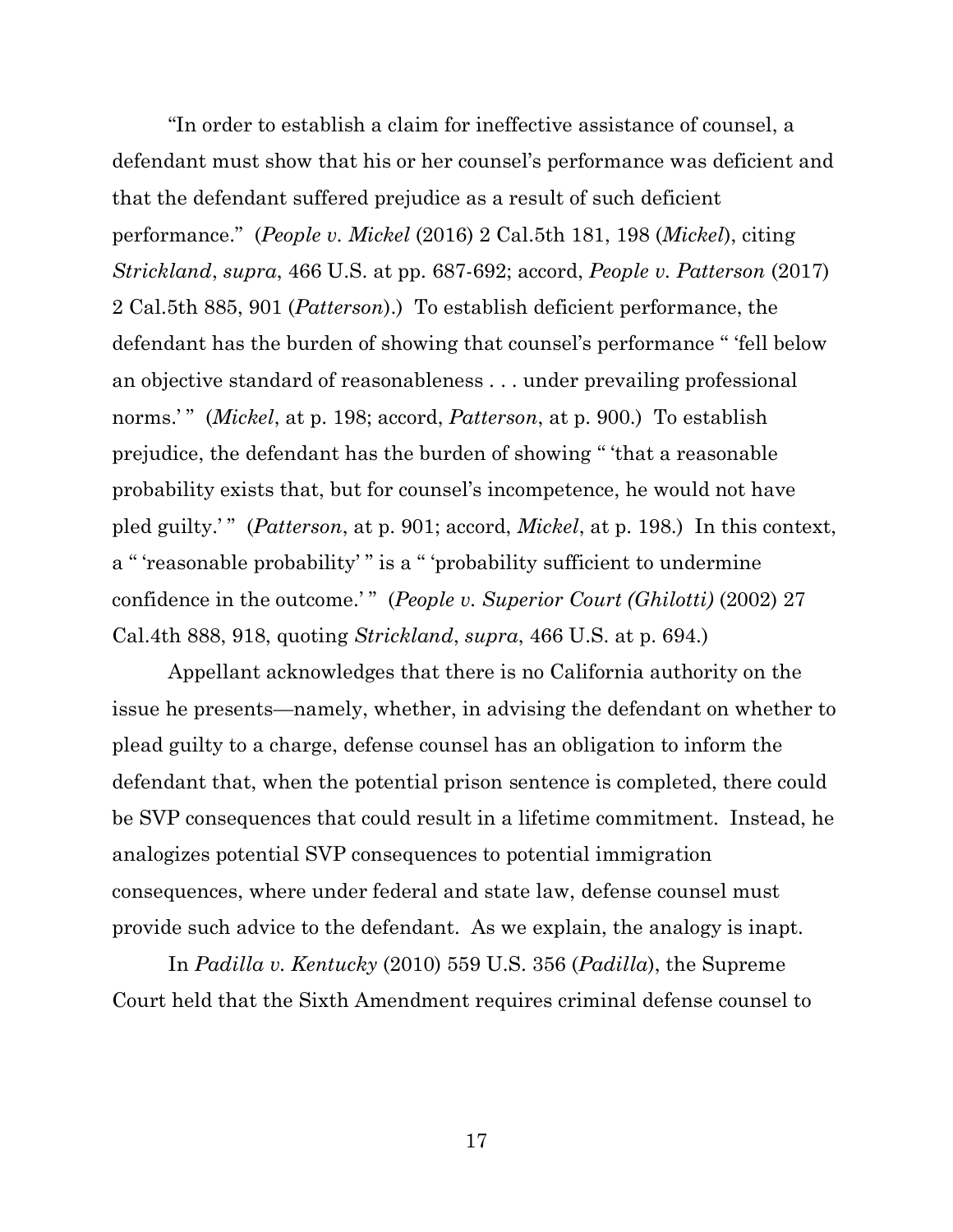properly advise their noncitizen clients regarding the potential immigration consequences of their criminal cases.7 (*Id.* at pp. 367-368.)

In 2015, by codifying *Padilla*'s requirement that defense counsel advise criminal defendants about adverse immigration consequences, the California Legislature made this "an independent statutory duty that does not require finding a violation of the Sixth Amendment." (*People v. Lopez* (2021) 66 Cal.App.5th 561, 575 (*Lopez*), citing §§ 1016.2, 1016.3 [§ 1018 motion to withdraw pleal. $8$ ) Section 1016.3, subdivision (a) requires criminal defense counsel to "provide accurate and affirmative advice about the immigration consequences of a proposed disposition, and when consistent with the goals of and with the informed consent of the defendant, and consistent with professional standards, defend against those consequences." Section 1016.3, subdivision (b) goes further than *Padilla* by also requiring prosecutors, when developing and considering plea offers, to "consider the avoidance of adverse

<sup>7</sup> Where the potential deportation consequences of a particular plea "are unclear or uncertain" or where "the law is not succinct and straightforward," then counsel need only advise the client that the "pending criminal charges may carry a risk of adverse immigration consequences"; however, where the potential immigration consequences are clear, then counsel must provide the client with accurate advice. (*Padilla*, *supra*, 559 U.S. at p. 369.)

<sup>8</sup> Subdivisions (a)-(c) of section 1016.2 cite, summarize, and quote from *Padilla*, *supra*, 559 U.S. 356. Subdivision (h) expressly states the Legislature's intent to codify *Padilla* and "to encourage the growth of such case law in furtherance of justice." Subdivision (e) explains the reasoning behind this legislative intent: "Defendants who are misadvised or not advised at all of the immigration consequences of criminal charges often suffer irreparable damage to their current or potential lawful immigration status, resulting in penalties such as mandatory detention, deportation, and permanent separation from close family. In some cases, these consequences could have been avoided had counsel provided informed advice and attempted to defend against such consequences."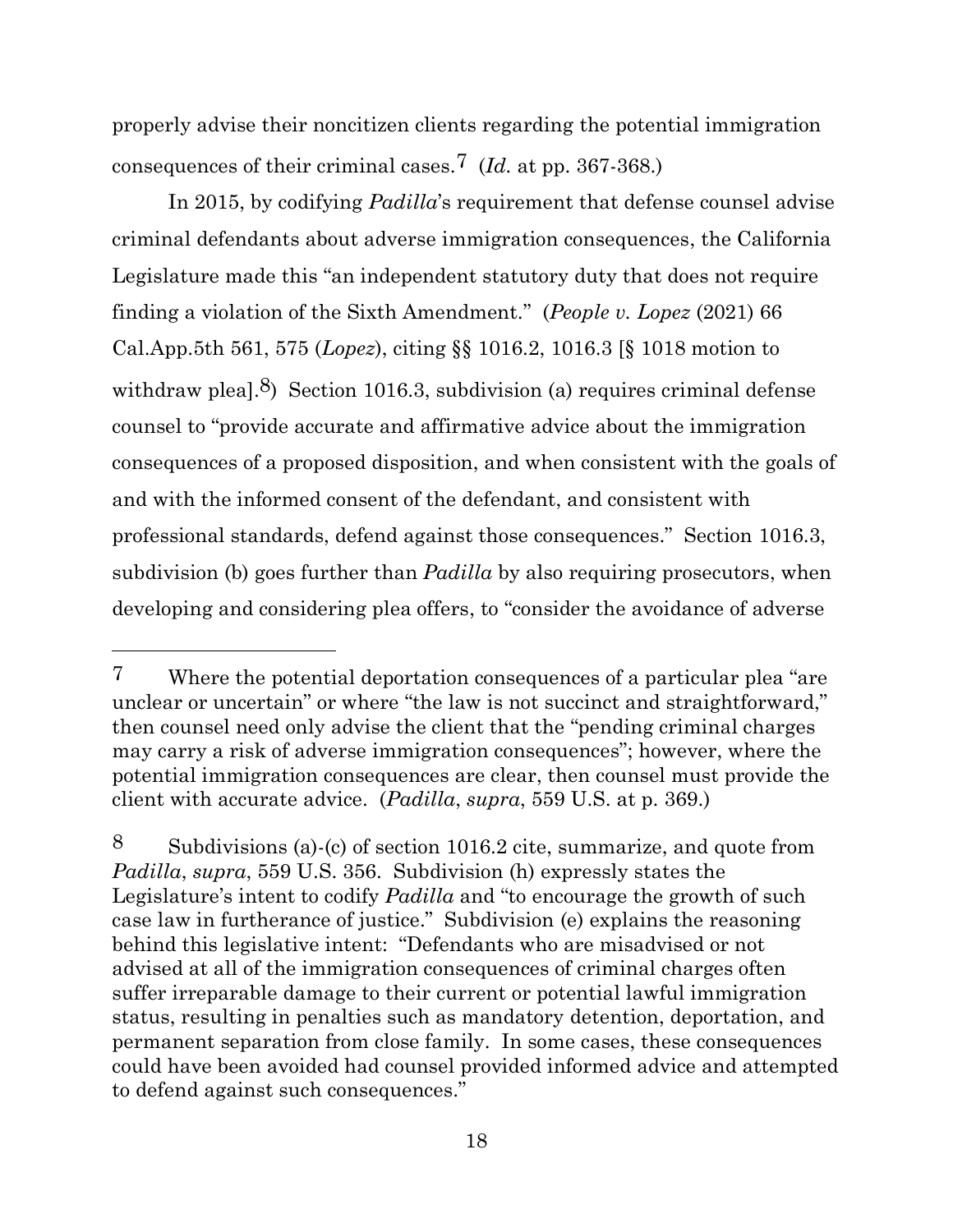immigration consequences in the plea negotiation process as one factor in an effort to reach a just resolution."9

There are no similar statutes or indications of a legislative intent that require defense counsel to advise their clients of the potential SVP consequences of the clients' guilty pleas.

Following *Padilla*, *supra*, 559 U.S. 356, and California statutory law (e.g., §§ 1016.2, 1016.3, 1016.5), our Supreme Court decided *Patterson*, *supra*, 2 Cal.5th 885, a case involving undisclosed potential immigration consequences to a noncitizen defendant who pleaded guilty to drug possession charges. (*Id*. at p. 889.) In *Patterson*, our Supreme Court ruled that, for purposes of seeking to withdraw a guilty plea under section 1018, a defendant may rely on defense counsel's failure to provide advice regarding collateral immigration consequences of a plea, even where the court has no such duty. (*Patterson*, at p. 897.)

In the present appeal, the Attorney General argues that the Sixth Amendment only requires that the defendant be advised of the *direct* potential consequences of an anticipated plea, whereas the possibility of an SVP commitment is, at best, a *collateral* consequence since it does not

<sup>9</sup> Section 1016.3, which deals with the duties of *defense counsel*, is in addition to section 1016.5, which since 1978 has required *trial courts* to ensure that defendants are advised of immigration consequences before accepting a guilty plea. In enacting section 1016.5, the Legislature intended "to promote fairness to such accused individuals by requiring in such cases that acceptance of a guilty plea or plea of nolo contendere be preceded by an appropriate warning of the special consequences for such a defendant which may result from the plea." (§ 1016.5, subd. (d).) Receipt of this statutory warning, however, is not a bar to a noncitizen defendant seeking to withdraw a guilty plea on the basis of the lack of advice of the adverse immigration consequences of the plea. (*Patterson*, *supra*, 2 Cal.5th at p. 889.)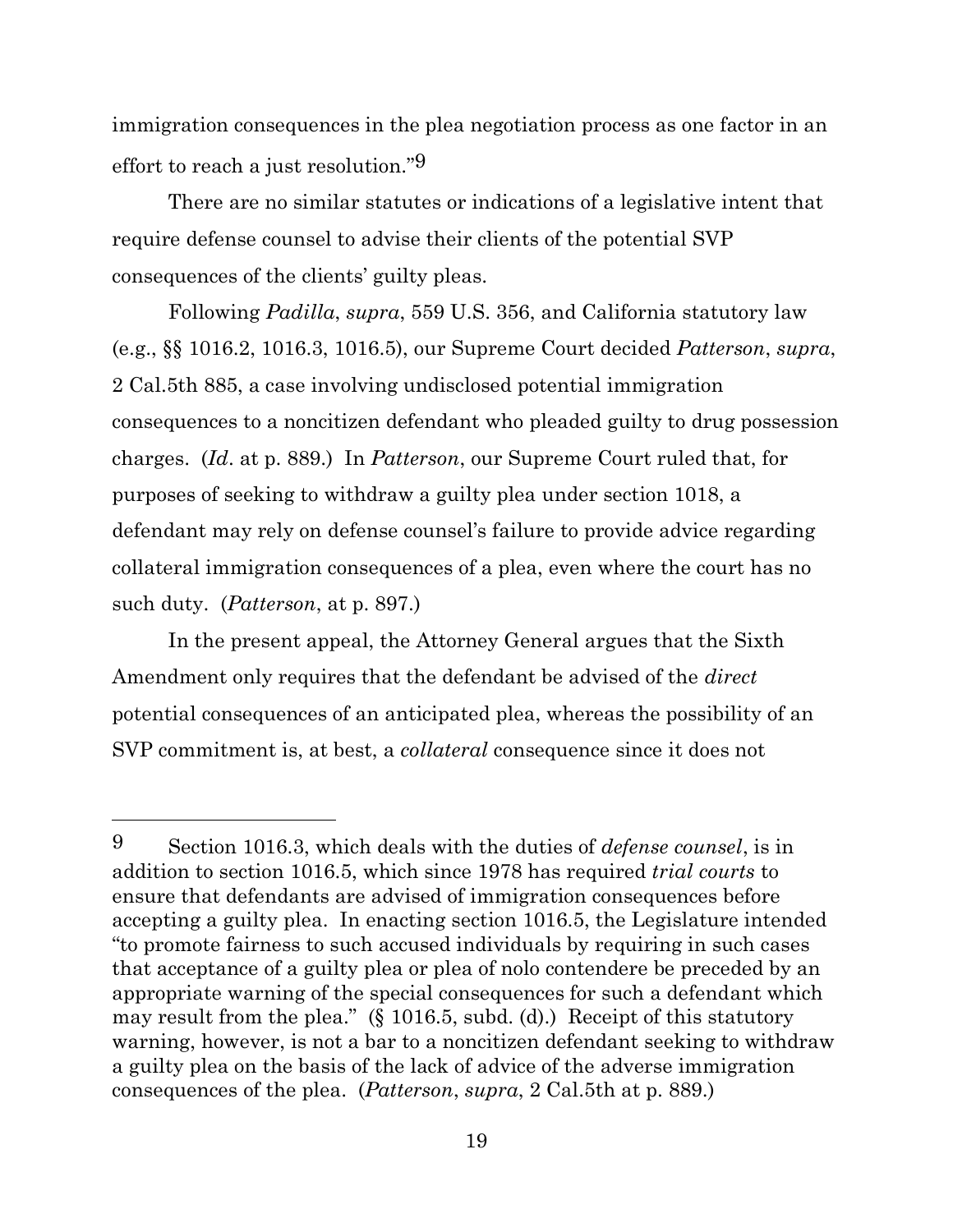"inexorably follow from the defendant's conviction of the offense involved in his plea." (Citing *People v. Moore* (1998) 69 Cal.App.4th 626, 630 (*Moore*) [§ 1018 motion to withdraw plea].) *Moore* is distinguishable in that it deals with *the court's*, not *counsel's*, obligation to advise the defendant of the potential SVP consequences of the defendant's guilty plea. (*Moore*, at p. 628; see *Patterson*, *supra*, 2 Cal.5th at p. 897 ["the focus of a section 1018 inquiry is not what the trial court told the defendant; it is, rather, what the defendant knew when entering the plea"].) Nonetheless, *Moore* provides insight and guidance as to the distinction between direct, as opposed to collateral, consequences of a plea.

In *Moore*, the appellate court held that, in accepting the defendant's guilty plea, the trial court was *not* required to advise the defendant as to a potential SVP commitment. (*Moore*, *supra*, 69 Cal.App.4th at p. 631.) The basis of this holding is that a trial court is required to advise defendants only of the " 'primary and direct consequences of a defendant's impending conviction as contrasted with secondary, indirect or collateral consequences' " and "generally extends only to 'penal' consequences." (*Id*. at p. 630.) The court explained:

> "A consequence is deemed to be 'direct' i[f] i[t] has 'a definite, immediate and largely automatic effect on the range of the defendant's punishment.' [Citation.] Such direct consequences include: the permissible range of punishment provided by statute [citation]; imposition of a restitution fine and restitution to the victim [citation]; probation ineligibility [citation]; the maximum parole period following completion of the prison term [citation]; registration requirements [citation]; and revocation or suspension of the driving privilege [citation].

"A consequence is considered 'collateral' if it 'does not "inexorably follow" from a conviction of the offense involved in the plea.' [Citation.] Collateral consequences include: the possibility of enhanced punishment in the event of a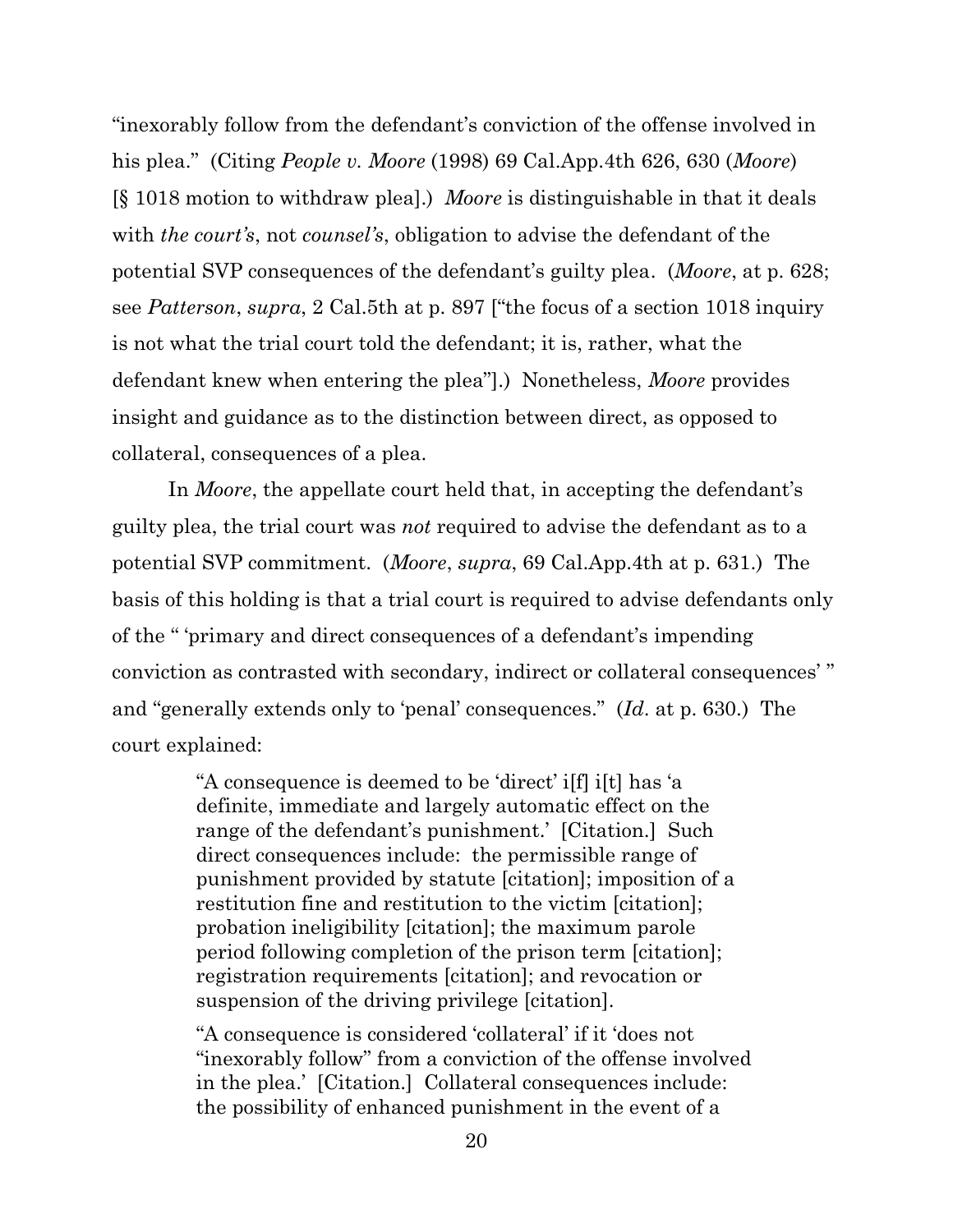future conviction [citation]; the possibility of probation revocation in another case [citation]; and limitations on the ability to earn conduct and work credits while in prison [citation]." (*Moore*, at p. 630.)

The *Moore* court assumed without deciding that, by virtue of his plea and admissions, the defendant in that case would be referred to an initial screening under the SVP Act (Welf. & Inst. Code, § 6600 et seq.) before his release from prison. (*Moore*, at p. 632.) Nonetheless, "this screening would not necessarily lead to a finding that [the defendant] was a[n SVP] under the SVP Act. Any such determination would require additional steps and would depend on additional findings which would not be controlled by [the defendant's] plea and admissions . . . ." (*Moore*, at p. 632.)

Likewise, in the present appeal, where we have made the same assumption—namely, that Appellant's guilty plea will result in potential SVP consequences (see fn. 6, *ante*)—we also conclude that any commitment "would require additional steps and would depend on additional findings which would not be controlled by [Appellant's] plea and admissions" in this case.<sup>10</sup>

<sup>10</sup> In his opening brief, Appellant presents more than four pages describing certain procedures and standards under the SVP Act which must be met before someone like Appellant may be committed. In reply, Appellant describes the risk of adverse SVP consequences in this case as "palpable but . . . also 'unclear or uncertain.' "

In the respondent's brief, the Attorney General argues that only "after a confluence of *all* the[ following] factors and findings would [A]ppellant be committed as an SVP": "*If* the Department of Corrections refers [A]ppellant to the Board of Parole Hearings for an initial screening and [A]ppellant is found to likely be an SVP, the Board of Parole Hearings will refer him to the Department of State Hospitals for a full evaluation by two psychologists. (*Reilly v. Superior Court* (2013) 57 Cal.4th 641, 646-647.) *If* the psychologists agree that [A]ppellant meets the criteria for SVP commitment, a petition for commitment is filed in the superior court, and a probable cause hearing is scheduled. (*Id*. at p. 647.) *If* a court determines probable cause exists, it sets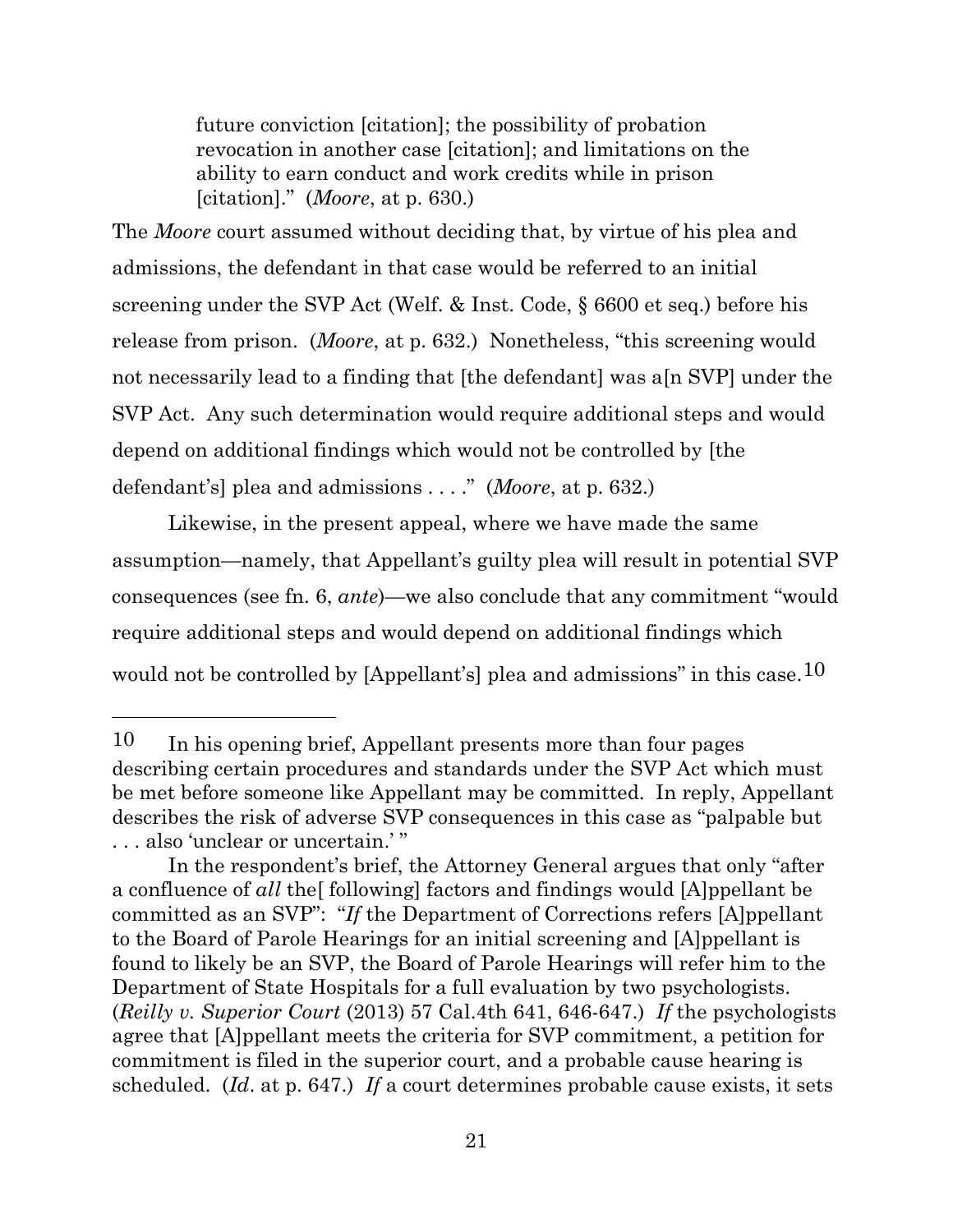(*Moore*, *supra*, 69 Cal.App.4th at p. 632.) Thus, as in *Moore*, an SVP commitment "will not be an 'immediate' or 'inexorable' result of [Appellant's] plea and admissions in this case." (*Ibid*.)11

With that background, we now consider whether Messina's failure to advise Appellant of the potential SVP consequences of his guilty plea was deficient—i.e., whether Messina's performance fell below an objective standard of reasonableness under "prevailing professional norms." (*Mickel*, *supra*, 2 Cal.5th at p. 198; *Patterson*, *supra*, 2 Cal.5th at p. 900; see *Strickland*, *supra*, 466 U.S. at pp. 687-692.) We begin with the understanding that neither the appellate briefing nor our independent research disclosed any reported opinions that might establish "prevailing professional norms" on this issue; and neither side presented any expert testimony at the hearing. This is entirely *unlike* defense counsel's obligation to advise a defendant of potential immigration consequences of a guilty plea, where there is United States Supreme Court precedent, California Supreme Court authority, and California statutory law setting forth minimum

the matter for trial. 'This trial contains a number of procedural safeguards commonly associated with criminal trials, including the alleged SVP's right to a jury trial [citation], to assistance of counsel [citation], and to a unanimous jury finding that he or she is an SVP beyond a reasonable doubt before he or she may be committed. [Citation.])' (*Reilly v. Superior Court*, *supra*, 57 Cal.4th at p. 648.)"

<sup>11</sup> In *People v. Ibanez* (1999) 76 Cal.App.4th 537, Division Two of this court followed *Moore*, *supra*, 69 Cal.App.4th 626, in reversing the grant of the defendant's petition for writ of error *coram nobis*. In *Ibanez*, the appellate court ruled that the law does not require the trial court to advise a criminal defendant of the potential SVP consequences of a plea, because "civil commitment under the SVP [Act ]is a collateral consequence rather than a direct penal consequence." (*Id*. at p. 546.)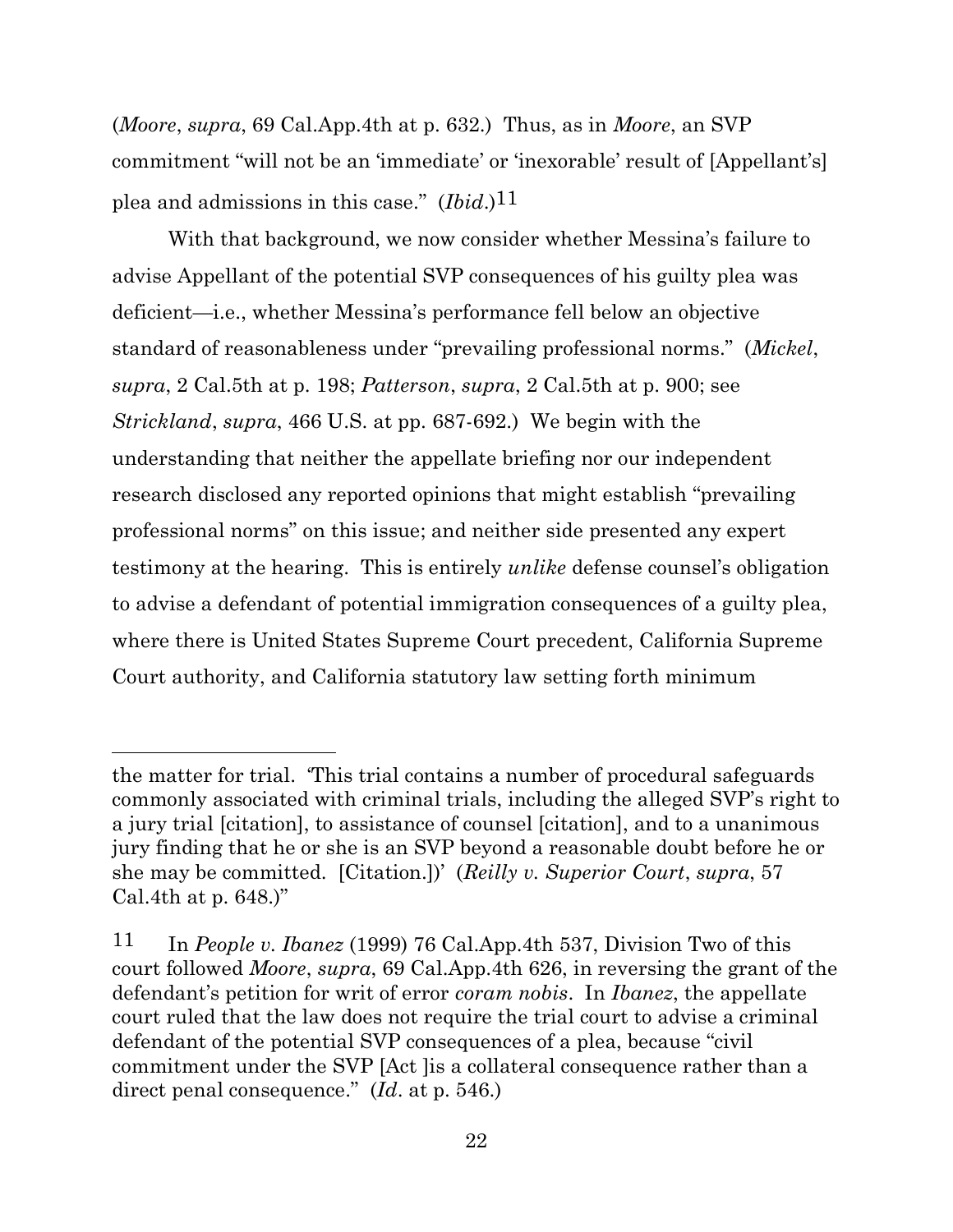professional standards. (*Padilla*, *supra*, 559 U.S. at pp. 367-368; *Patterson*, *supra*, 2 Cal.5th at p. 897; §§ 1016.2, 1016.3.)

We find further guidance from *Padilla*, *supra*, 559 U.S. 356. Unlike an SVP commitment in California, "as a matter of federal law, deportation is an integral part—indeed, sometimes the most important part—of the penalty that may be imposed on noncitizen defendants who plead guilty to specified crimes." (*Id*. at p. 364, fn. omitted.) In this regard, the Court expressly recognized that " ' "[p]reserving the client's right to remain in the United States may be more important to the [noncitizen defendant] than any potential jail sentence" ' " and that " 'preserving the possibility of' discretionary relief from deportation . . . 'would have been one of the principal benefits sought by defendants deciding whether to accept a plea offer or instead to proceed to trial.'" (*Id.* at p. 368, quoting from *INS v. St. Cyr* (2001) 533 U.S. 289, 322, 323.) Deportation of a noncitizen criminal defendant, although civil in nature, is "enmeshed" in and "intimately related to the criminal process," since it is "nearly an automatic result" for many offenses. (*Padilla*, at pp. 365-366.)

In ruling that defense counsel's performance is deficient if counsel fails to properly advise a noncitizen defendant client regarding the potential immigration consequences of a guilty plea (*Padilla*, *supra*, 559 U.S. at pp. 367-368), the Court expressly warned that "we must be especially careful about recognizing new grounds for attacking the validity of guilty pleas" (*id*. at p. 372). To this end, Justice Alito emphasized that *Padilla* involved "removal," compared to the following " 'seriou[s]' " consequences of a guilty plea that do not affect defense counsel's duty to the defendant: "*civil commitment*, civil forfeiture, the loss of the right to vote, disqualification from public benefits, ineligibility to possess firearms, dishonorable discharge from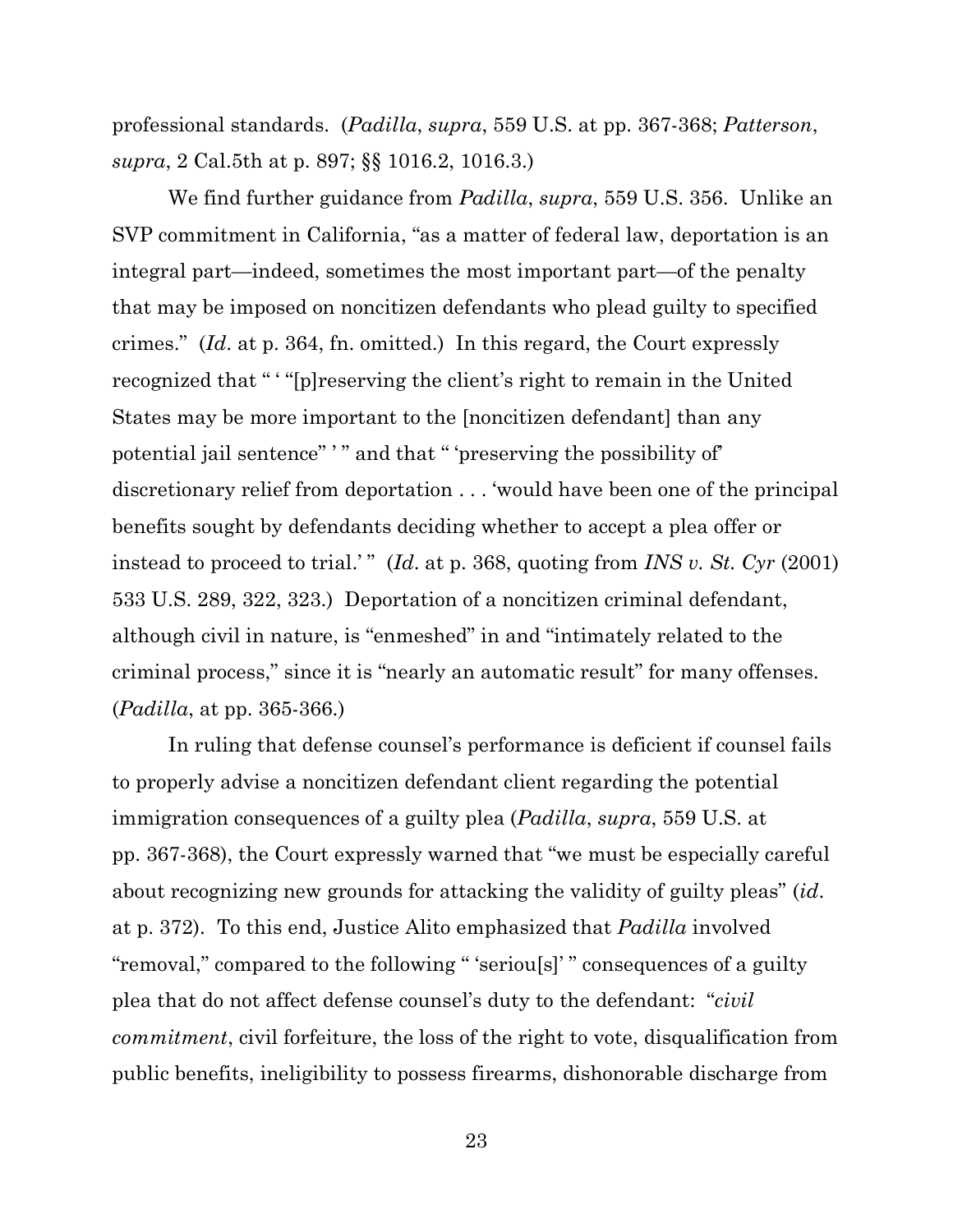the Armed Forces, and loss of business or professional licenses." (*Id*. at p. 376 [conc. opn. of Alito, J.], italics added.) In addition, while not affecting counsel's duty to the client, "[a] criminal conviction may also severely damage a defendant's reputation and thus impair the defendant's ability to obtain future employment or business opportunities." (*Ibid*.) The point is: Failure of defense counsel to advise the defendant of even the serious consequences associated with civil commitment proceedings is not a basis on which to set aside a guilty plea.

For the foregoing reasons, defense counsel's duty to advise a noncitizen defendant of the potential immigration consequences of a guilty plea does not support recognition of a new and different basis on which to attack an otherwise valid guilty plea—namely, an attorney's duty to advise all criminal defense clients of the potential SVP consequences of a guilty plea. The potential for SVP consequences—i.e., *civil commitment*—from a defendant's guilty plea is " 'secondary, indirect or collateral,' " not " 'primary and direct.' " (*Moore*, *supra*, 69 Cal.App.4th at p. 630.) Unlike the potential immigration consequences for a noncitizen defendant convicted of certain crimes, potential SVP consequences are neither "enmeshed" in and "intimately related to the criminal process" nor "nearly an automatic result" for many offenses. (*Padilla*, *supra*, 559 U.S. at pp. 365-366.)

In short, we are not persuaded by Appellant's analogy to potential immigration consequences for noncitizen defendants; and Appellant does not present any other authority in support of his position. Accordingly, we conclude that Appellant did not meet his burden of establishing that Messina had a duty or obligation to advise Appellant as to the potential SVP consequences of his guilty plea and admissions. Without such a duty,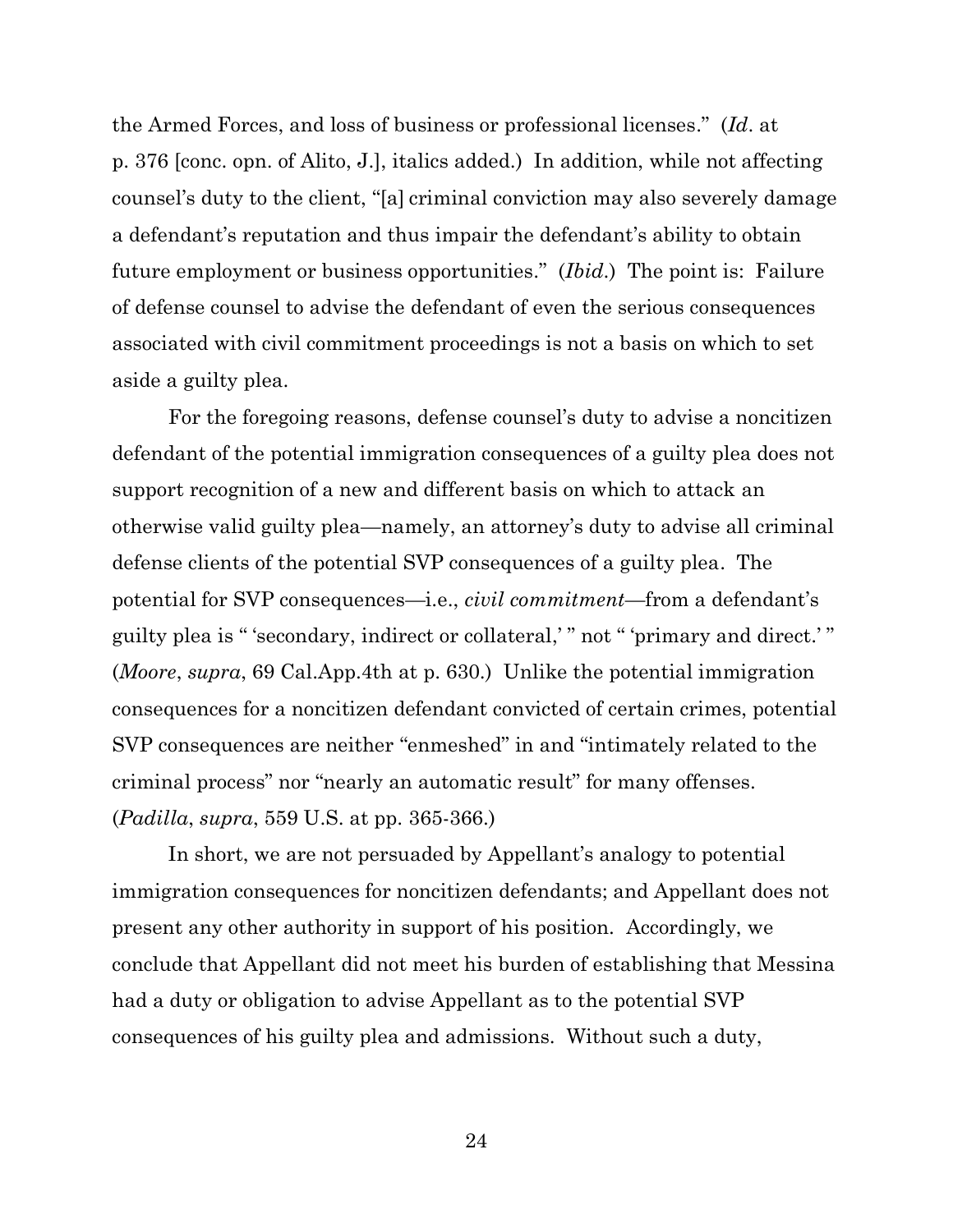Messina's performance was not deficient—i.e., did not fall below an objective standard of reasonableness under prevailing professional standards.

Moreover, even if we were to assume Messina performed deficiently, Appellant did not demonstrate the requisite showing of prejudice—i.e., Appellant did not establish " 'a reasonable probability' " that, but for Messina's performance, " '[Appellant] would not have pled guilty.' " (*Patterson*, *supra*, 2 Cal.5th at p. 901; *Mickel*, *supra*, 2 Cal.5th at p. 198; see *Strickland*, *supra*, 466 U.S. at pp. 687-692.) Very simply, Appellant presented no evidence that, had he been advised of the SVP consequences of a guilty plea and admissions, he would not have changed his plea. Indeed, Appellant acknowledges that the record lacks such evidence; and we reject Appellant's suggestion that the evidence of Appellant "having sought to withdraw his [guilty] plea when he realized he might not get probation" is evidence of a reasonable probability that, had Messina advised him of the potential SVP consequences of his plea, he would not have pled guilty.

Having failed to establish *both* a deficient performance by Messina *and* prejudice as a result of Messina's performance (if we were to assume Messina's performance fell below an objective standard of reasonableness), Appellant did not meet his burden of establishing that Messina's assistance was ineffective under *Strickland*, *supra*, 466 U.S. 668; *Patterson*, *supra*, 2 Cal.5th 885; and *Mickel*, *supra*, 2 Cal.5th 181.

#### b. *Section 1018*

Appellant suggests that the trial court erred in not mentioning, and thus expressly ruling on, Appellant's claim that Messina failed to advise him regarding the potential SVP consequences of a guilty plea and admissions. We disagree.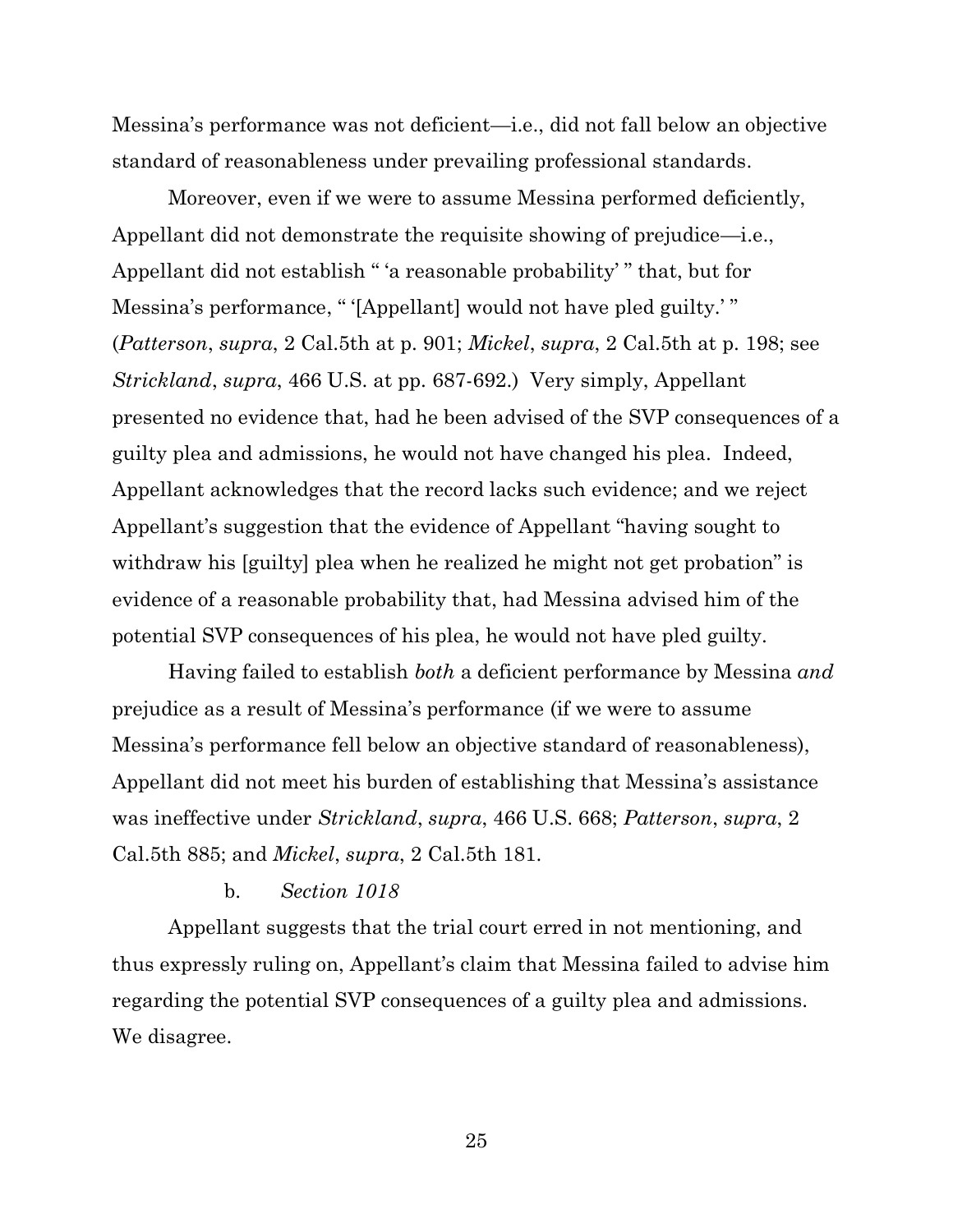"On application of the defendant at any time before judgment . . . the court may . . . , for a good cause shown, permit the plea of guilty to be withdrawn and a plea of not guilty substituted. ... This section shall be liberally construed to effect these objects and to promote justice." (§ 1018.) In the trial court, to prevail on a motion to withdraw a guilty plea, a defendant must establish good cause by clear and convincing evidence. (*People v. Fairbank* (1997) 16 Cal.4th 1223, 1254.) " 'Mistake, ignorance or any other factor overcoming the exercise of free judgment is good cause for withdrawal of a guilty plea' under section 1018." (*Patterson*, *supra*, 2 Cal.5th at p. 894.)

We review the trial court's decision whether to permit a defendant to withdraw a guilty plea under section 1018 for an abuse of discretion; and, as potentially applicable here, the court abuses its discretion if it bases its decision on an error of law. (*Patterson*, *supra*, 2 Cal.5th at p. 894; *Lopez*, *supra*, 66 Cal.App.5th at p. 574.) Although Appellant embraces this standard in his opening brief, in his reply brief, he contends the proper standard is independent review. In presenting this new argument, he relies on *People v. Vivar* (2021) 11 Cal.5th 510 (*Vivar*), an opinion filed by our Supreme Court after Appellant filed his opening brief in this appeal. Before reaching the merits of Appellant's argument, we first explain why *Vivar* is inapplicable here.

*Vivar* discusses only the standard that should be applied to appellate review of trial court *rulings of prejudice under section 1473.7, subdivision (a)(1)*. (*Vivar*, *supra*, 11 Cal.5th at pp. 523-528.) Notably, section 1473.7 does not involve a motion to withdrawal a guilty plea by a party in custody (like § 1018). Section 1473.7 provides for a motion to vacate a conviction by a person no longer in custody; and subdivision (a)(1) is limited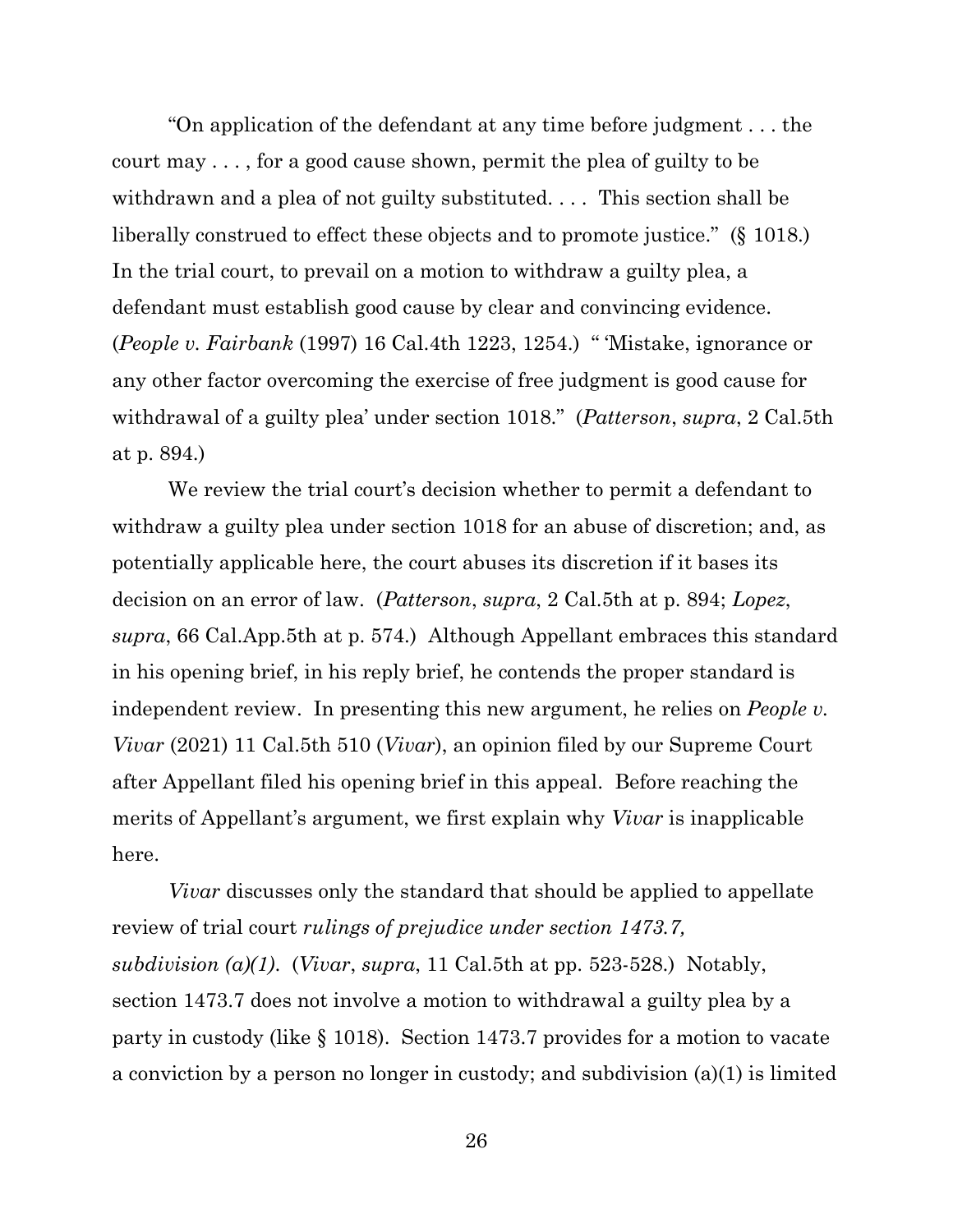to the situation where "[t]he conviction or sentence is legally invalid due to prejudicial error damaging the moving party's ability to meaningfully understand, defend against, or knowingly accept *the actual or potential adverse immigration consequences* of a plea of guilty or nolo contendere." (Italics added.) Here, by contrast, Appellant is in custody, seeks to withdraw his guilty plea under section 1018 (which has different standards than vacating a judgment under  $\S$  1473.7, subd. (a)(1)), and has no concern regarding adverse immigration consequences of his guilty plea.

Indeed, even though *Vivar* does require application of an independent standard of review to trial court rulings of prejudice, the *Vivar* court expressly limited its application of independent review to appeals from section 1473.7 proceedings. "So our embrace of independent review in this context is a product of multiple factors with special relevance here: the history of section 1473.7, the interests at stake in a section 1473.7 motion, the type of evidence on which a section 1473.7 ruling is likely to be based, and the relative competence of trial courts and appellate courts to assess that evidence." (*Vivar, supra*, 11 Cal.5th at p. 527.)<sup>12</sup>

In addition, with regard to the type of evidence on which a section 1473.7 ruling is likely to be based, *Vivar* addressed only appellate review of an entirely written record: "Where, as here, the facts derive entirely from written declarations and other documents . . . there is no reason

<sup>12</sup> In passing, Appellant alternatively suggests that we apply a de novo standard of review to the denial of Appellant's section 1018 motion, because "the constitutional right to effective assistance of counsel is at stake." (Citing *People v. Ogunmowo* (2018) 23 Cal.App.5th 67, 76.) We decline to follow *Ogunmowo* because, like *Vivar*, *supra*, 11 Cal.5th 510, it involved the application of section 1473.7, subdivision (a)(1), not section 1018. (*Ogunmowo*, at p. 69.)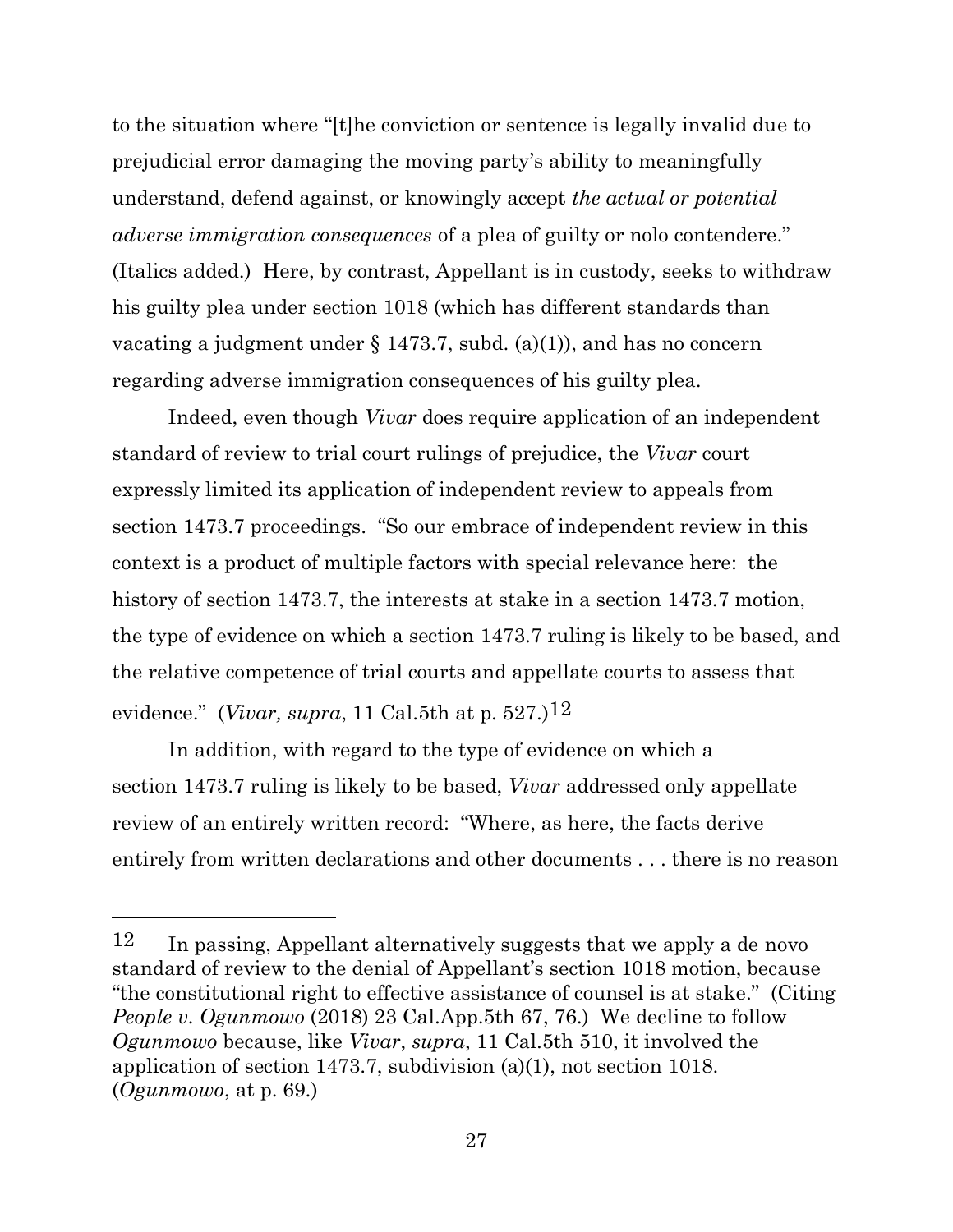to conclude the trial court has . . . special purchase on the question at issue; as a practical matter, '[t]he trial court and this court are in the same position in interpreting written declarations' when reviewing a cold record in a section 1473.7 proceeding." (*Vivar*, *supra*, 11 Cal.5th at pp. 527-528.) Here, by contrast, the trial court heard live, often conflicting, testimony from Appellant and Messina.

We thus proceed to review the trial court's ruling for an abuse of discretion. (*Patterson*, *supra*, 2 Cal.5th at p. 894; *Lopez*, *supra*, 66 Cal.App.5th at p. 574.)

First, in response to Appellant's suggestion that a "trial court abuses its discretion when it 'fails to consider a relevant factor that deserves significant weight' " (quoting *In re White* (2020) 9 Cal.5th 455, 470), there is no indication that the trial court here failed to consider whether Messina advised Appellant regarding the potential SVP consequences of a change in his plea. Moreover, this failure was not a factor that deserved "significant weight" in the section 1018 proceedings. As described *ante*, the "good cause" for the requested relief in the motion was based on Appellant's alleged misunderstanding as to the likelihood of receiving a prison sentence. According to Appellant, based on what Messina told him, he would be sentenced to time served. In the nine pages that comprise Appellant's motion to withdraw his guilty plea, Appellant mentioned the possibility of an SVP commitment only three times and presented no evidence or legal authority related to this issue.<sup>13</sup> During argument at the close of the evidentiary

<sup>13</sup> In an unsworn statement signed by Appellant, Appellant argued: "I was not informed that there was a possibility I could be deemed a Sexually Violent Predator after my sentence was complete." In an unsworn statement signed by Appellant's attorney, counsel argued: "After entering his plea to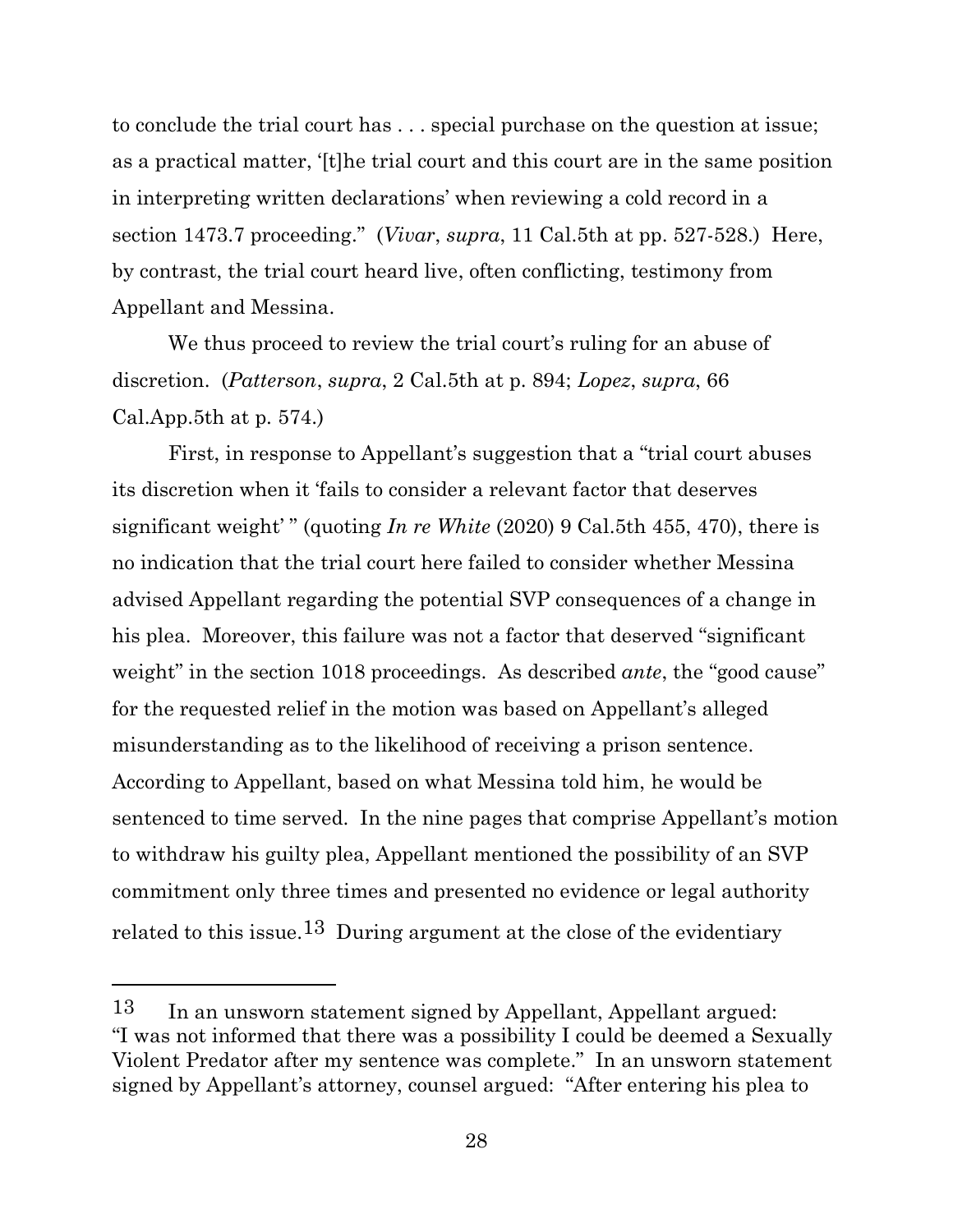hearing, Appellant's attorney did not once mention the potential for SVP consequences from the guilty plea. Counsel's entire presentation, including answering questions from the court, focused solely on what Appellant understood regarding the potential of being sentenced to prison.14 Only in this appeal, for the first time, has "significant weight" been given to potential SVP consequences.

In any event, Appellant does not present, and our independent research has not disclosed, any authority that requires the trial court to make findings as to each argument raised in the pleadings. Further, Appellant did not request such findings as to any issue, let alone one that was not emphasized during the proceedings.

For these reasons, Appellant did not meet his burden of establishing that the trial court abused its discretion in denying his section 1018 motion without making express findings on Messina's failure to advise Appellant as to potential SVP consequences from his guilty plea.

# B. *Appellant's Motion to Suppress Drug and Drug Paraphernalia Evidence* Appellant argues that the trial court erred in denying his

section 1538.5 motion to suppress the drug and drug paraphernalia evidence seized on March 28, 2018 (counts  $3 \& 4$ ). We will not reach the merits of Appellant's argument, however, because as part of the proceedings at which

the court, Mr. Codinha was facing over 25 years to Life in State Prison. Not to mention the potential for an SVP commitment after the service of his time." In a further unsworn statement, Appellant's attorney argued: "Further, [Appellant] was not advised of his probation ineligibility or the potential to be deemed a Sexually Violent Predator after his sentence is complete."

<sup>14</sup> Nor did the prosecutor, during her argument, mention Messina's failure to advise Appellant regarding potential SVP consequences.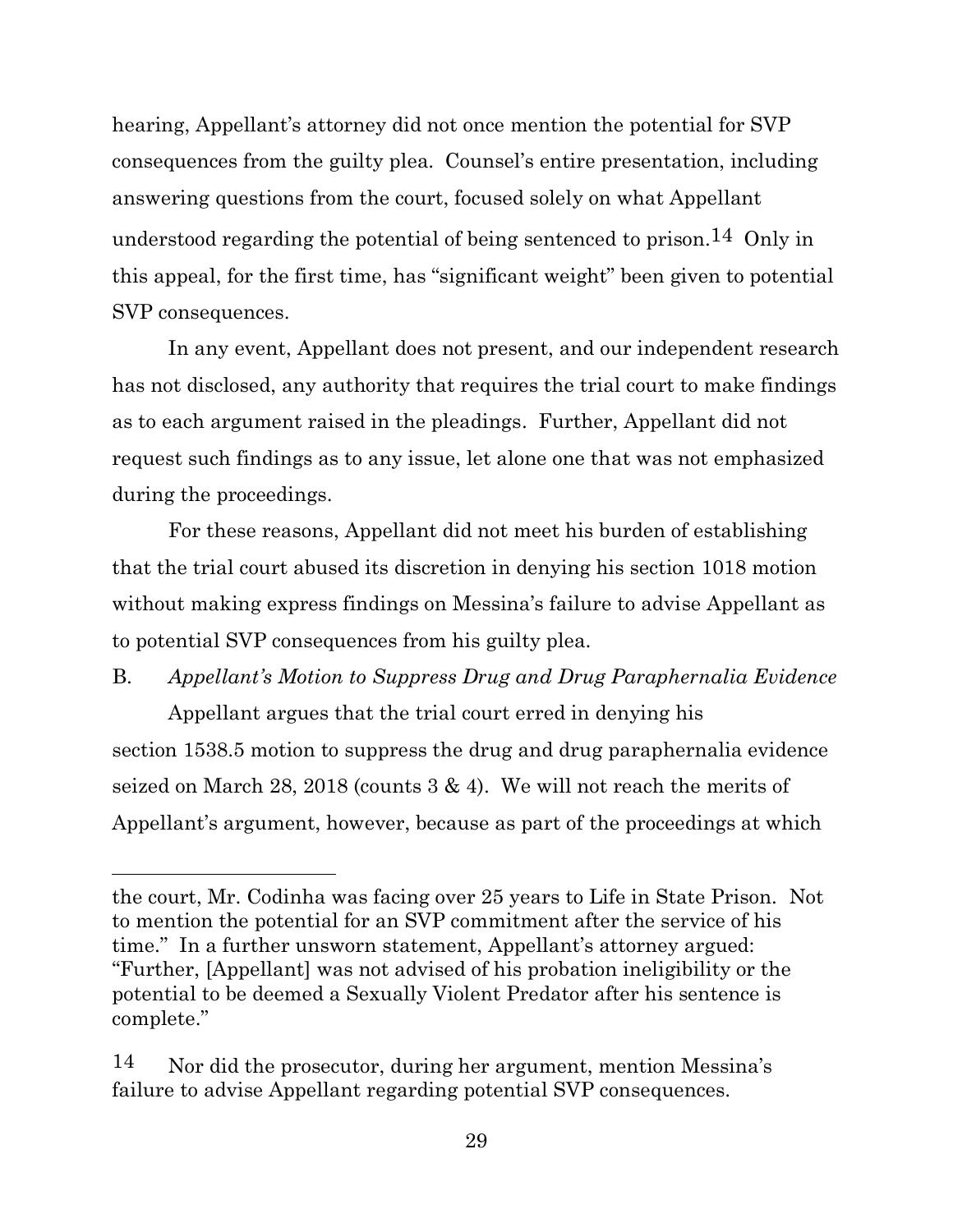he pled guilty, Appellant expressly waived his right to appeal from the denial of his section 1538.5 motion.

#### 1. *Background*

Appellant filed a motion to suppress the evidence of drugs and drug paraphernalia that was seized on March 28, 2018, outside the motel on Pacific Highway. Following an evidentiary hearing at which the arresting officer testified, the court denied the motion in October 2018. Appellant then filed, and in March 2019 the court denied, a motion for reconsideration (which, by the time of the hearing, Appellant refiled as a "renewed motion to suppress evidence" (capitalization and bolding omitted)).

Months later, during the morning of the second day of trial, Appellant pled guilty and admitted all enhancement allegations. In initialing and signing the change of plea form under penalty of perjury, Appellant expressly agreed to "give up [his] right to appeal the . . . denial of [his section ]1538.5 motion" (the Waiver). Before Appellant initialed and signed the form, Messina explained to Appellant what the Waiver meant, and Appellant does not contend that he did not understand the Waiver. Elsewhere on the form, Messina stated that he read and explained "the entire contents of this plea form" to Appellant.

Prior to accepting Appellant's change of plea, the court requested and received Appellant's confirmation under penalty of perjury that, before signing and initialing the form, he had the opportunity to go over it with Messina; and, in response to a direct question from the court, Appellant testified that he had no questions regarding the form. At the conclusion of the hearing, the court accepted Appellant's guilty plea and admissions after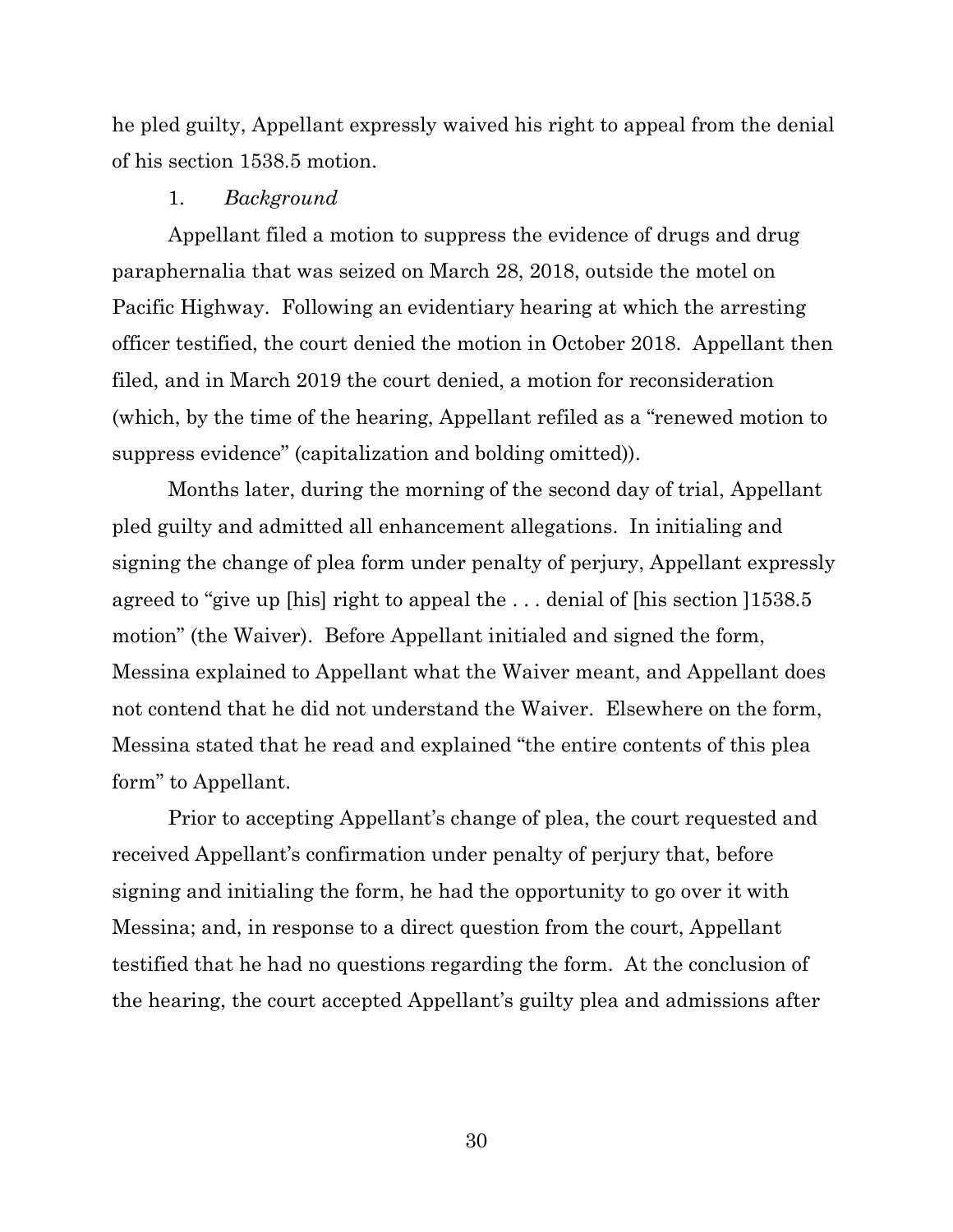expressly finding that Appellant "knowingly and voluntarily waived his rights."15

Appellant appealed from the judgment, and in his notice he disclosed that the appeal would include challenges to the validity of his guilty plea and the denial of his section 1538.5 motion to suppress evidence. He further requested a certificate of probable cause, which the court granted.

Significantly, in his request, Appellant did not mention either the Waiver or his intent to contest the validity of the Waiver (either directly in the appeal or indirectly by requesting a certificate of probable cause for appellate review of the ruling denying suppression of the evidence). Appellant's request for a certificate of probable cause provides in full:

> "[Appellant] entered an open plea to the court on advice of prior counsel where his exposure was 50 years to Life in State Prison. [Appellant] was not properly advised of his rights and consequences prior to entering that plea and is alleging ineffective assistance of counsel. A full hearing was held regarding a motion to withdraw that plea and it was denied. [Appellant] would like to appeal that ruling *as well as the 1538.5*." (Italics added.)

Not surprisingly, therefore, the court's order also did not mention the Waiver:

"A judgment of conviction upon a plea of guilty or nolo contendere, or an admission of violation of probation, was entered in the above-entitled case on 05/07/2019 and the defendant was sentenced on 03/13/2020. The defendant submitted a Notice of Appeal and Request for Certificate of Probable Cause on 06/19/2020. The court finds defendant has shown reasonable constitutional, jurisdictional, or

<sup>15</sup> The court's written findings provide in part: "[Appellant] understands and voluntarily and intelligently waives [his] constitutional rights; [Appellant's] plea and admissions are freely and voluntarily made; [Appellant] understands the nature of the charges and the consequences of the plea and admissions . . . ."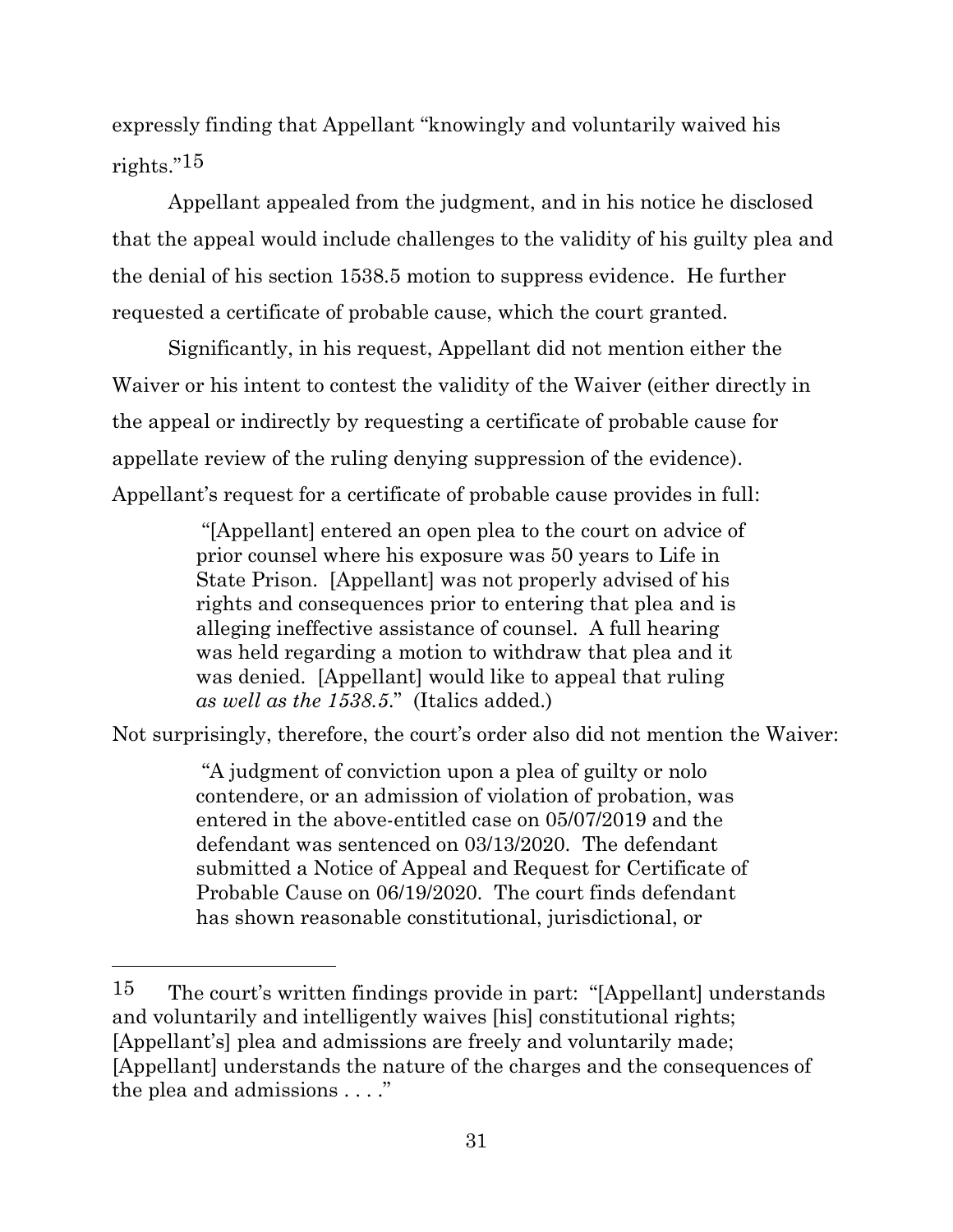other grounds for appeal relating to the legality of the proceedings and certifies that there is probable cause for an appeal from the referenced judgment."

#### 2. *Analysis*

The Attorney General argues that Appellant's challenge to the order denying the motion to suppress evidence is not cognizable on appeal, because Appellant waived his right to appeal the ruling in the Waiver. Anticipating this argument, in his opening brief Appellant attempts to justify his appeal despite the Waiver on the following two grounds: (1) Appellant received no consideration for the Waiver; and (2) by issuing the certificate of probable cause, the trial court determined Appellant was entitled to challenge denial of the suppression motion regardless of the Waiver.

As we explain, the Attorney General has the better view. As a general rule, obtaining a certificate of probable cause does not make cognizable issues that the defendant waived as part of a guilty plea. More specifically, in this case, by failing to disclose the express Waiver to the trial court in his request for a certificate of probable cause, Appellant may not argue on appeal that the Waiver was ineffective or unenforceable or that the generic certificate of probable cause issued by the trial court otherwise affected the Waiver.

Absent specified exceptions, a criminal defendant may appeal "from a final judgment of conviction." (§ 1237, subd. (a); accord, *People v. Stamps* (2020) 9 Cal.5th 685, 694 (*Stamps*).) One such exception to this right to appeal from a final judgment is: Where (as here) the judgment results from a guilty plea, section 1237.5, subdivisions (a) and (b) provide, respectively, that no appeal may be taken unless "[t]he defendant has filed with the trial court a written statement, executed under oath or penalty of perjury showing reasonable constitutional, jurisdictional, or other grounds going to the legality of the proceedings," and the court "has executed and filed a certificate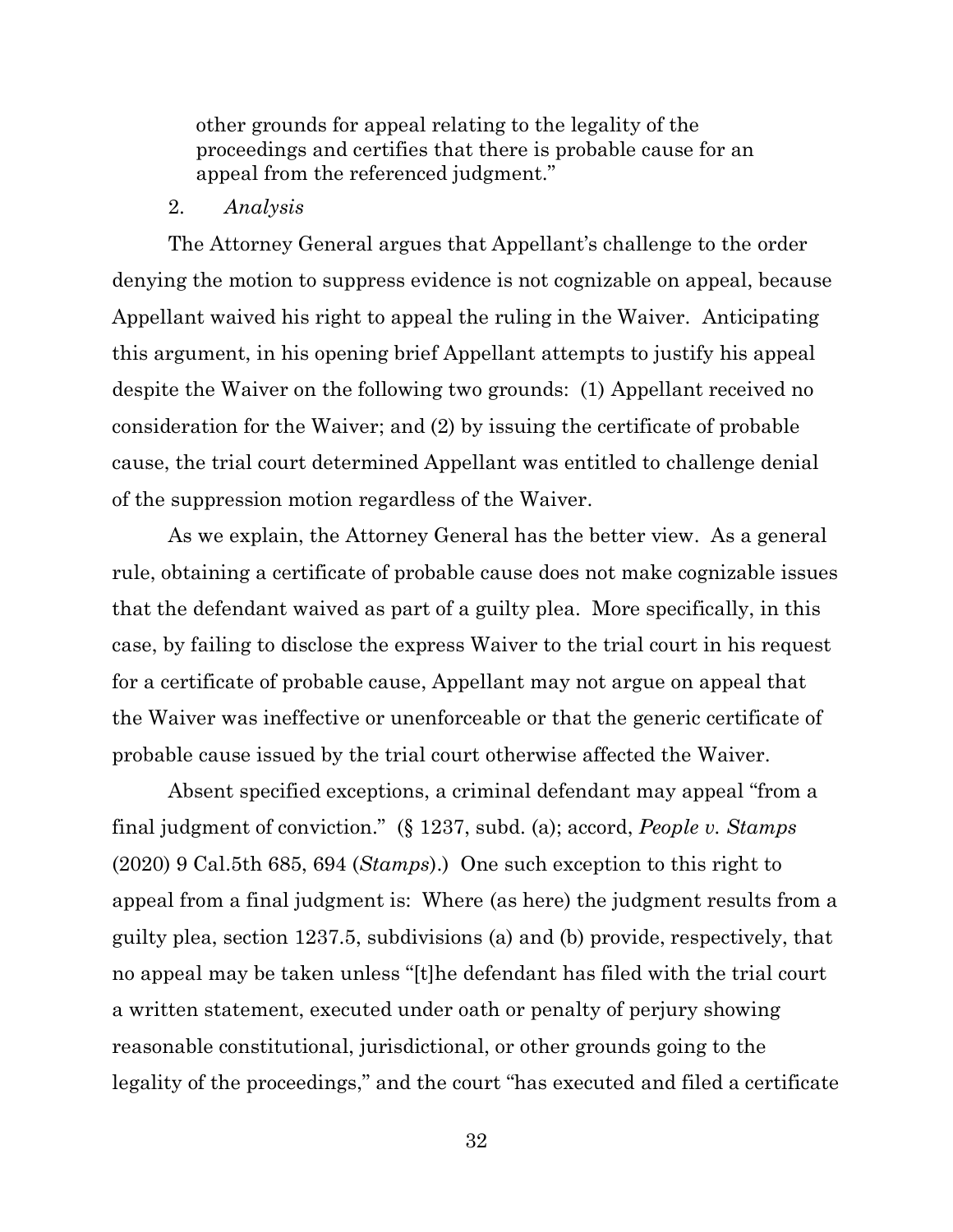of probable cause for such appeal with the clerk of the court." (*Stamps*, at p. 694; see Cal. Rules of Court, rule 8.304(b) (rule 8.304(b)).)

Section 1237.5's requirement for a certificate of probable cause "functions to discourage frivolous appeals following a guilty . . . plea" and "promotes judicial economy by screening out baseless postplea appeals before time and money are spent on record preparation, briefing and appellate review." (*Stamps*, *supra*, 9 Cal.5th at p. 694.) Because a section 1237.5 certificate of probable cause only " 'relates to the procedure in perfecting an appeal from a judgment based on a plea of guilty, and *not to the grounds upon which such an appeal may be taken*,' . . . [the] filing [of] a certificate cannot expand the scope of review to include a noncognizable issue." (*People v. Hoffard* (1995) 10 Cal.4th 1170, 1178, italics added.)

Rule 8.304(b) provides well-recognized exceptions to the certification requirement. In particular, rule 8.304(b)(4)(A) permits an appeal without a certificate of probable cause where (as here) the appeal is based on " '[t]he denial of a motion to suppress evidence under . . . section 1538.5.'" (See *People v. Mashburn* (2013) 222 Cal.App.4th 937, 941 (*Mashburn*).) Likewise, section 1538.5, subdivision (m) provides that a defendant may appeal the validity of a search or seizure following a conviction based on a plea of guilty.

Thus, *without more* Appellant would have been entitled to appellate review of the order denying his section 1538.5 motion. (Rule 8.304(b)(4)(A); § 1538.5, subd. (m).) In the present case, however, there is *more*: By the Waiver, Appellant expressly gave up his right to appellate review of that order.

We begin with the understanding that " 'it is well settled that a plear bargain may include a waiver of the right to appeal.' " (*Mashburn*, *supra*, 222 Cal.App.4th at p. 943, quoting *People v. Buttram* (2003) 30 Cal.4th 773, 791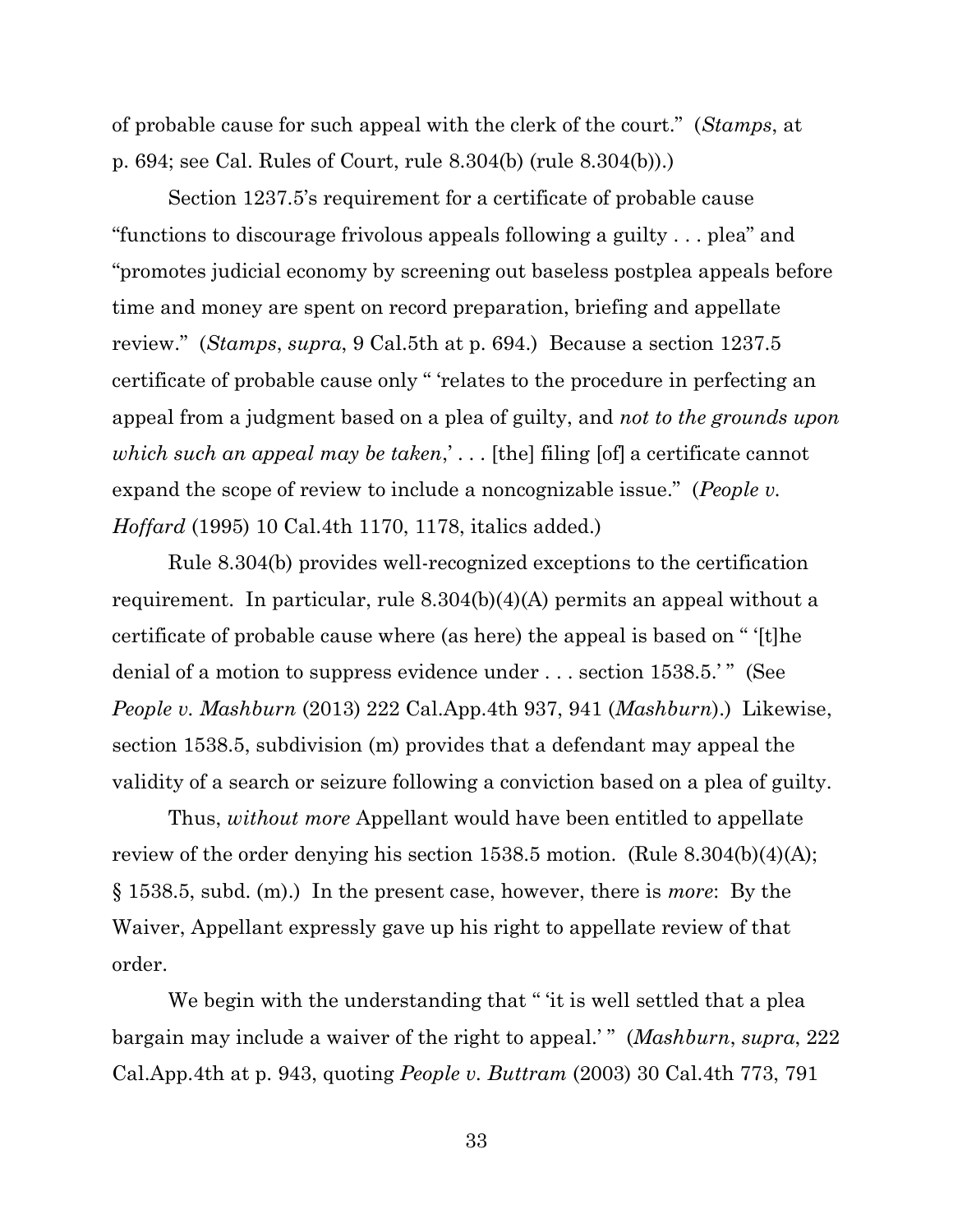(*Buttram*) [conc. opn. of Baxter, J.].) We continue with the understanding that Appellant does not suggest that the Waiver was other than knowing, intelligent, and voluntary. (See *People v. Panizzon* (1996) 13 Cal.4th 68, 83- 84 (*Panizzon*) [without more, the waiver of the right to appeal is knowing, intelligent, and voluntary where the record contains both a written waiver by defendant and the defendant's and attorney's statements to the court regarding the voluntary relinquishment of the right].)

We now must determine the effect, if any, of the certificate of probable cause on the Waiver. To this end, *Mashburn*, *supra*, 222 Cal.App.4th 937, is particularly instructive.

Like Appellant here, the defendant in *Mashburn* was charged with possession of methamphetamine and possession of a device for smoking a controlled substance. (*Mashburn*, *supra*, 222 Cal.App.4th at p. 940.) Like Appellant here, the defendant in *Mashburn* filed a motion to suppress the seized drugs and related evidence (§ 1538.5), which the trial court denied. (*Mashburn*, at p. 940.) Like Appellant here, the defendant in *Mashburn* agreed to change his plea.16 (*Ibid*.) Like Appellant here, as part of his plea, the defendant in *Mashburn* gave up his right to appeal the denial of his section 1538.5 motion.<sup>17</sup> (*Mashburn*, at p. 940.) Finally, like Appellant here,

<sup>16</sup> The defendant in *Mashburn* pled no contest. (*Mashburn*, *supra*, 222 Cal.App.4th at p. 940.) Although Appellant here pled guilty, for purposes of our consideration of the requirement of a certificate of probable cause, there is no difference. In both instances, a certificate of probable cause is not required to appeal the denial of a section 1538.5 suppression motion. (Rule 8.304(b)(4)(A); see § 1237.5.)

<sup>17</sup> Without limitation, the defendant in *Mashburn* gave up his "right of appeal." (*Mashburn*, *supra*, 222 Cal.App.4th at p. 940.) Although Appellant here only gave up his "right to appeal the ... denial of [his section ]1538.5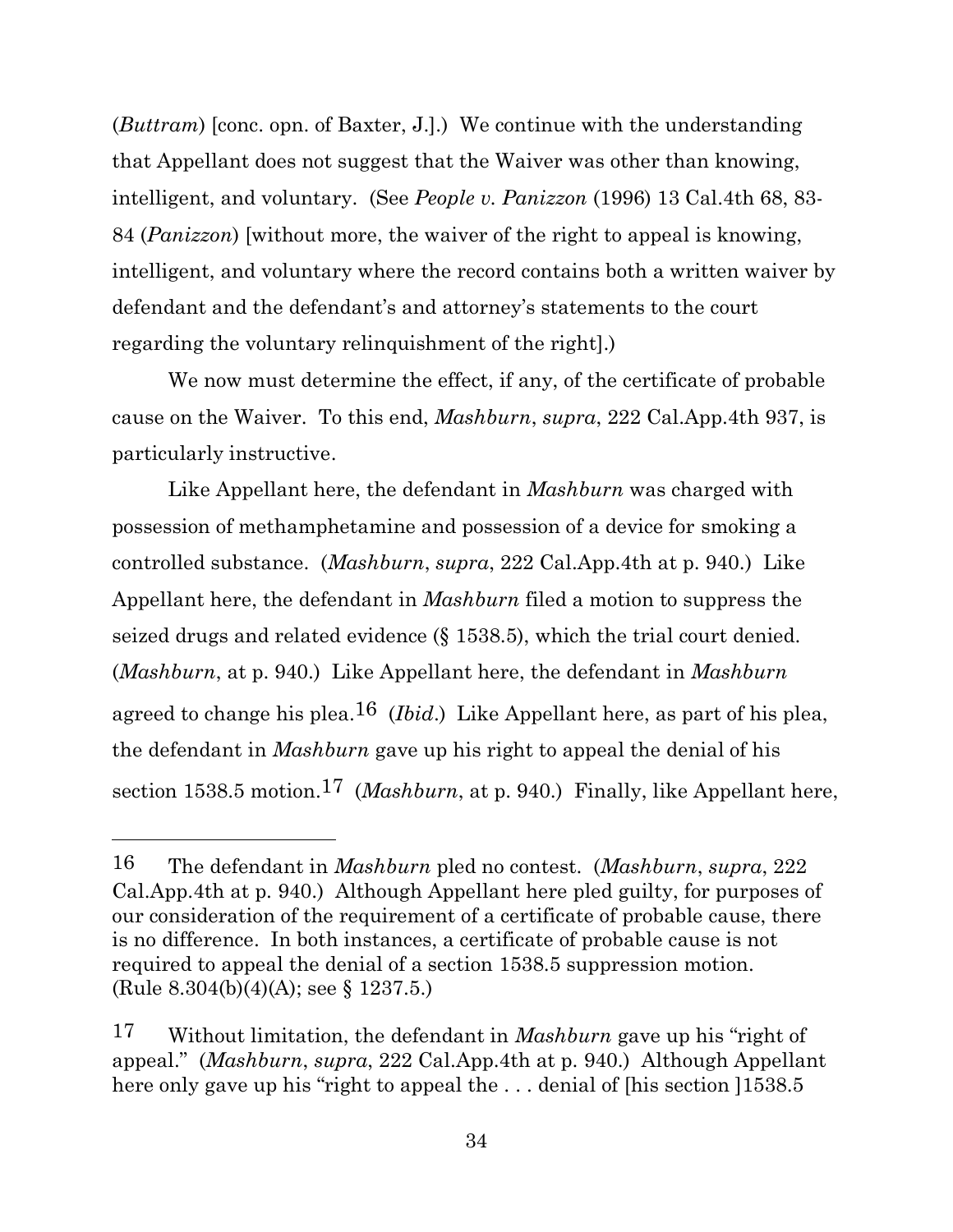the defendant in *Mashburn* filed a notice of appeal based on the denial of his motion to suppress. (*Id*. at p. 941.)

*Unlike* Appellant here, the defendant in *Mashburn* did not seek a certificate of probable cause, and the appellate court dismissed the appeal on this basis. (*Mashburn*, *supra*, 222 Cal.App.4th at p. 941.) As we explain, however, the reasoning in *Mashburn* is nonetheless applicable here. That is because, like Appellant here, the defendant in *Mashburn* failed to obtain a certificate of probable cause as a "*challenge to the validity of the waiver of the right to appeal in the plea bargain*"—regardless of the expressed intent to seek appellate review of the denial of a section 1538.5 suppression motion. (*Mashburn*, at p. 943, italics added.)

In *Mashburn*, despite the defendant's notice of appeal stating that the appeal was based on the denial of a section 1538.5 motion to suppress evidence, the court looked instead to what, in fact, the defendant would be challenging. (*Mashburn*, *supra*, 222 Cal.App.4th at p. 942.) Relying on Supreme Court guidance in *Panizzon*, *supra*, 13 Cal.4th 68,18 and *Buttram*,

motion," for purposes of our analysis, there is no difference. In both instances, the waiver covered appellate review of the denial of the section 1538.5 suppression motion.

<sup>18</sup> In *Panizzon, supra,* 13 Cal.4th 68, the defendant agreed to a plea bargain that called for him to receive a specified sentence. (*Id.* at p. 73.) After the court sentenced the defendant to the negotiated term, he appealed—without obtaining a section 1237.5 certificate of probable cause contending that the sentence violated the federal and state constitutional prohibitions against cruel and unusual punishment. (*Panizzon,* at p. 74.) The Supreme Court dismissed the appeal, concluding that the defendant was required to obtain a certificate in order to appeal. (*Id.* at pp. 89-90.) The court reasoned: Since the defendant was "in fact challenging the very sentence to which he agreed as part of the plea," the challenge "attacks an integral part of the plea [and] is, in substance, a challenge to the validity of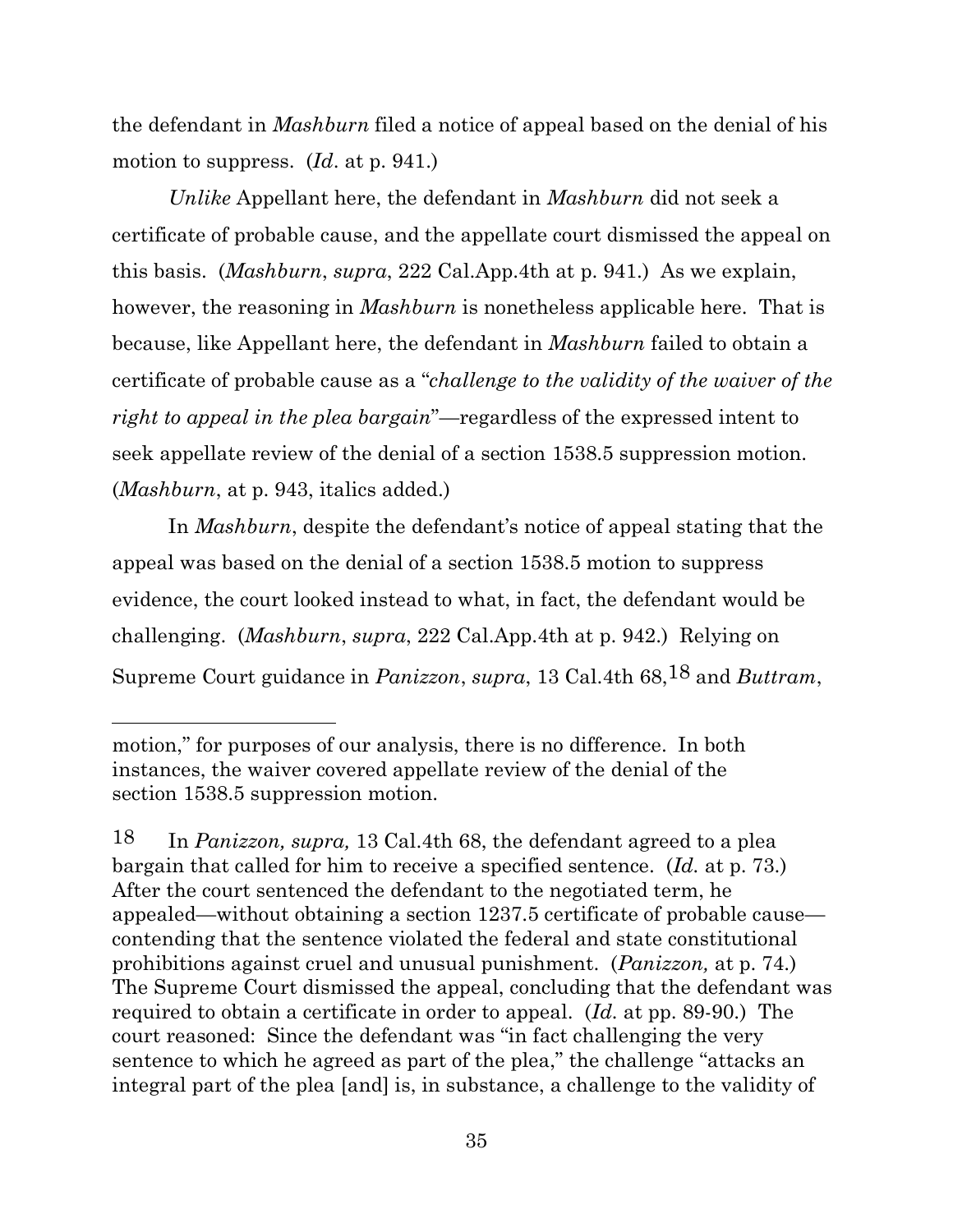*supra*, 30 Cal.4th 773,19 *Mashburn* explained: In determining whether a section 1237.5 certificate of probable cause is required, " ' "courts must look to the substance of the appeal: 'the crucial issue is what the defendant is challenging, not the time or manner in which the challenge is made.'"'" (*Mashburn*, at p. 942, quoting *Buttram*, at p. 781 & citing *Panizzon*, at p. 76.) Under this standard, " "the critical inquiry is whether a challenge to the [judgment] is in substance a challenge to the validity of the plea, thus rendering the appeal subject to the [certificate] requirements of

19 In *Buttram*, *supra*, 30 Cal.4th 773, the defendant agreed to plead guilty in return for an agreed maximum sentence—without a waiver of the right to appeal the sentence. (*Id.* at p. 776.) The trial court imposed, and the defendant then appealed from, the maximum sentence. (*Ibid*.) The Supreme Court held that the defendant was not required to obtain a certificate of probable cause because, "absent contrary provisions in the plea agreement itself, a certificate of probable cause is not required to challenge the exercise of individualized sentencing discretion within an agreed maximum sentence. Such an agreement, by its nature, contemplates that the court will choose from among a range of permissible sentences within the maximum, and that abuses of this discretionary sentencing authority will be reviewable on appeal, as they would otherwise be." (*Id.* at pp. 790-791.)

In a concurring opinion, Justice Baxter (who authored *Buttram*) noted that, by contrast, if the plea bargain had included an express waiver of the right to appeal, the defendant would have been required to obtain a certificate of probable cause *as to the validity of the waiver*. (*Buttram*, *supra*, 30 Cal.4th at p. 793 [conc. opn. of Baxter, J.].) That is because "an attempt to appeal the sentence notwithstanding the waiver would necessarily be an attack on an express term, and thus on the *validity,* of the plea." (*Ibid.*)

the plea, which requires compliance with the probable cause certificate requirements of section 1237.5." (*Panizzon,* at p. 73.) Stated differently, "by contesting the constitutionality of the very sentence he negotiated as part of the plea bargain, [the] defendant is, in substance, attacking the validity of the plea." (*Id.* at p. 78.)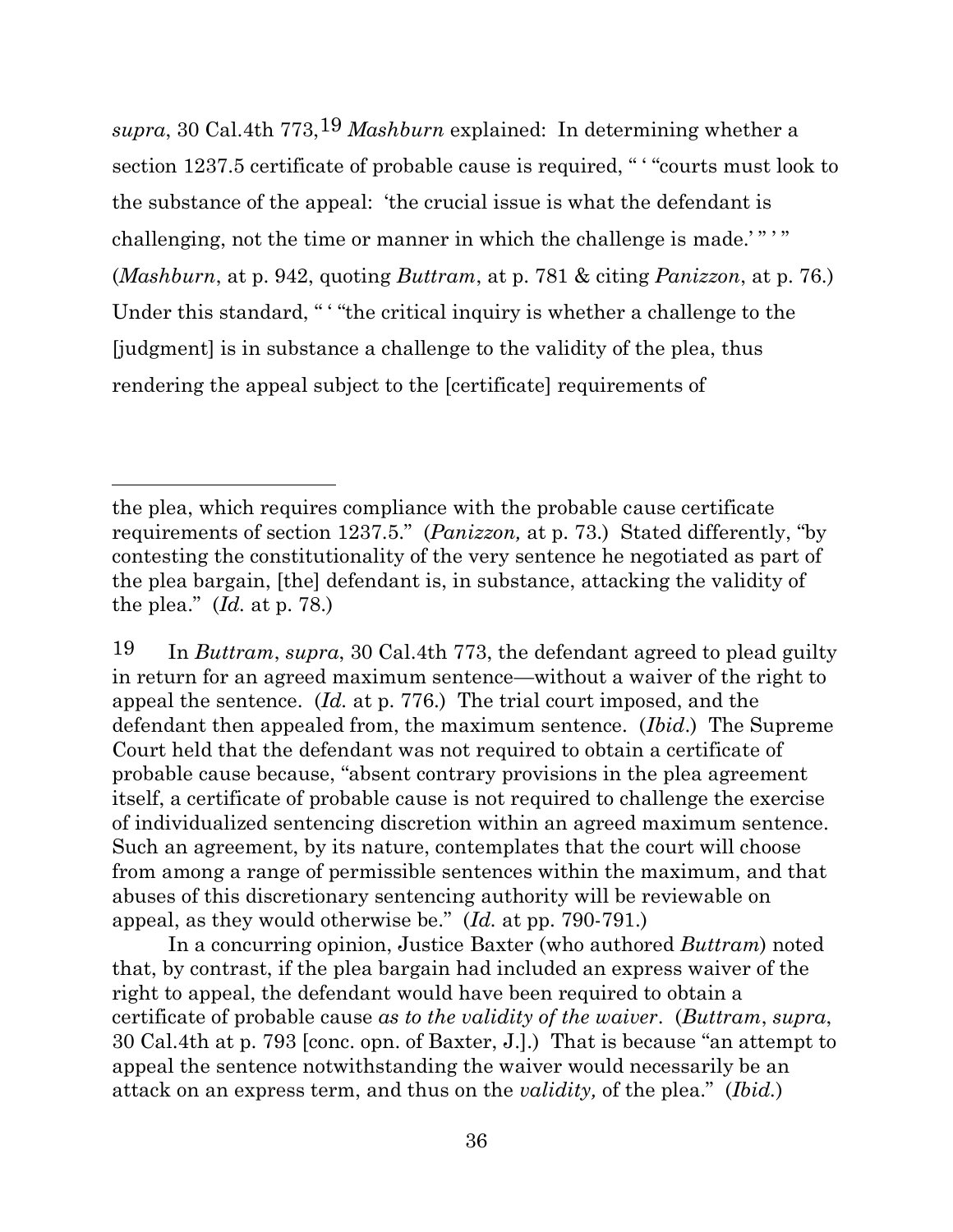section 1237.5." ' " (*Mashburn*, at p. 942, quoting *Buttram*, at p. 781 & citing *Panizzon*, at p. 76; accord, *Stamps*, *supra*, 9 Cal.5th at p. 694.)

Applying this standard in *Mashburn*, the court dismissed the appeal for failure to have obtained a section 1237.5 certificate of probable cause, since "the substance of the appeal" was "a challenge to the validity of the waiver of the right to appeal in the plea bargain and, thus, the plea itself." (*Mashburn*, *supra*, 222 Cal.App.4th at p. 943.) That is because "[the defendant's] challenge to the denial of his motion to suppress may only be heard if the waiver of the right to appeal is unenforceable, which is an issue regarding which [the defendant] was obligated to obtain a certificate of probable cause." (*Ibid*.)

Likewise, here too, Appellant's challenge to the denial of his motion to suppress may only be heard if the Waiver is unenforceable—which, according to *Mashburn*, *supra*, 222 Cal.App.4th at page 943, "is an issue regarding which [Appellant] was obligated to obtain a certificate of probable cause." (Accord, *Buttram*, *supra*, 30 Cal.4th at p. 793 [conc. opn. of Baxter, J.], quoted at fn. 19, *ante*.) Accordingly, the lack of a certificate of probable cause *as to the enforceability of the Waiver* precludes appellate review of the issue of the denial of the section 1538.5 suppression motion.

Thus, under *Mashburn*, *supra*, 222 Cal.App.4th 937, Appellant's certificate of probable cause—based on the request that Appellant "would like to appeal . . . the 1538.5"—had no effect on the appeal. That is because *the substance of Appellant's appeal* is a challenge to the Waiver, which Appellant would have to overcome before he could obtain appellate review of the order denying his section 1538.5 suppression motion.

We are not persuaded by Appellant's attempt to distinguish *Mashburn*, *supra*, 222 Cal.App.4th 937.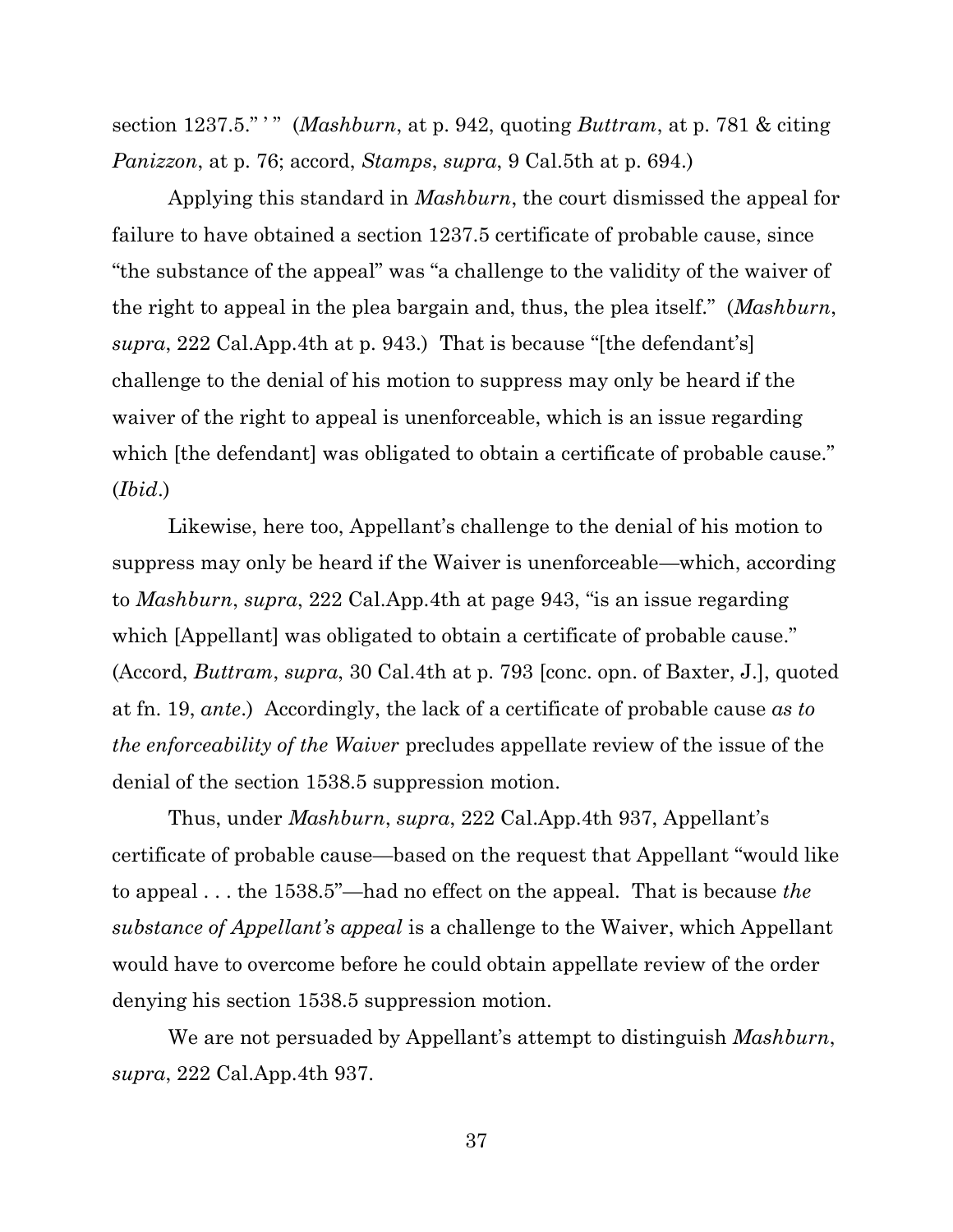First, Appellant argues that he only waived the right to appeal the denial of his section 1538.5 suppression motion, whereas the defendant's waiver in *Mashburn* was a waiver of all rights to appeal anything. (See *Mashburn*, *supra*, 222 Cal.App.4th at p. 940 [as part of his plea, defendant gave up his "right of appeal"].) However, as we explained at footnote 17, *ante*, for purposes of our analysis, there is no difference between the *Mashburn* defendant giving up his "right of appeal" and Appellant here giving up his "right to appeal the . . . denial of [his section ]1538.5 motion." In both appeals, the waiver applies to the right to appeal the denial of the section 1538.5 suppression motion.

Appellant next focuses on the differences between the pleas in the two cases. In *Mashburn*, the defendant's plea was what Appellant characterizes as "negotiated"—i.e., in exchange for the defendant's plea to one count, the prosecutor moved to dismiss (and the trial court dismissed) another count and a separate criminal case. (*Mashburn*, *supra*, 222 Cal.App.4th at p. 940.) By contrast, in the present case, Appellant pled guilty to all counts with no promises as to sentencing. According to Appellant, "[his] waiver of the right to appeal his motion to suppress was a unilateral step for which he received no benefit. But for that waiver, [he] would have been allowed to appeal the denial of that motion even without a certificate of probable cause."

We disagree with the premise of Appellant's argument. The Waiver was an agreement Appellant made as part of his plea agreement. Appellant's reliance on the facts that the prosecutor here was not involved in the negotiations and neither received nor gave up anything as part of the plea agreement is irrelevant. The hope of leniency in sentencing is wellrecognized consideration for a defendant to plead guilty, as evidenced by almost a century of cases in which defendants have attempted (albeit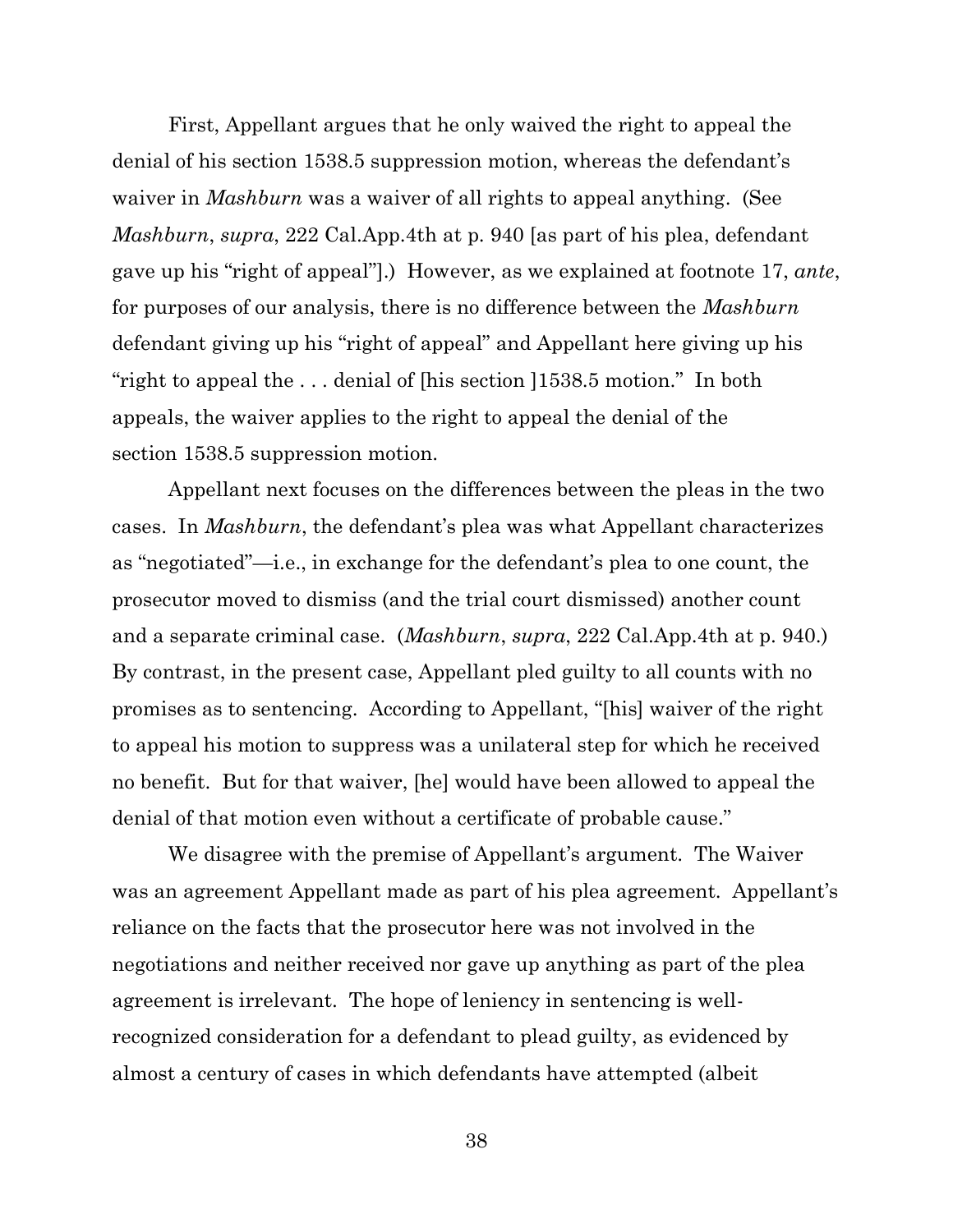unsuccessfully) to withdraw guilty pleas when their hopes were not realized.20 (See, e.g., *People v. Manriquez* (1922) 188 Cal. 602, 605 [defendant entered his guilty plea "with the hope and expectation that the punishment to which he might be exposed would be mitigated"]; *People v. Taylor* (1963) 218 Cal.App.2d 321, 326 [defendant moved to vacate judgment and withdraw guilty plea on the basis of "the frustration of a defendant's hope for a lighter sentence"]; *People v. Martinez* (1957) 154 Cal.App.2d 233, 239 ["the appellant pleaded guilty in the hope of receiving milder punishment"]; *People v. Lamb* (1944) 64 Cal.App.2d 409, 410-411 [defendant moved to withdraw his guilty plea because the "court did not grant probation or impose a county jail sentence instead of a term in the state prison"].) Contrary to his suggestion on appeal, Appellant did participate in a plea *bargain*.

In sum, Appellant's request for and receipt of a certificate of probable cause *as to the section 1538.5 suppression motion* added nothing to the substantive issues that can be raised in this appeal. At its best, the request was unnecessary, since a certificate of probable cause is not required to seek appellate review of the denial of a section 1538.5 motion.21 (Rule  $8.304(b)(4)(A)$ ;  $\S 1538.5$ , subd. (m).) However, the request could also be viewed as an attempt to obtain relief from the Waiver without disclosing this

 $20$  Here, prior to his plea, Appellant was facing a third strike and a sentence of 25 years to life in prison. In fact, the court exercised its discretion and imposed only one strike prior, sentencing Appellant to a total of eight years in prison.

<sup>21</sup> Appellant agrees: "But for that waiver, [Appellant] would have been allowed to appeal the denial of that motion even without a certificate of probable cause."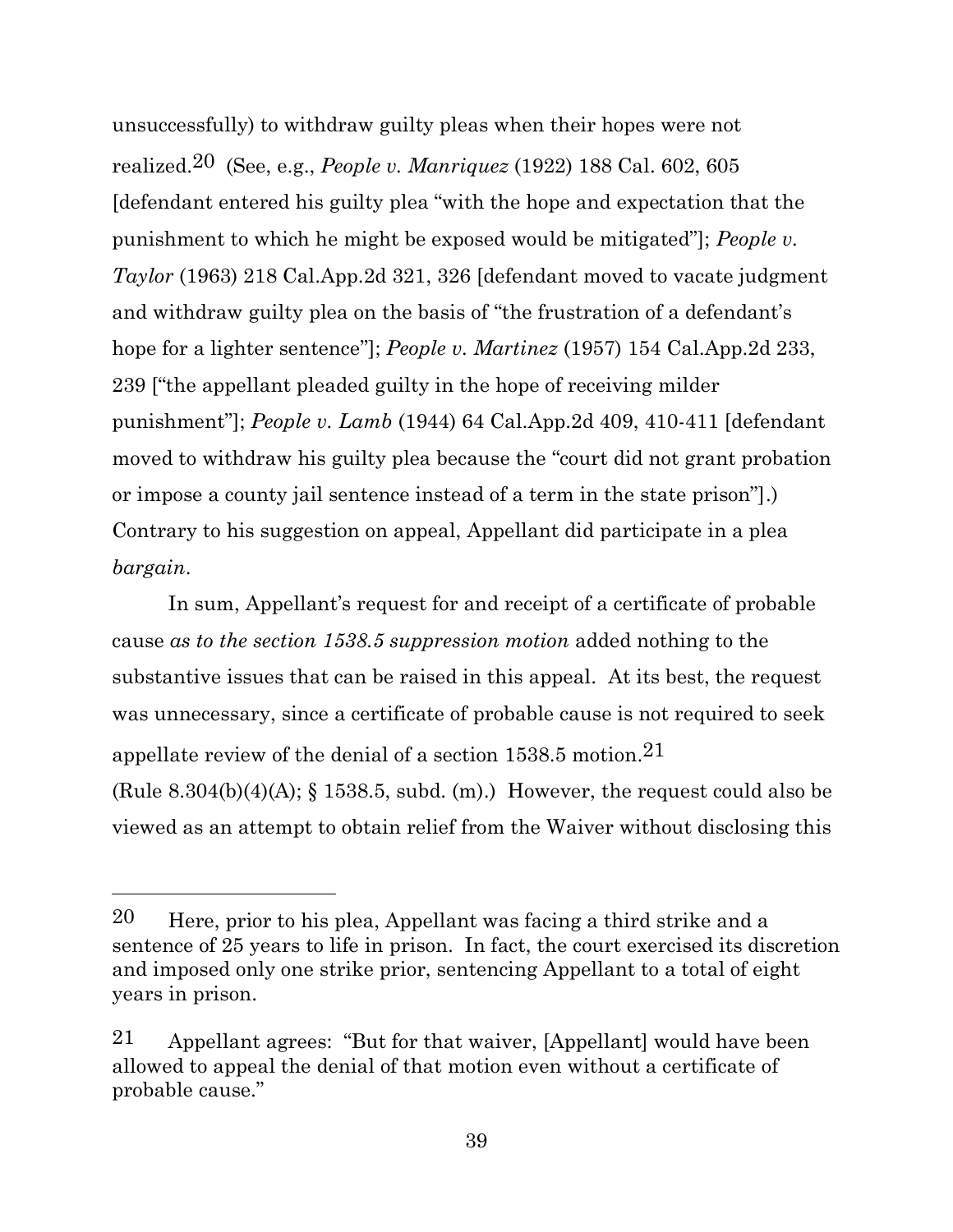intent in the request to the trial court. Accordingly, without a certificate of probable cause *as to the Waiver*, we will not reach the merits of Appellant's arguments related to the denial of his section 1538.5 suppression motion.

#### C. *Appellant's* Pitchess *Motion*

Appellant asks this court to independently examine the sealed records of the police officer who arrested him on March 28, 2018, in order to determine whether the trial court abused its discretion in denying disclosure of the documents produced in camera. The Attorney General does not oppose this request.

## 1. *Background*

Appellant filed a *Pitchess* motion directed to six categories of documents related to the police officer who arrested him on March 28, 2018 (counts 3 & 4).22

At the hearing on the motion, the court and the parties all agreed that the records at issue were those which provided "information on the credibility, veracity, [and] integrity" of the arresting officer. After lengthy oral argument (and a concession by Appellant that one of the categories of requested documents was overbroad), the court ruled that Appellant had met his initial burden and agreed to review the records in camera.

<sup>22</sup> In his memorandum of points and authorities in support of the *Pitchess* motion, which was directed to evidence or complaints of dishonesty by the arresting officer, Appellant described these six categories of documents as follows: "(1) false arrest; (2) false statements in reports; (3) false claims of probable cause; (4) false statements of education, training or experience in resumes, curriculum vitae, and employment applications; (5) false testimony; and; (6) any other evidence of or complaints of dishonesty[.]" (Bolding omitted.)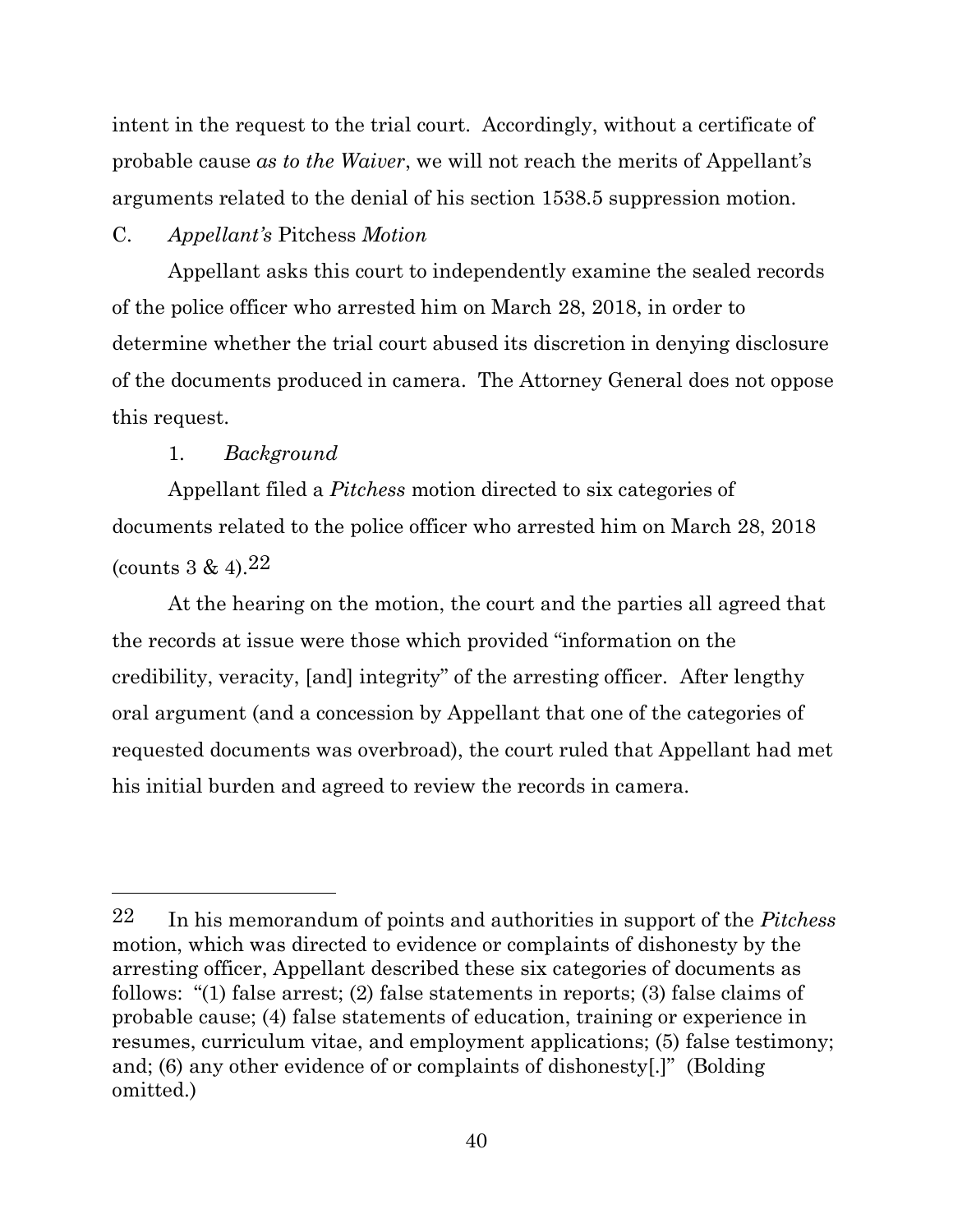The court then conducted an in camera review of the files produced by the custodian of records of the San Diego Police Department.23 At the conclusion of the court's review of the files, the court stated that it had "reviewed in their entirety the contents of each of the file folders and documents handed to the court" by the custodian of records and concluded the in camera proceedings. Upon returning to the courtroom, the court ruled that, "Having conducted an in camera hearing, the court determines that no records of the nature sought are to be disclosed" and concluded the *Pitchess* motion proceedings.

#### 2. *Analysis*

In *Pitchess*, *supra*, 11 Cal.3d 531, our Supreme Court ruled that, upon a sufficient showing, a criminal defendant may obtain access to law enforcement personnel and complaint files. In the opinion, the court set forth several rules to guide practitioners and trial courts as to discovery of such files. (*Ibid*.) The court has described this procedure as "in essence a special instance of third party discovery." (*Alford v. Superior Court* (2003) 29 Cal.4th 1033, 1045.)

After *Pitchess,* the Legislature made personnel records of peace and custodial officers confidential, setting forth procedural conditions for obtaining discovery of these records or information from them. (See §§ 832.5,

<sup>23</sup> At the in camera proceedings, the trial court placed the police department's custodian of records under oath. The custodian testified that he conducted a search of all possible locations where records related to the arresting officer are located and that he brought to court all records responsive to the request. The custodian delivered to the court all of the records he brought, identifying each. On our own motion, we augmented the record on appeal to include (and seal) these records. (Cal. Rules of Court, rule 8.155(a)(1)(A); *People v. Rodriguez* (2011) 193 Cal.App.4th 360, 366 (*Rodriguez*).)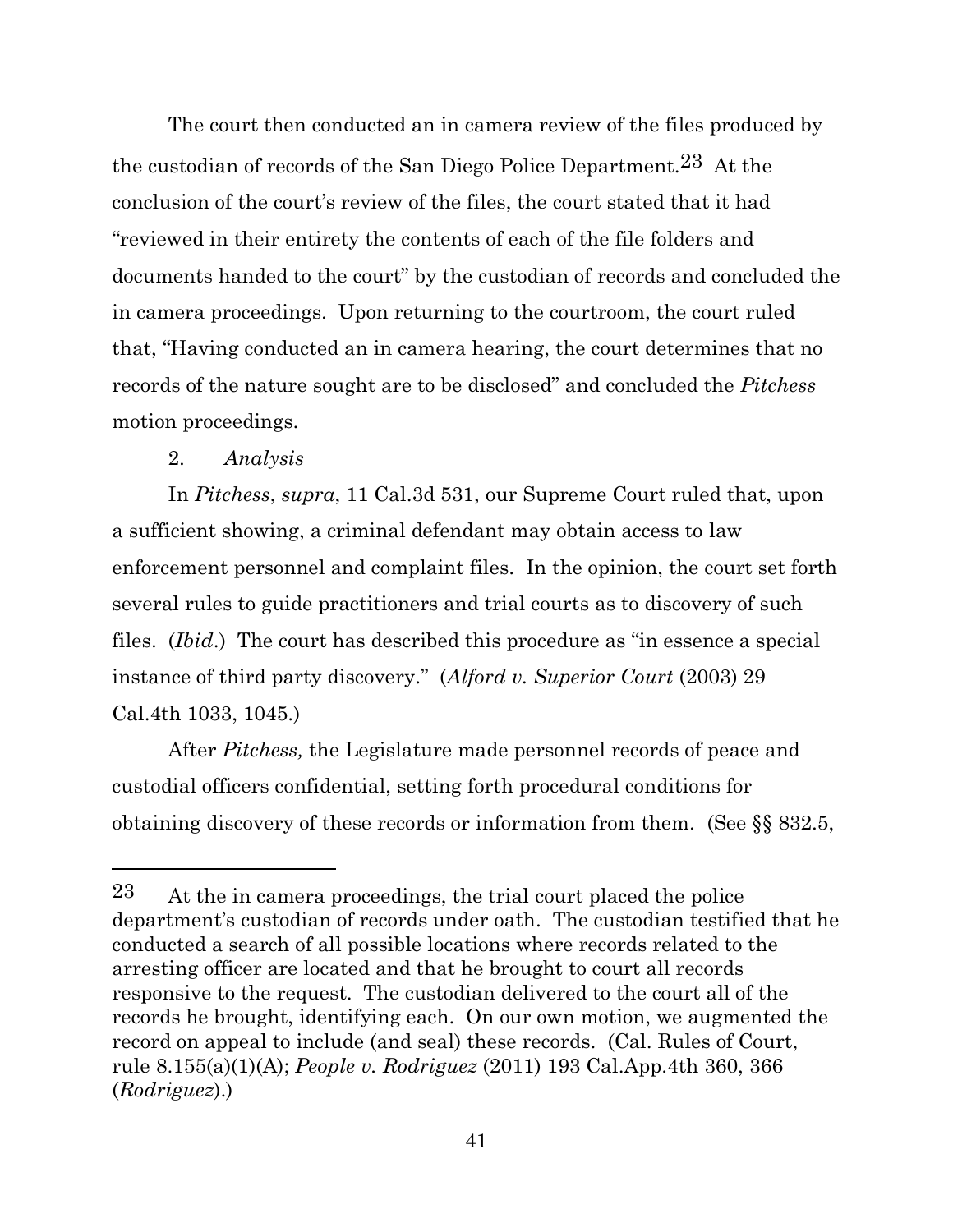832.7, 832.8; Evid. Code, §§ 1043-1045;24 *People v. Memro* (1985) 38 Cal.3d 658, 680 ["the principles of *Pitchess* were not only reaffirmed but expanded by the 1978 legislation," which amended § 832.5 and enacted §§ 832.7, 832.8 and Evid. Code, §§ 1043-1045 (see Stats. 1978, ch. 630, §§ 1-6)], overruled in part on a different issue in *People v. Gaines* (2009) 46 Cal.4th 172.) Appellant does not contend that the trial court failed to comply with its statutory duty to review the files produced by the San Diego Police Department.

On appeal, Appellant asks this court only to review the files produced by the custodian of records to determine whether the trial court abused its discretion by failing to turn over anything contained in the police department's files.

We decline Appellant's counsel's suggestion that we remand this case to the trial court with directions to conduct a new in camera review of all San Diego Police Department files that are responsive to Appellant's discovery request *under the new legislation*. Notably, at the time of the production of the police officer's records in this case, he had been with the San Diego Police Department less than five years. In any event, Appellant does not contend that this new legislation is to be applied retroactively, the legislation does not indicate it is to be applied retroactively, and we do not issue rulings based on legislation that will be effective after the date on which our opinion will become final in this court.

 $24$  A week prior to oral argument, Appellant brought to the court's attention Statutes 2021, chapter 402, sections 1-7, which concern the release of peace officers' records. As relevant to Appellant's presentation, the Legislative Counsel's Digest provides: "Existing law requires a court, in determining the relevance of evidence, to exclude from trial any information consisting of complaints concerning peace officer conduct that is more than 5 years older than the subject of the litigation. [¶] This bill would delete that provision." (Legis. Counsel's Dig., Sen. Bill No. 16 (2021-2022 Reg. Sess.).) This legislation amends Evidence Code section 1045, amends sections 832.5, 832.7, and 832.12, and adds a new section 832.13—*effective January 1, 2022*.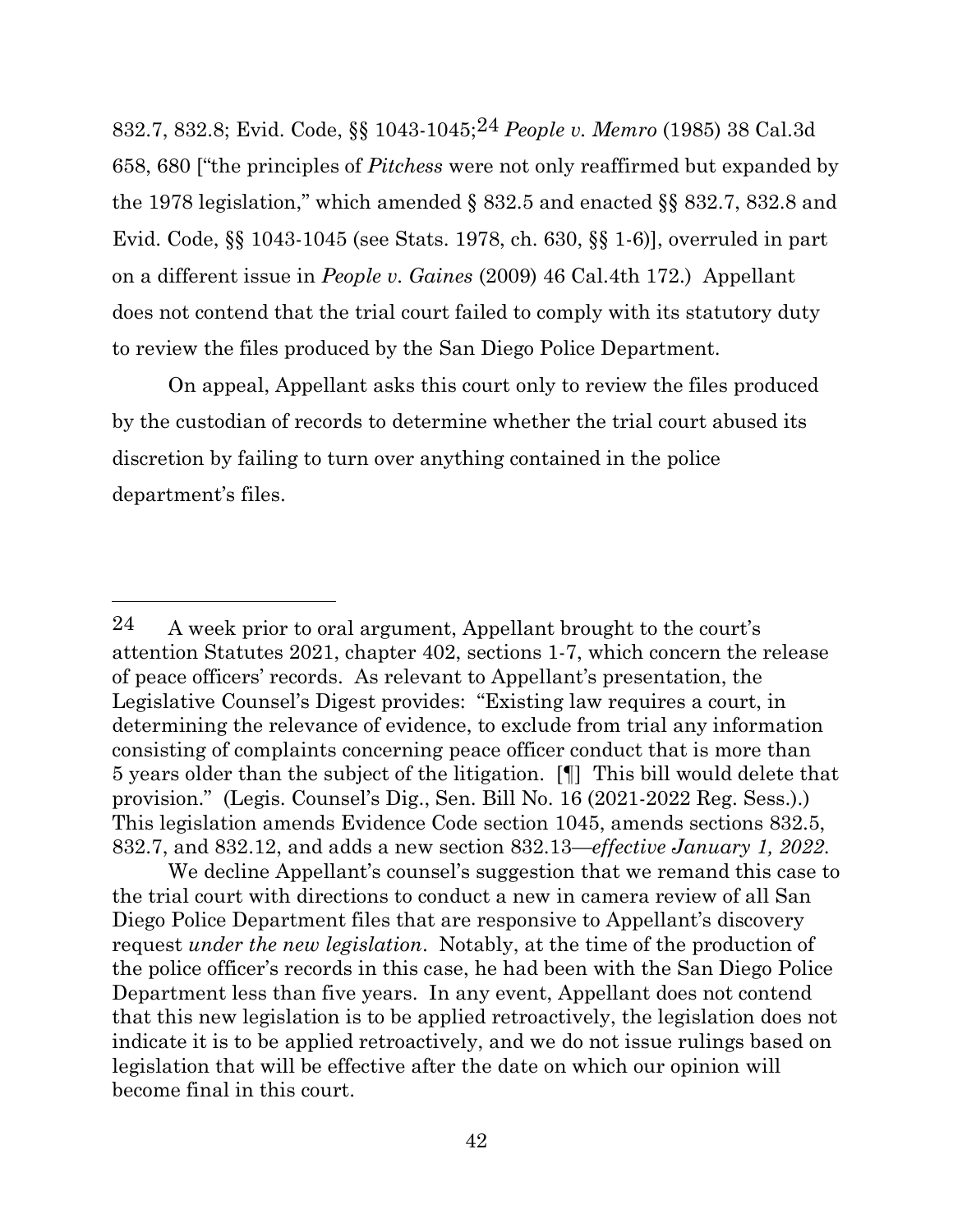We have independently reviewed in camera the documents produced by the custodian of records of the San Diego Police Department and conclude that the trial court did not abuse its discretion in denying the requested discovery. (See *Rodriguez*, *supra*, 193 Cal.App.4th at p. 366 [after independent in camera review of the records, appellate court determines whether trial court "abuse[d] its discretion in denying discovery of the records"].)

#### D. *Striking the Stayed One-Year Sentence Enhancement*

Appellant contends that the court erred, as a matter of law, in staying (rather than imposing or dismissing) the one-year enhancement based on a prison prior for purposes of count 3. Appellant relies on *People v. Langston* (2004) 33 Cal.4th 1237 (*Langston*), where our Supreme Court held: "Once the prior prison term is found true within the meaning of section 667.5[, subdivision ](b), the trial court may not stay the one-year enhancement, *which is mandatory unless stricken*." (*Langston,* at p. 1241, italics added.)

The Attorney General agrees, further relying on a January 1, 2020 amendment to section 667.5, subdivision (b), by which Appellant is no longer subject to the one-year sentence enhancement based on a prior prison term.

#### 1. *Background*

As part of his plea in May 2019, Appellant admitted the February 2006 prison prior alleged in the amended information. By this admission, Appellant was subject to a one-year enhancement for each of the felony convictions.  $(\S 667.5, \text{subd. (b)})$ 

At the sentencing hearing in March 2020, in its oral pronouncement, the court *struck* this enhancement as to count 1 and *stayed* it as to count 3. Inconsistently, the court's minute order reflects that the enhancements for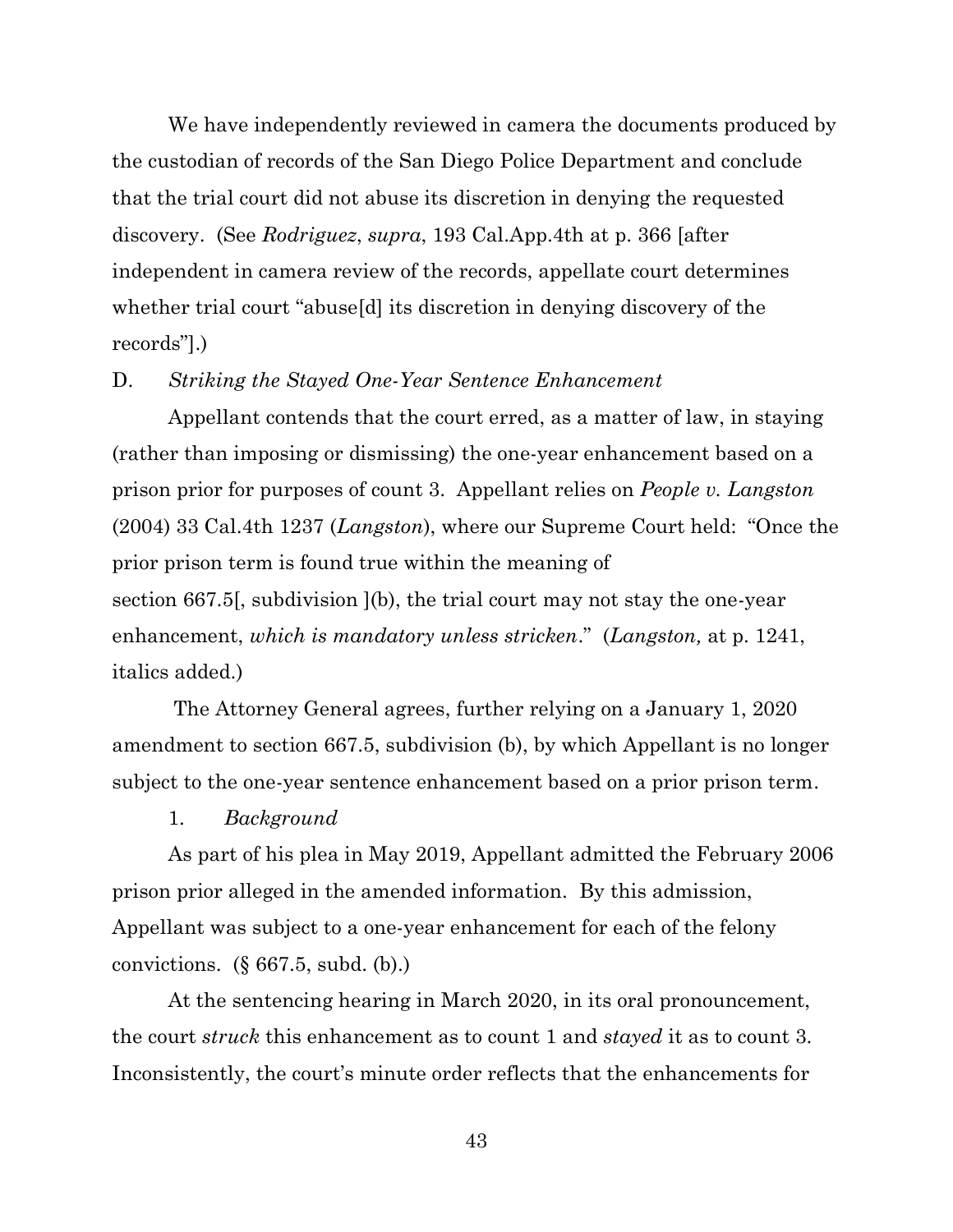the prison prior under section 667.5 were "not imposed in the interest of justice." The March 2020 abstract of judgment does not refer to any section 667.5 enhancement.

#### 2. *Analysis*

As we explain, regardless of *Langston*, *supra*, 33 Cal.4th 1237, due to a change in the law, Appellant was not subject to the one-year sentence enhancement on count 3.

Senate Bill No. 136 (2019-2020 Reg. Sess.; Stats. 2019, ch. 590, § 1), effective January 1, 2020, amended former section 667.5, subdivision (b). "By this revision, the Legislature 'amend[ed] section 667.5, subdivision (b) to limit its prior prison term enhancement to only prior prison terms for sexually violent offenses, as defined in Welfare and Institutions Code section 6600, subdivision (b).'" (*People v. Sorden* (2021) 65 Cal.App.5th 582, 618, quoting *People v. Jennings* (2019) 42 Cal.App.5th 664, 681, and citing *People v. France* (2020) 58 Cal.App.5th 714, 718, 729 ["Senate Bill [No. ]136 eliminated an enhancement for defendants who served prior prison terms for non-sexually violent offenses".) " 'By eliminating section 667.5, subdivision (b) enhancements for all prior prison terms except those for sexually violent offenses, the Legislature clearly expressed its intent in Senate Bill No. 136 to reduce or mitigate the punishment for prior prison terms for offenses other than sexually violent offenses.' " (*Sorden*, at pp. 619- 620.)

As alleged in the amended information, Appellant admitted that his prison prior was for the February 2006 conviction of section 314, subdivision (1). Based on the elements of this crime, therefore, by his admission Appellant confessed that he "willfully and lewdly . . .  $[\P]$  . . . [e]xpose[d] his person, or the private parts thereof, in any public place, or in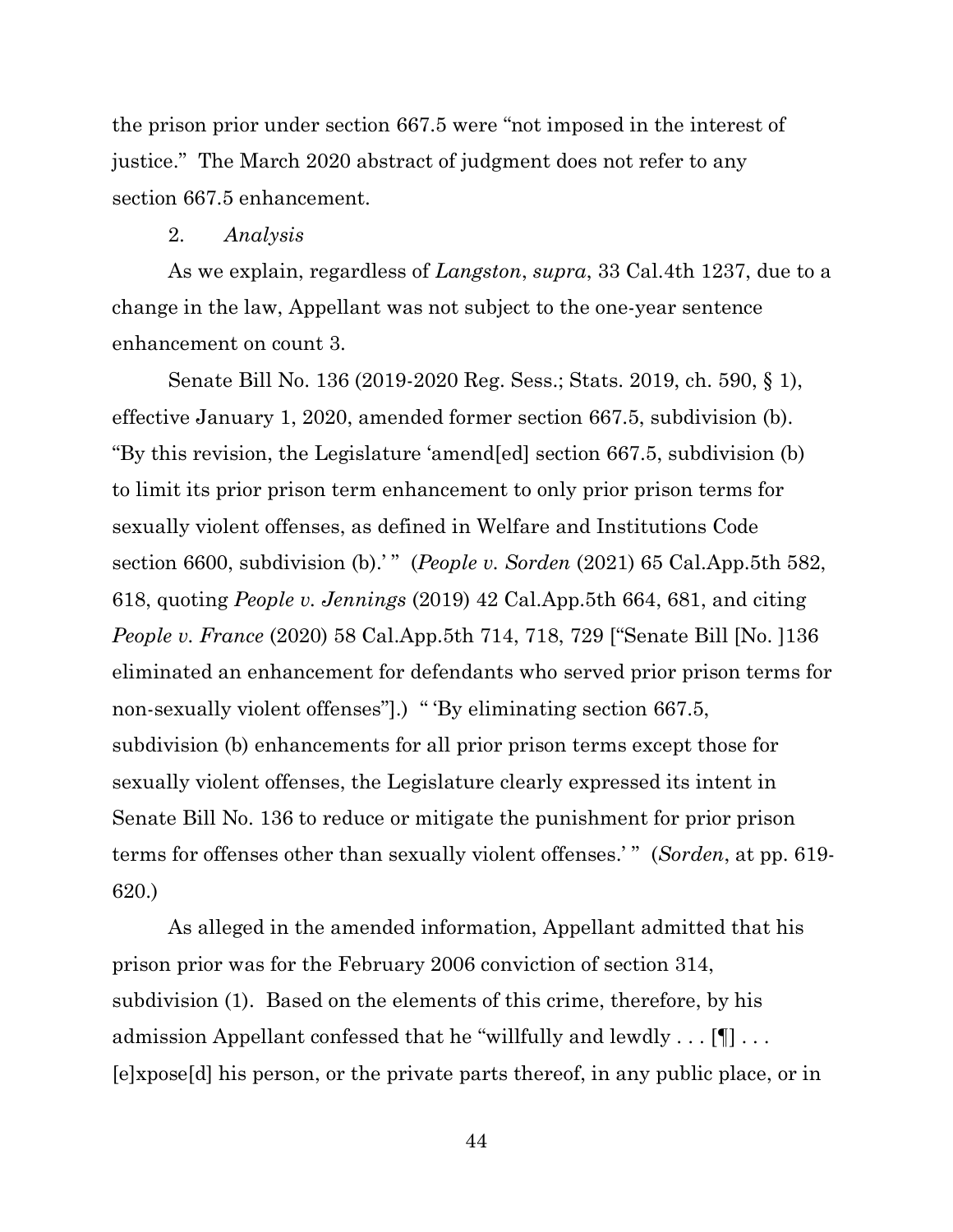any place where there [we]re present other persons to be offended or annoyed thereby." (§ 314, subd. (1).) However, this crime is not a sexually violent offense, as that phrase is defined in Welfare and Institutions Code section 6600, subdivision  $(b)$ .<sup>25</sup>

The court sentenced Appellant on March 13, 2020—i.e., after the effective date of Senate Bill No. 136's amendment to section 667.5, subdivision (b). Thus, at the time of sentencing, Appellant was entitled to the ameliorative benefit of this amendment.26

With regard to the discrepancy between the oral pronouncement (enhancement stayed) and the judgment or abstract (enhancement not imposed), the oral pronouncement controls. (*People v. Leon* (2020) 8 Cal.5th 831, 855; *People v. Farell* (2002) 28 Cal.4th 381, 384, fn. 2.) The oral pronouncement, therefore, must be stricken, since it is erroneous as a matter of law. (§ 667.5, subd. (b).) Where, as here, the sentence is legally unauthorized, it may be corrected whenever the error comes to the attention of the reviewing court. (*People v. Dotson* (1997) 16 Cal.4th 547, 554, fn. 6.)

26 The Attorney General agrees.

<sup>25</sup> Welfare and Institutions Code section 6600, subdivision (b) provides in full as follows: " 'Sexually violent offense' means the following acts when committed by force, violence, duress, menace, fear of immediate and unlawful bodily injury on the victim or another person, or threatening to retaliate in the future against the victim or any other person, and that are committed on, before, or after the effective date of this article and result in a conviction or a finding of not guilty by reason of insanity, as defined in subdivision (a): a felony violation of Section 261, 262, 264.1, 269, 286, 287, 288, 288.5, or 289 of, or former Section 288a of, the Penal Code, or any felony violation of Section 207, 209, or 220 of the Penal Code, committed with the intent to commit a violation of Section 261, 262, 264.1, 286, 287, 288, or 289 of, or former Section 288a of, the Penal Code."